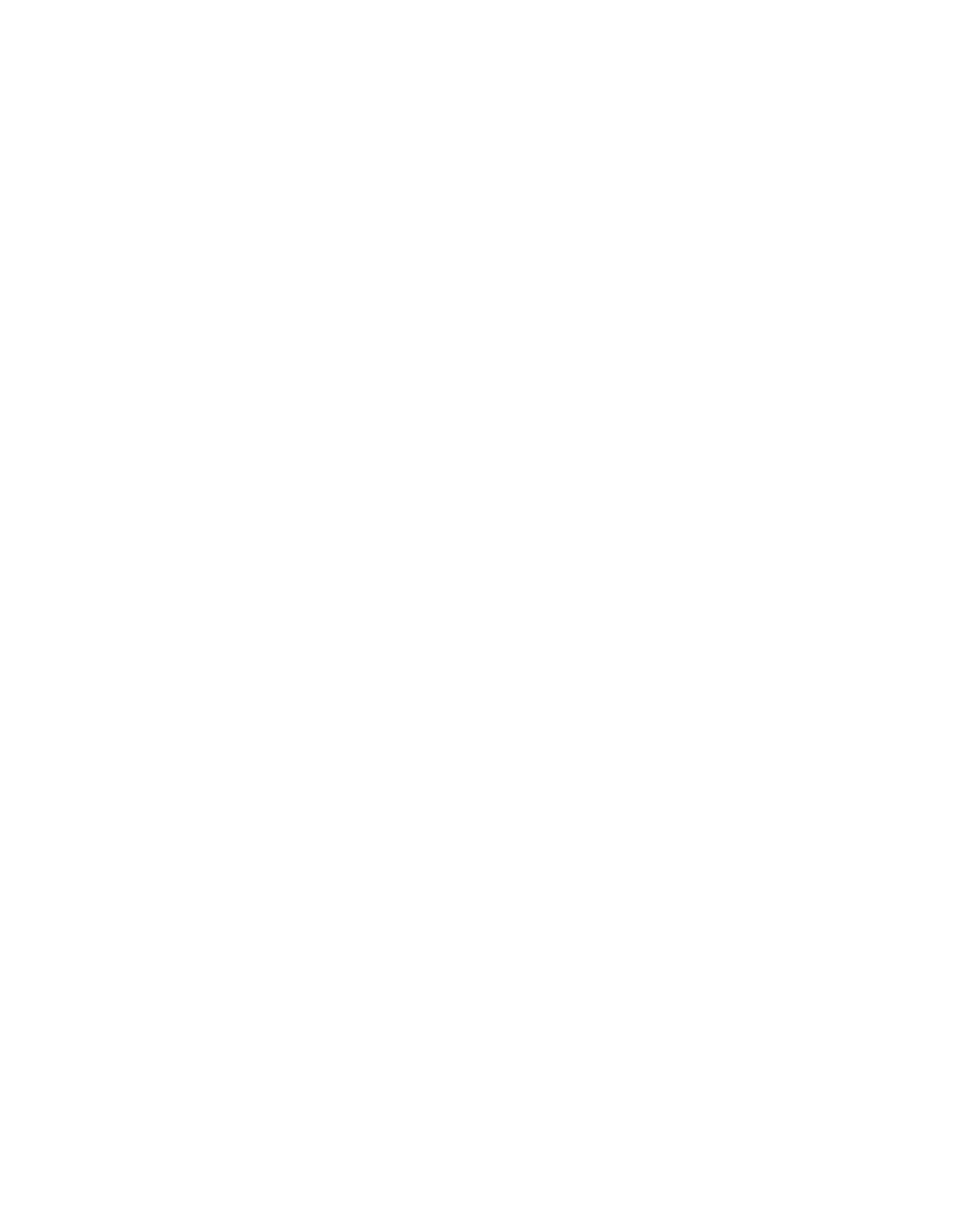# **CONTENTS**

| 1. Introduction                                                       | 1  |
|-----------------------------------------------------------------------|----|
| Scope and Purpose                                                     |    |
| <b>Survey Design</b>                                                  |    |
| Organization                                                          |    |
| 2. Regulatory Perception                                              | 4  |
| Regulations as an Exclusionary Device                                 |    |
| 3. Subdivision Planning And Control                                   | 11 |
| The Administrative Process                                            |    |
| Time and Delays in the Approval Process                               |    |
| <b>Relief from Regulations</b>                                        |    |
| Negotiations                                                          |    |
| Fees and Improvements Guaranties                                      |    |
| 4. Physical Improvements And Site Development Standards               | 30 |
| On-site & Off-site Improvements                                       |    |
| <b>Land Dedication</b>                                                |    |
| <b>Modifying Subdivisions</b>                                         |    |
| <b>5. Alternative Developments</b>                                    | 39 |
| Planned Unit Developments, Traditional Neighborhoods and Others       |    |
| <b>Common Interest Communities</b>                                    |    |
| <b>Growth and Environment Control Measures</b>                        |    |
| 6. Conclusions & Recommendations                                      | 49 |
| <b>Study Impact of Specific Regulations on Practices</b>              |    |
| Subdivision Planning, Practices, and Tools – Streamlining the Process |    |
| 7. Appendixes                                                         | 53 |
| Appendix A Case Selection And Sampling                                |    |
| Appendix B Characteristics Of Jurisdictions Surveyed                  |    |
| 8. Endnotes                                                           | 59 |
| 9. References                                                         | 60 |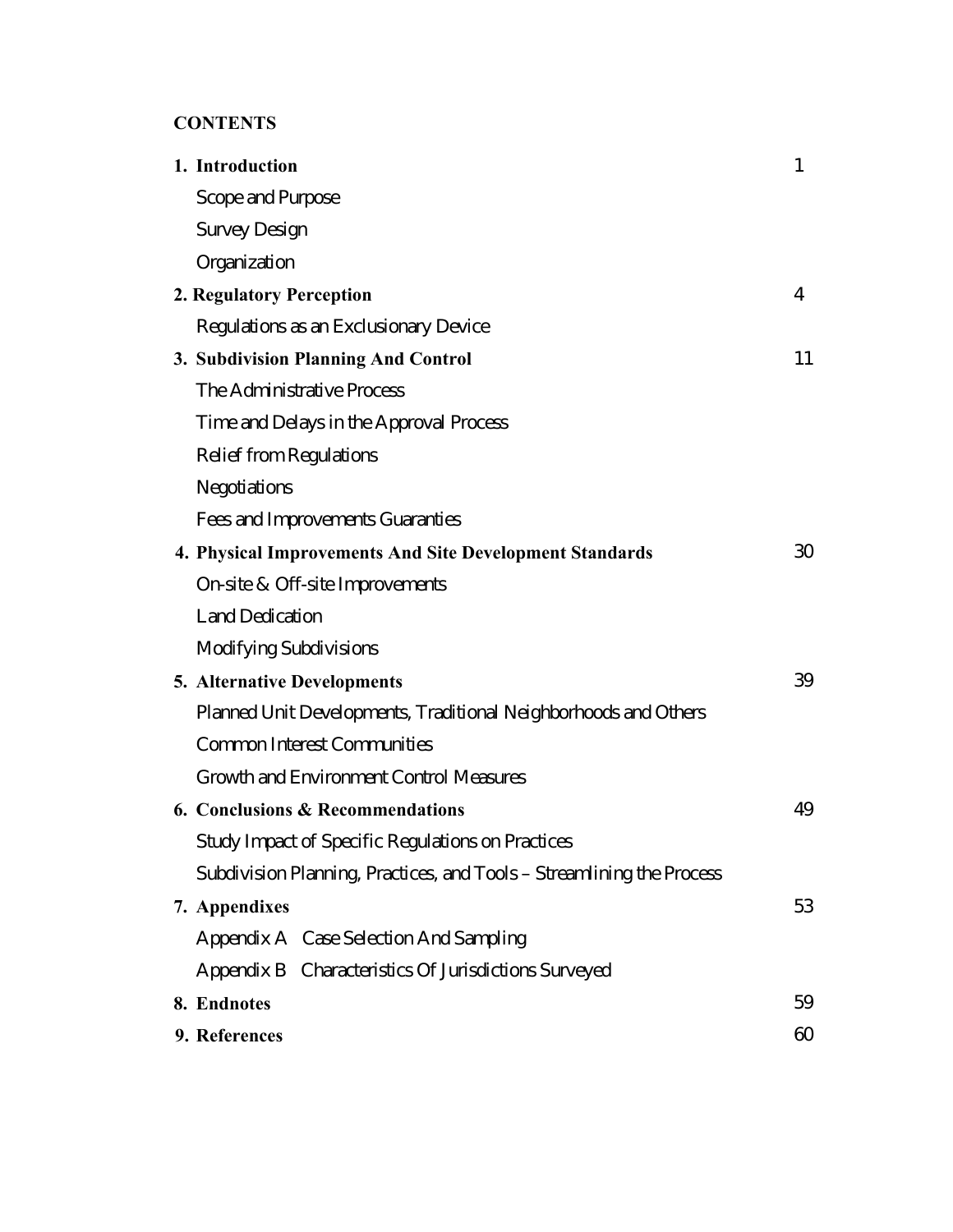#### **Figures**

- 1. National Association of Home Builders Survey of Significant Problems In 1964
- 2. Housing Industry Significant Problems Comparison 1976 -2002
- 3. Street Planning and Subdivision Layouts
- 4. Model Ordinance Subdivision and Site Plan Approval Procedure
- 5. Percentage of Respondents Indicating Reasons for Delays in the Subdivision Approval Process
- 6. Frequency and Type of Agencies Participating in the Subdivision Approval Process.
- 7. Requirements Presenting the Greatest Expense
- 8. US Census Geographic Regions
- 9. Single Home Building Permit issued 1996-2000 Top 10 Jurisdictions in the **Country**

### **Tables**

- 1. Three Most Significant Problems in Developing 1976, 2002
- 2. The Most Burdensome Aspects of Regulation 2000-2002
- 3. The Most Burdensome Aspects of Regulations by Region 2002
- 4. Importance of Government Regulations in Deciding Where to Develop
- 5. Importance of Government Regulations in Deciding Where to Develop by Region
- 6. Unnecessary Cost of Regulation
- 7. Growth Control Measures by Income of Jurisdiction
- 8. Percentage of Subdivisions Approved 1999-2002
- 9. Steps Required in the Approval Process
- 10. Jurisdictions Indicating Reasons for Delays in the Subdivision Approval Process
- 11. Estimate of Approval Time by Public Officials
- 12. Average Time to Get Approvals According To Developers 1976, 2002
- 13. Estimate of Approval Time for Variances or Rezoning by Developers
- 14. Time Required For Subdivision Approval by Median Income of Jurisdiction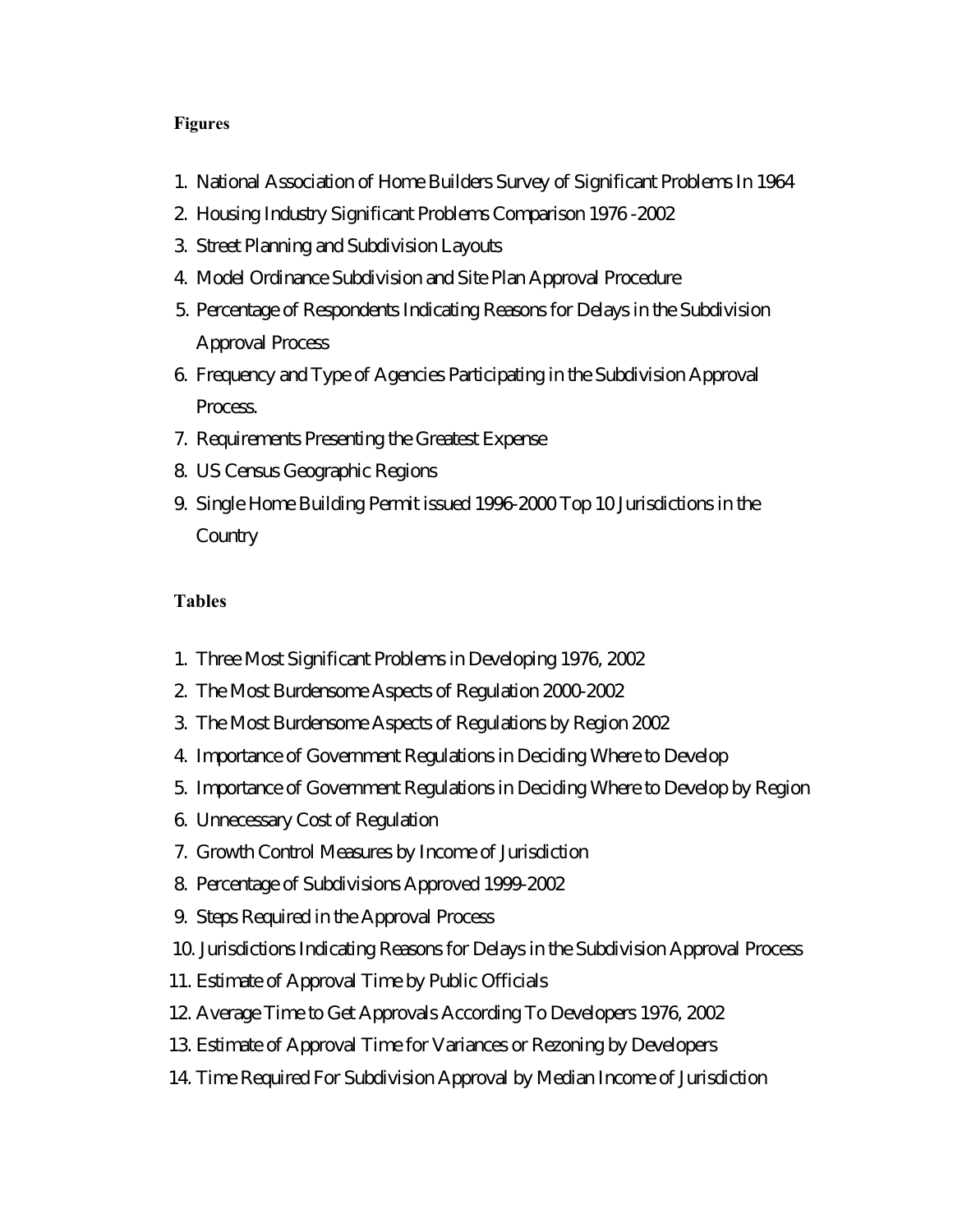- 15. Frequency of Developers' Application for Regulation Relief
- 16. Type and Distribution of Relief Sought by Developers in More Than 10 Percent of Their Applications
- 17. The Affect of Subdivision Standards & Zoning Regulations on Development 1976, 2002
- 18. Aspects of Subdivision Regulations Which Involve the Greatest Amount of Negotiation between the Developer and the Jurisdiction
- 19. Type and Frequency of Fees Required From Developers
- 20. Level of Guarantees by Median Income of Jurisdiction
- 21. Provision for Reimbursements by Median Income of Locality
- 22. Typically Required On-Site Improvements
- 23. Typically Required Off-Site Improvements
- 24. Unnecessary Cost of Regulations Indicating More Than 5% Increase to Cost
- 25. Type of Requirement Seen as Excessive
- 26. Developers' Assessment of Various Requirements
- 27. Typical Percentage of Total Land Area of a Subdivision Required to be Dedicated for Recreational or Open Space Purposes
- 28. Regional Average Percentage of Total Land Area of a Subdivision Required to be Dedicated for Recreational or Open Space Purposes
- 29. Requirement of Land Dedication for Open Space by Region
- 30. Land Dedication by Median Income of Jurisdiction
- 31. Common New Subdivision Regulations Amendment Introduced 1997-2002
- 32. Distribution of New Specifications
- 33. Regional Distribution of Specification Changes
- 34. Percent of Jurisdictions with More Than 10 Alternative Subdivisions
- 35. PUDs' Benefits
- 36. Perception of Private Development Design Characteristics
- 37. Top Three Concerns about Urban Growth
- 38. Growth Control Measures Enacted
- 39. Distribution of Jurisdictions Enacting Growth Control Measures within Each Region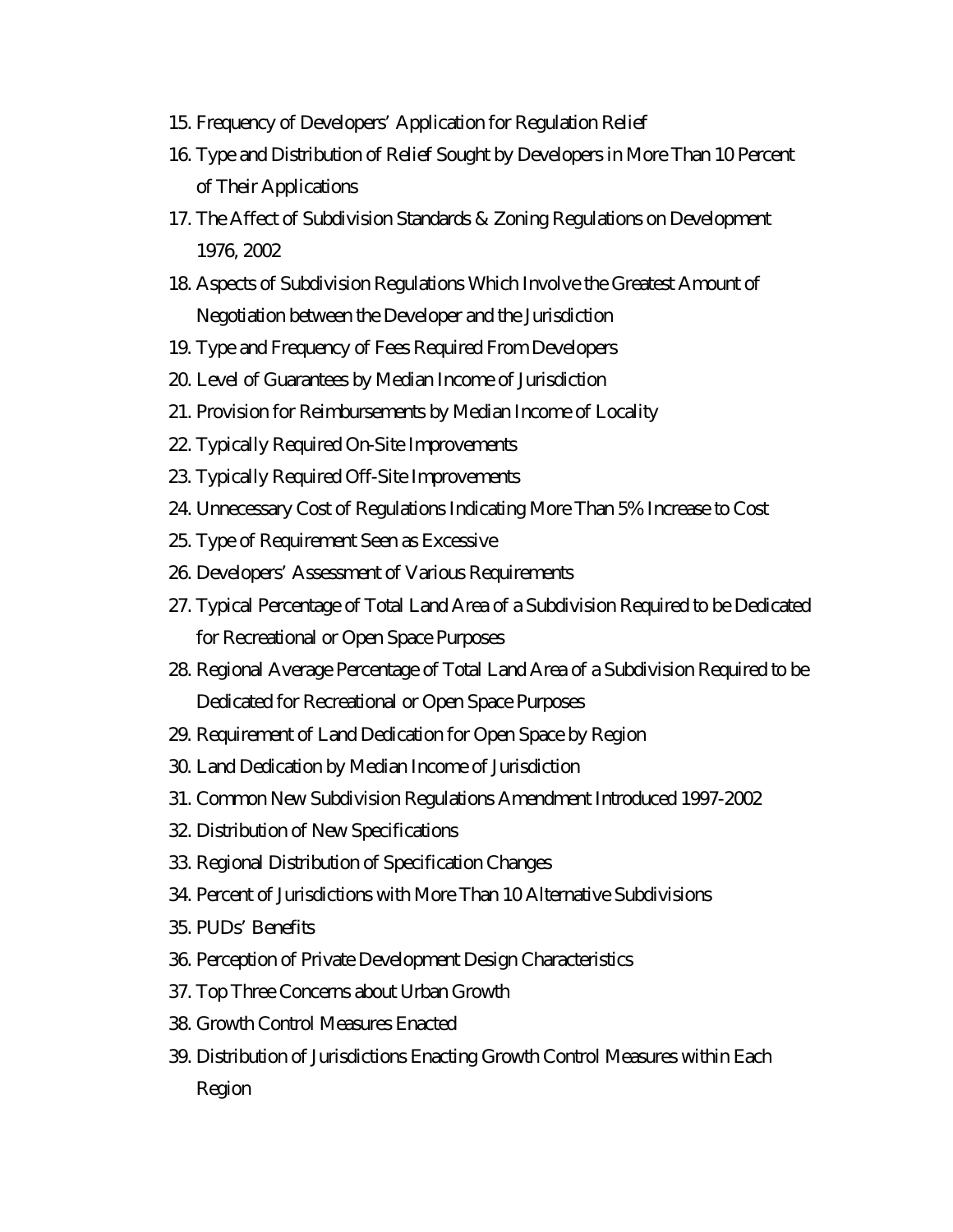- 40. Developers' Experience with Growth Control Ordinances 1976 -2002
- 41. Growth Control Measures by Income of Jurisdiction
- 42. Residential Projects Requiring an Environmental Impact Statement
- 43. EIS Related Changes in Development Plans
- 44. Type of Changes Required by EIS Review
- 45. Number of Single Family Building Permits Issued 1996 -2000 Top 10 Jurisdiction in Each Region
- 46. Size of Jurisdictions Surveyed
- 47. Population Distribution of Jurisdictions
- 48. Distribution of Jurisdictions by Median Family Income 2000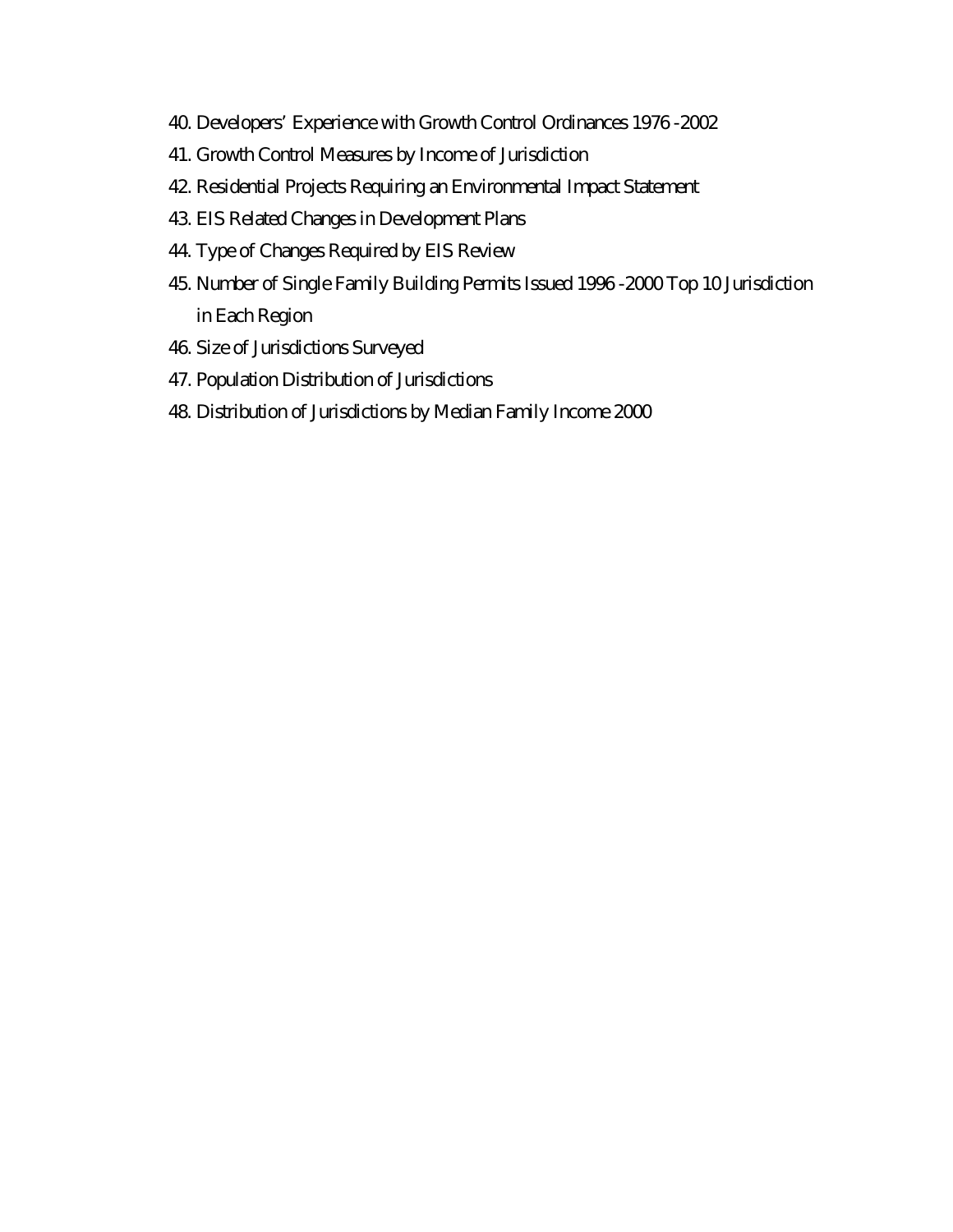# **Subdivision Regulations** Practices & Attitudes

A Survey of Public Officials and Developers in the Nation's Fastest Growing Single Family Housing Markets

#### **Introduction**

Urban development is dependent on sets of standards and regulations that dictate the shape and form of our built environment. Whether it is street layout and width, or the placement and configuration of utilities and infrastructure, place making can rarely escape the framework imposed by codes and design regulations. Although there is a general agreement that some form of control is necessary to warrant the adequacy of public services and to ensure guided growth, little agreement exists about the degree of restriction and the type of requirements placed on development. The private sector, professional consultants, as well as some public officials, are often apprehensive about the extent and affect of development related regulations imposed on their practices. They see some regulations as costly, inconsistent, and superfluous. They often blame regulations as a barrier to housing affordability and innovative design solutions.

Numerous federal commissions, state committees and private studies agree with these assertions, indicating that development regulations often discourage efficiency, are costly, and increase housing costs. As recently as 2002, a Congressional Millennial Housing Commission stated that "the nation faces a widening gap between the demand for affordable housing and the supply of it. The causes are varied—rising housing production costs in relation to family incomes, inadequate public subsidies, restrictive zoning practices, adoption of local regulations that discourage housing development, and loss of units from the supply of federally subsidized housing." (Millennial Housing Commission 2002, 9) Similarly a study by the Pioneer Institute for Public Policy Research and the Rappaport Institute for Greater Boston concludes that in Massachusetts: "Excessive regulation by agencies and boards at both the state and local level has gotten to the point of frustrating the development of housing in Massachusetts. Both level of government need to prune back the sprawling regulations and improve coordination among the different regulatory player." (Euchner 2003, 42) Another statement by the Advisory Commission on Regulatory Barriers to Affordable Housing declares that: "The cost of housing is being driven up by in increasingly expensive and time-consuming permit approval process, by exclusionary zoning, and by well intentioned laws aimed at protecting the environment and other features of modern-day life." (in Luger, and Temki, 2000, xiii)

Such debates are not new. As early as 1910, when addressing the Second National Conference on City Planning and the Problem of Congestion in New York, Frederick Law Olmsted Jr. stated: "There has been a decided tendency on the part of official planners to insist with quite needless and undesirable rigidity upon certain fixed standards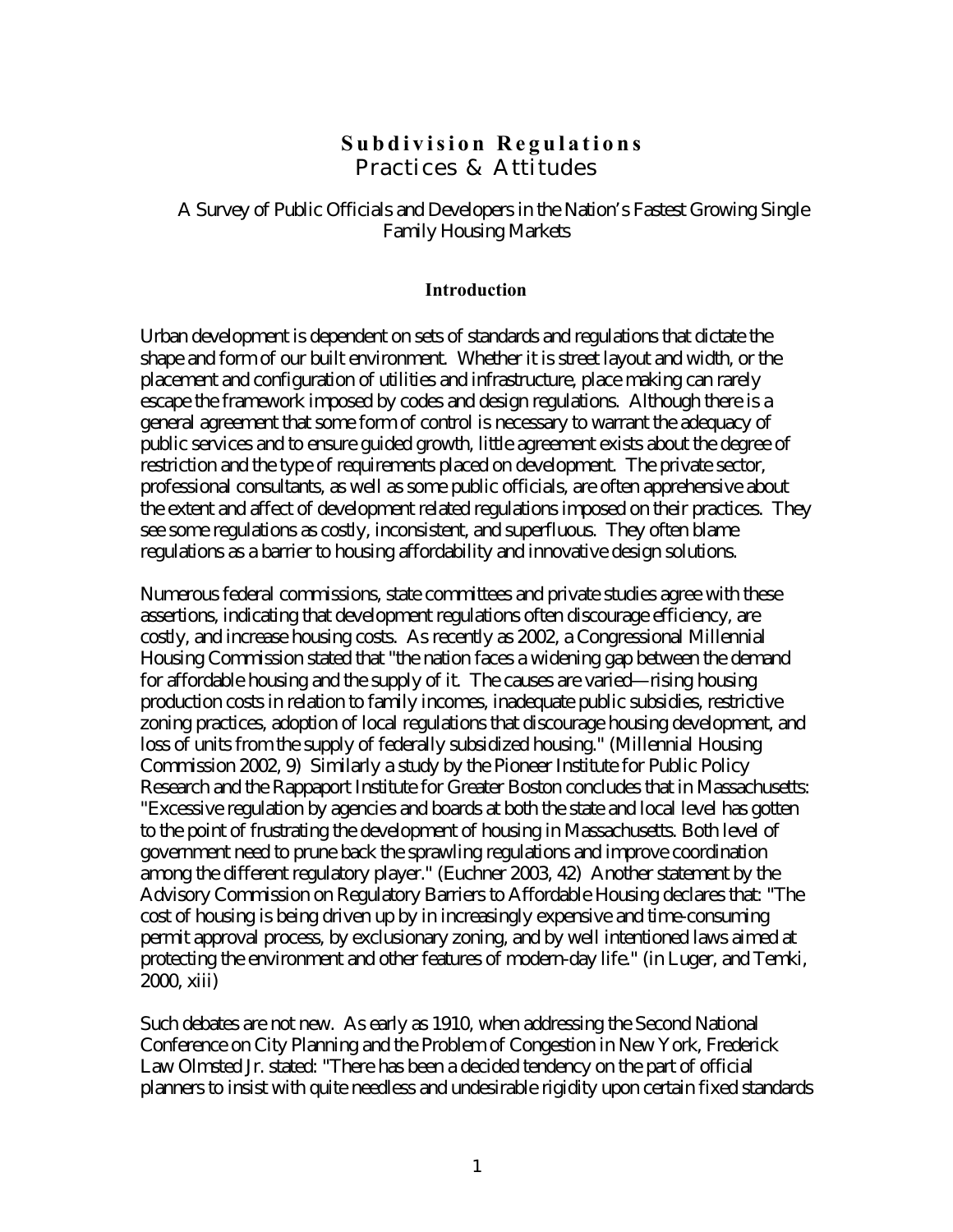of width and arrangement in regard to purely local streets, leading inevitably in many cases to the formation of blocks and lots of a size and shape ill adapted to the local uses to which they need to be put. Another instance is that of fixing a minimum width of street and minimum requirements as to the cross section and construction there of which make the cost needlessly high for purely local streets, and thus inflicts a wholly needless and wasteful burden of annual cost upon the people." (Proceedings of 1910, 22-23) Another author, writing in 1934, asserted that "compliance with minimum standards with respect to street grading and the installation of water mains and sanitary sewers often may increase the total home cost as much as 20 percent." (in Seidel, 1978, 119)

Calls for regulation overhauls are often viewed reluctantly by planning authorities. As early as 1954 the American Society of Planning Officials warned planners about the home builders "campaign to break municipal subdivision regulations and controls" and their intent to pressure municipalities "to abandon or weaken subdivision control ordinances, financial regulations and control." (American Society of Planning Officials 1954) Traditionally planning authorities have been the avid promoters and protectors of regulations. From their perspective, regulations, particularly subdivision controls, are a central instrument in planning practice and the primary mechanism in ensuring minimum quality in the provision of the residential built environment. As suggested by the US Housing and Home Finance Agency in 1952: "The regulation of land subdivision for residential and other uses is widely accepted as a function of municipal and county government in the United States. It has become widely recognized as a method of insuring sound community growth and the safeguarding of the interests of the homeowner, the subdivider, and the local government." (Manual of Suggested Land Subdivision regulations, 1952, 1)

Although contentions regarding development regulation are widely expressed, few studies have attempted to further understand and gage these contentions with regard to the design and planning of residential development. As indicated earlier, most studies, such as those by Field and Rivkin (1975), Seidel (1978), Rosen and Katz (1981), Fischel (1990), Luger, and Temki (2000), and Pendall (2000) address the impacts of various land-use regulations on housing costs, affordability and exclusions. Other studies, such as those by Wheaton and Schussheim (1955), Urban Land Institute (1958), Real Estate Research Corporation (1974), Duncan (1989), Gordon and Richardson (1997); Sierra Club (1998) and Burchell et al. (1998, 2000), efforts to calculate and compare development costs related to physical neighborhood patterns. Few studies have concentrated on the regulations themselves, particularly those that shape the physical aspects of development -- such as subdivision controls.

### **Scope and Purpose**

This study attempts to further understand the universe of regulations as manifested in the practices and attitudes of subdivision controls. By obtaining an in-depth view of existing regulatory procedures in those regions of the country experiencing rapid urbanization, issues can be identified that might otherwise be unattainable through reading the regulations themselves. What are the issues and contentions with regard to subdivision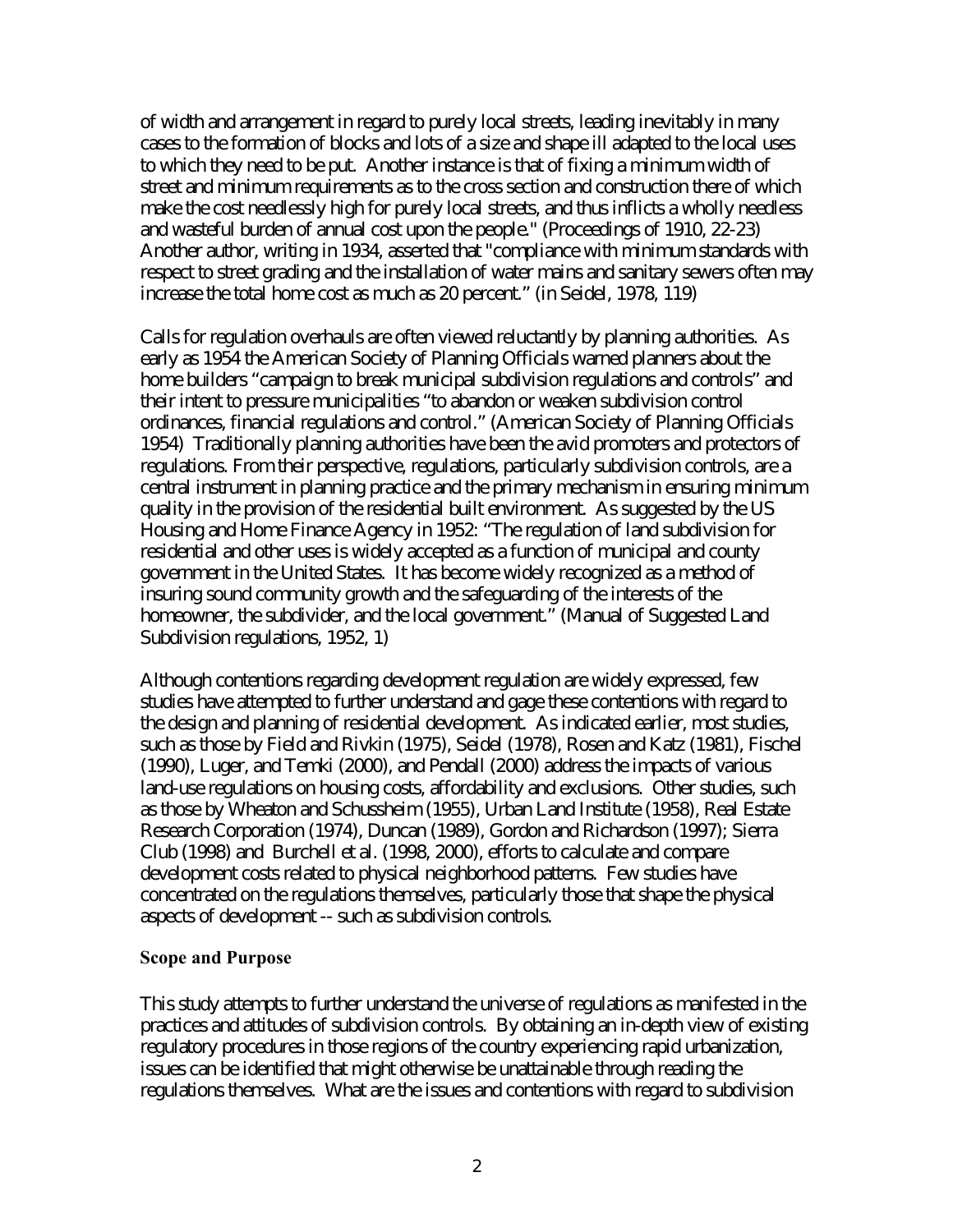controls and regulations? What are the attitudes and perceptions of public officials and developers representing the housing industry? What are the most common mechanisms of the enactment of these regulations, and how are they perceived, challenged and implemented?

Another important intention of this study is to gain an understanding of changing practices, trends and attitudes over the last decades. The study therefore utilizes and compares findings from a similar research completed in 1976 by Stephen Seidel and the Center for Urban Policy Research in Rutgers, NJ.

Stephen Seidel's survey of regulations and housing costs (published 1978) is based on interviews with key informants involved in developing local regulations, as well as information provided by home builders. It specifically looked at seven types of government regulations on housing:

- Building codes
- Energy Conservation Regulations
- Subdivision Regulations
- Zoning
- Growth Controls
- Environmental Regulations
- Settlement and Financing Regulations

The subdivision regulation section is one of the most comprehensive analyses of subdivision requirements and their effect on housing costs. It showed that by 1976, (the date of the study), subdivision regulations had become more complex, and in the eyes of developers, much more onerous. While originally, simple subdivision regulations were put into place to transform undeveloped land into parcels suitable for development, by the time of the survey in 1976, subdivision requirements had begun to include detailed stipulations such as on-site and off-site improvements developers had to provide. According to Seidel, these improvement standards required many developers to offer amenities that were often unnecessary and costly, and, in doing so reduced the supply of affordable housing in newly constructed subdivisions. As stated by Seidel: "Far and away the area of regulation cited as containing the most unnecessary costs was subdivision controls. Over 72 percent of the respondents estimated that unnecessary aspect of subdivision controls were responsible for more than 5 percent of the total price of the unit." (Seidel, 1978, 37)

### **Survey Design**

Similar to Seidel's 1976 work, this study is composed of a two related efforts:

- A nationwide survey of public officials in jurisdictions which are experiencing rapid development growth in single family housing
- A nationwide survey of developers who are developing in these areas

In the summer of 2002, 500 developers and 500 public officials were mailed a written questionnaire. The sample selection was based on the U.S. Census Manufacturing and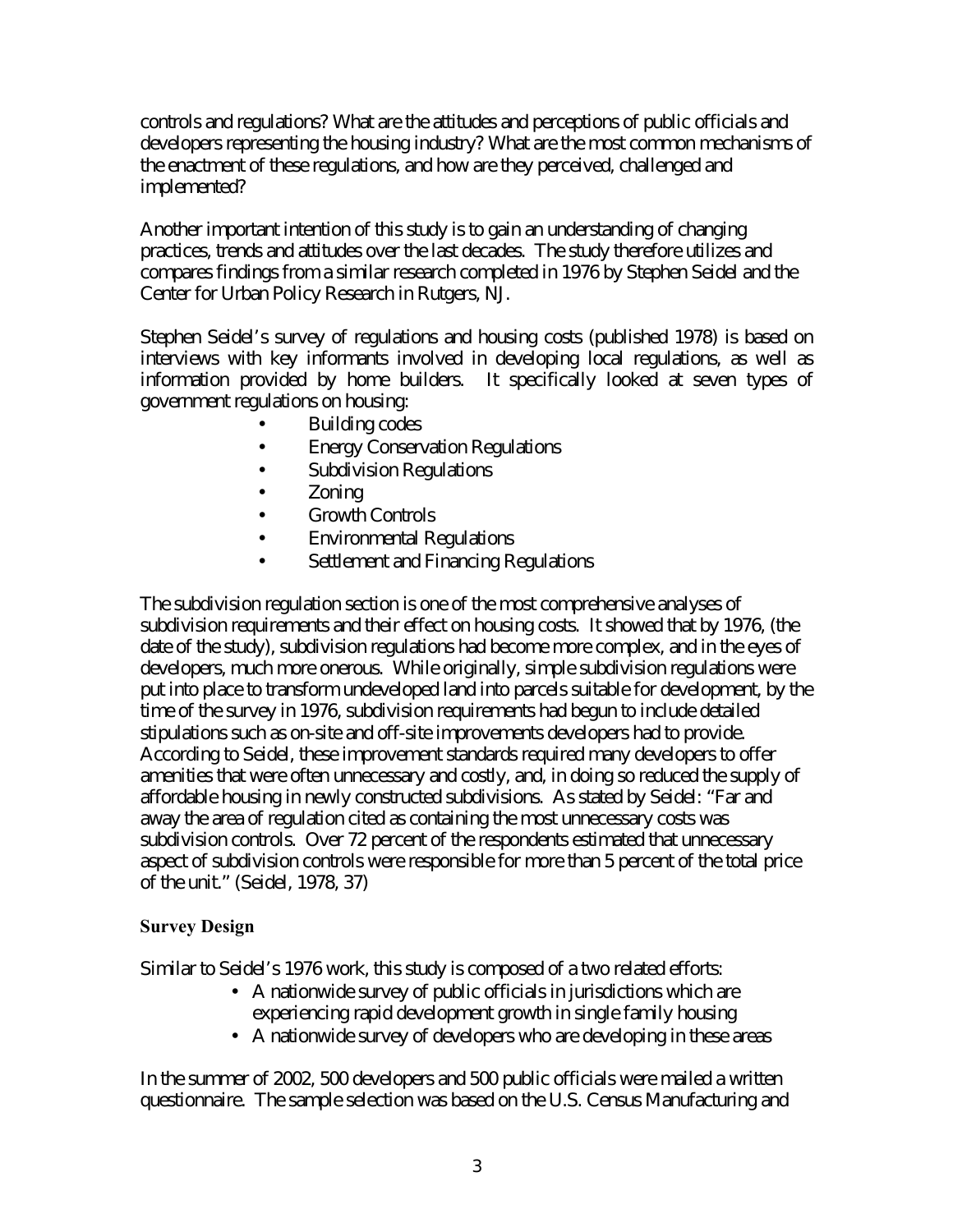Construction Division (MCD) building permits data of four years (1996-2000), and divided according to the MCD four regions: Northeast, Midwest, South and West. (For detailed description of the case selection, and the sampling steps as well as various data on the jurisdiction selected see Appendix A). The response rate was 32 percent for the public officials and 17 percent for the developers with an almost even distribution between the various regions.

### **Organization**

The first and second sections of the study provides an overview based on the current study as well as the data from 1976, demonstrating the professed burden of government regulations on the housing industry. Section three introduces the concept of subdivision controls and regulations from a historical perspective and describes general subdivision practices as indicated by the public officials. Section four covers requirements and perceptions about physical improvements and site development standards. The next section surveys various changes to requirements as well as applications for relief. It also presents various practices and attitudes regarding alternative subdivision developments such as Planned Unit Developments and private, common interest communities, and the impacts of growth and environmental control measures.

### **Regulatory Perception**

When and to what extent have government regulations become a burden on the housing industry? Are regulations blamed for the ills and problems of executing efficient developments? What are the current perceptions about regulations? And how are they changing over time?

Two surveys completed by the National Association of Home Builders in 1964 and 1969, showed that at that time, government regulations were not seen as a significant problem by the housing industry. In the 1960s, construction costs, finance, labor costs, and lack of skilled labor were the major obstacles in developing. In 1964, for example, over 25 percent of the respondents indicated both construction finance and labor costs as the primary obstacles, and only 6.1 percent indicated codes as an issue. (Figure 1)

By the 1970s a dramatic shift in the relative importance of the problems had taken place. Government regulations as well as financing difficulties had become the central problems of the industry. According to Seidel, in 1976, 78 percent of respondents chose government imposed regulations as a problematic issue in doing business. More than half of the respondents chose problems with obtaining financial help and mortgages. By 2002, financial issues completely disappear, while imposed regulations and the availability of suitable land for development continue to dominate as the main indicators of difficulties.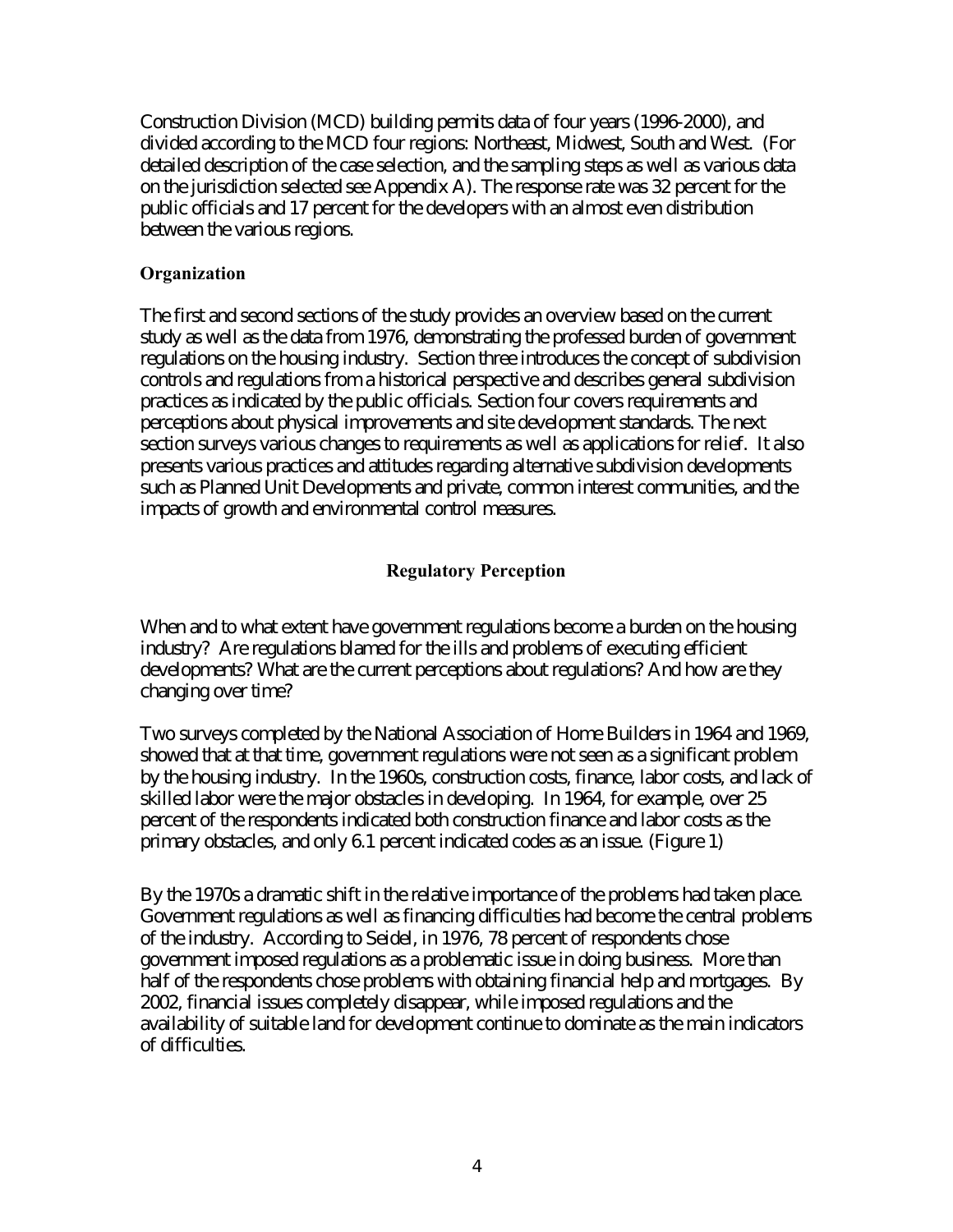Figure 1 National Association of Home Builders Survey of Significant Problems In 1964 Percent Distribution. (Source: Seidel, 1978)



The measurement of government regulation as a perceived problem is also evident in the simple weighting scheme applied to the given answers. In the case of the 2002 study, the weighted response shows government regulation with a total score of 39.1 (compared to a total score of 30.0 for the 1976 results). (Table 1 and Figure 2)

| Rank | Percent of developers<br>1976     |       | Percent of developers<br>2002     |       |
|------|-----------------------------------|-------|-----------------------------------|-------|
|      | $(n=2176)$                        |       | $(n=86)$                          |       |
|      | Government Imposed<br>Regulations | 78.0% | Government Imposed<br>Regulations | 73.0% |
| 2    | Unavailable<br>Financing          | 58.0% | Lack of suitable<br>land          | 51.0% |
| 3    | Lack of suitable<br>land          | 50.0% | <b>Lack of Market</b><br>Demands  | 24.0% |

Table 1 Three Most Significant Problems in Developing 1976, 2002 Percent of Respondents Selecting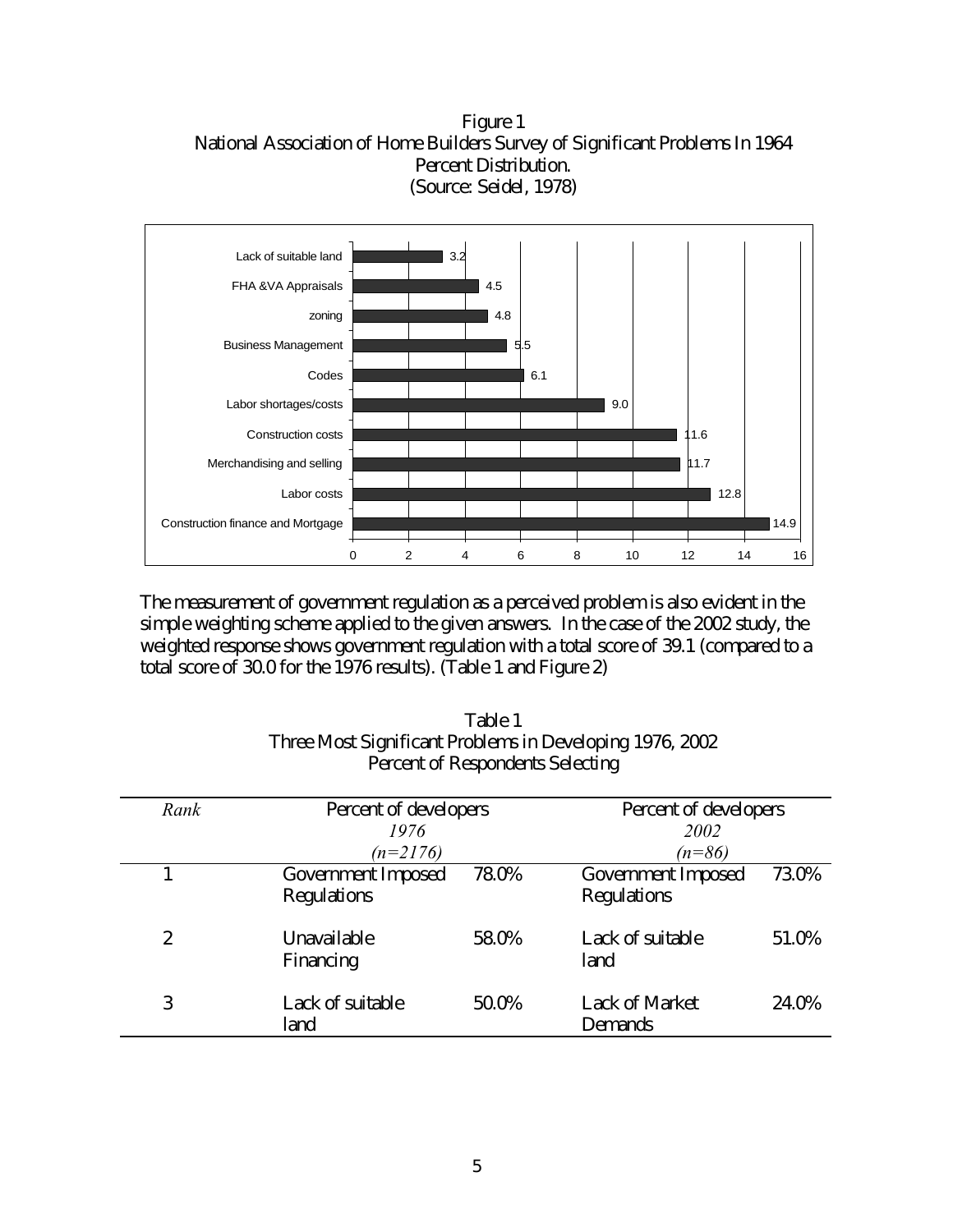Figure 2 Housing Industry Significant Problems Comparison 1976 -2002 (weighted scale selection) \*



\*1976 data is based on a 3, 2, 1 weighted scale with totals divided by a factor of 6; 2002 is an average of respondents 3, non-scaled, selections. 1976 data from Seidel.

According to these surveys, for a quarter of a century, government imposed regulations have been a central and growing problem for the housing industry. While regulations as a whole are clearly seen as a problematic issue, the following section describes the specific aspects of regulations which are seen as most burdensome.

In 1976, the two aspects of regulation considered most onerous by developers were local administrative discretion and unnecessary delays. Both of these aspects were cited by over 25 percent of the respondents in 1976; these trends continue in 2002. Burdensome aspects of regulations still center on issues of government bureaucracy, discretion, and organization. Over 23 percent of the respondents cite unnecessary delays and individual vacillations, with lack of coordination among government regulatory agencies a close third (22 percent). (Table 2)

These figures are also reflected in the frequently repeated comments offered by the developers:

• "The biggest problem we face is when regulations/fees are changed after a project has been approved. I would like to see a process that 'rests' the developer at the time the preliminary plat is approved. We can deal with just about anything if it is known.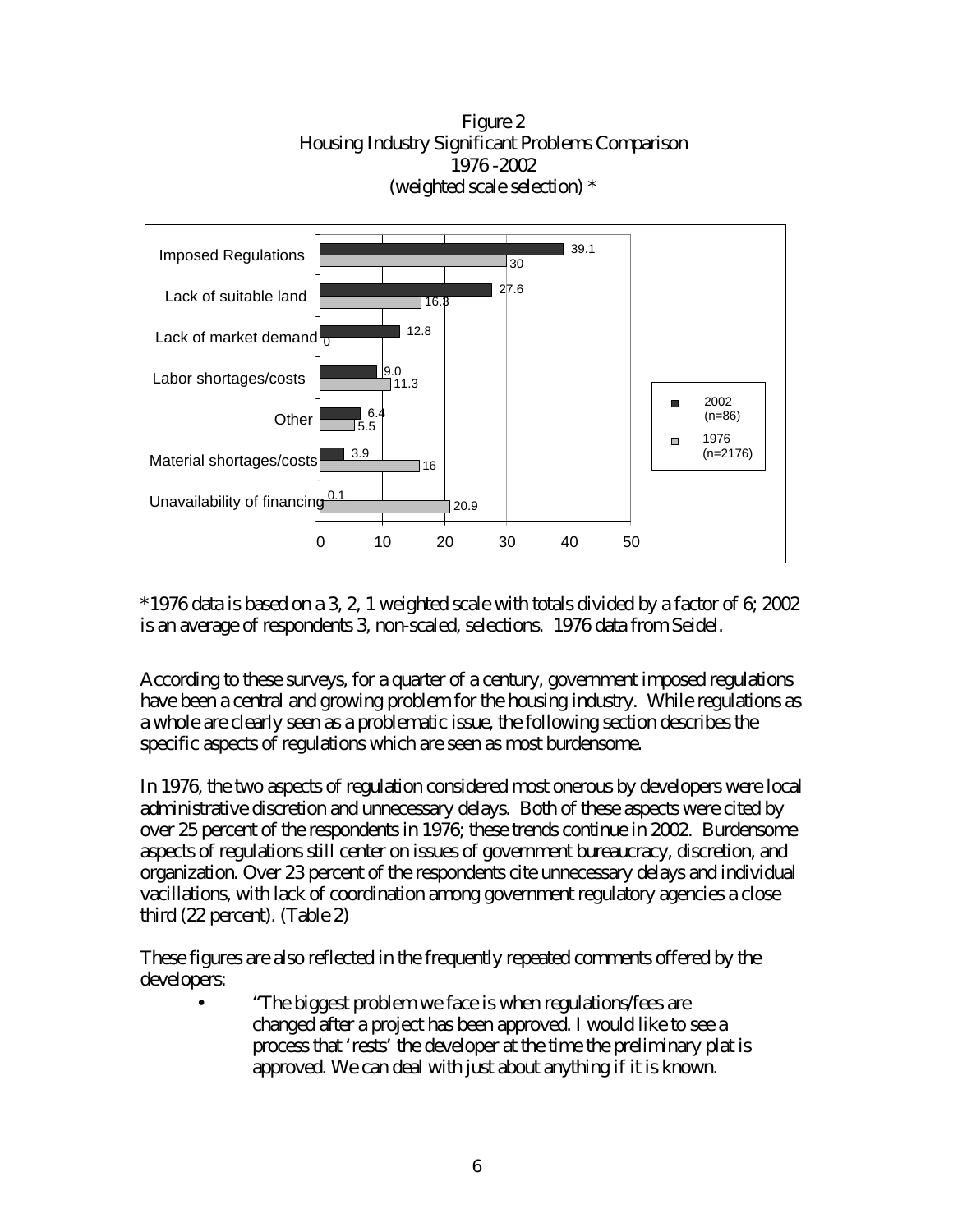What hurt<sup>[s]</sup> us are the inconsistent approval times and regulation changes after the approval of the preliminary plat."

- "Regulatory agencies exceed their authority to practice social engineering, architecture, and micro-management."
- "The biggest problem that we see with regulations is not the regulations themselves, but the various interpretations by staff and zoning officials."
- "They make up their own rules."

### Table 2 The Most Burdensome Aspects of Regulation 2000-2002 (National Average Distribution)

| <b>Aspect of Regulation</b>         | Percent<br>Developers 1976<br>$(n=2150)$ | Percent<br>Developers 2002<br>$(n=84)$ |
|-------------------------------------|------------------------------------------|----------------------------------------|
| Local administration discretion     | 26%                                      | 23%                                    |
| Unnecessary delays                  | 26%                                      | 24%                                    |
| Cost of paperwork                   | 17%                                      | 10%                                    |
| Limitations on what can be built    | 11%                                      | 7%                                     |
| Lack of coordination among agencies | 16%                                      | 22%                                    |
| Unnecessary requirements            | 0%                                       | 21%                                    |
| Others                              | 8%                                       | 0%                                     |

The attitudes toward government regulations are consistent throughout the country with slight variations according to the regions. For example, unnecessary delays are seen as the most problematic issue in the West, Midwest and South, while local government discretion tops the list in the Northeast. On the other hand, the Northeast performs slightly better in eliminating unnecessary delays. (Table 3)

Concerns regarding the power and impact of regulations ultimately lead to some amount of caution when deciding where to build. Less than 4 percent of the respondents indicated that regulations are not a consideration in deciding where to build. A strong majority, 75 percent of the developers surveyed, indicated that the level of governmental intervention and control is an important consideration. These numbers indicate a slight increase from 1976, when 68 percent indicated regulation as an important consideration. (Table 4)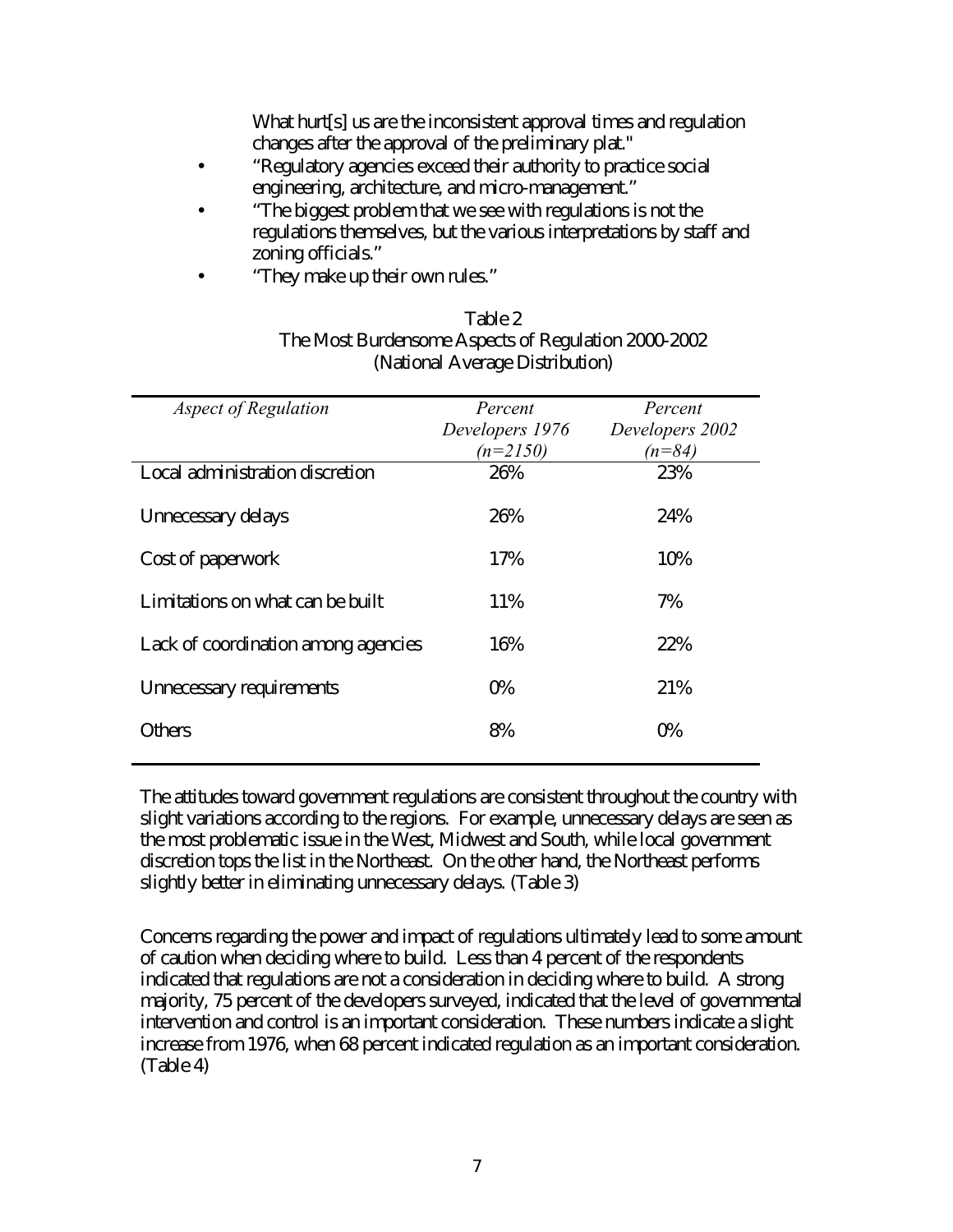| <b>Aspect of Regulation</b>            | West<br>$(n=20)$ | Midwest<br>$(n=22)$ | <b>Northeast</b><br>$(n=19)$ | South<br>$(n=23)$ |
|----------------------------------------|------------------|---------------------|------------------------------|-------------------|
| Local administration<br>discretion     | 23%              | 22%                 | 25%                          | 22%               |
| <b>Unnecessary Delays</b>              | 26%              | 24%                 | 18%                          | 24%               |
| Cost of paperwork                      | 6%               | 11%                 | 14%                          | 11%               |
| Limitations on what can be.<br>built   | 8%               | 7%                  | 4%                           | 8%                |
| Lack of coordination among<br>agencies | 22%              | 20%                 | 21%                          | 24%               |
| Unnecessary requirements               | 8%               | 16%                 | 11%                          | 10%               |
| Others                                 | 8%               | 0%                  | 7%                           | 2%                |

Table 3 The Most Burdensome Aspect of Regulations by Region 2002

| Table 4                                                           |  |
|-------------------------------------------------------------------|--|
| Importance of Government Regulations in Deciding Where to Develop |  |

| Regulation impacting development location | 1976<br>$(n=2239)$ | 2002<br>$(n=85)$ |
|-------------------------------------------|--------------------|------------------|
| An important consideration                | 68%                | 75%              |
| Considered somewhat                       | 22%                | 21%              |
| Not a consideration                       | 10%                | 4%               |

The consistency of these numbers in the last 25 years establishes a clear correlation between development location decision and government regulation. When compared regionally, regulation poses the greatest impact on location decisions on the West (81 percent) and the South (75 percent). (Table 5)

The number and type of regulations affecting the housing industry easily number in the hundreds. Already in 1979, a study by the National Institute of Building Sciences shows that no less than 321 codes of federal regulations affect the building process. (NIBS 1979,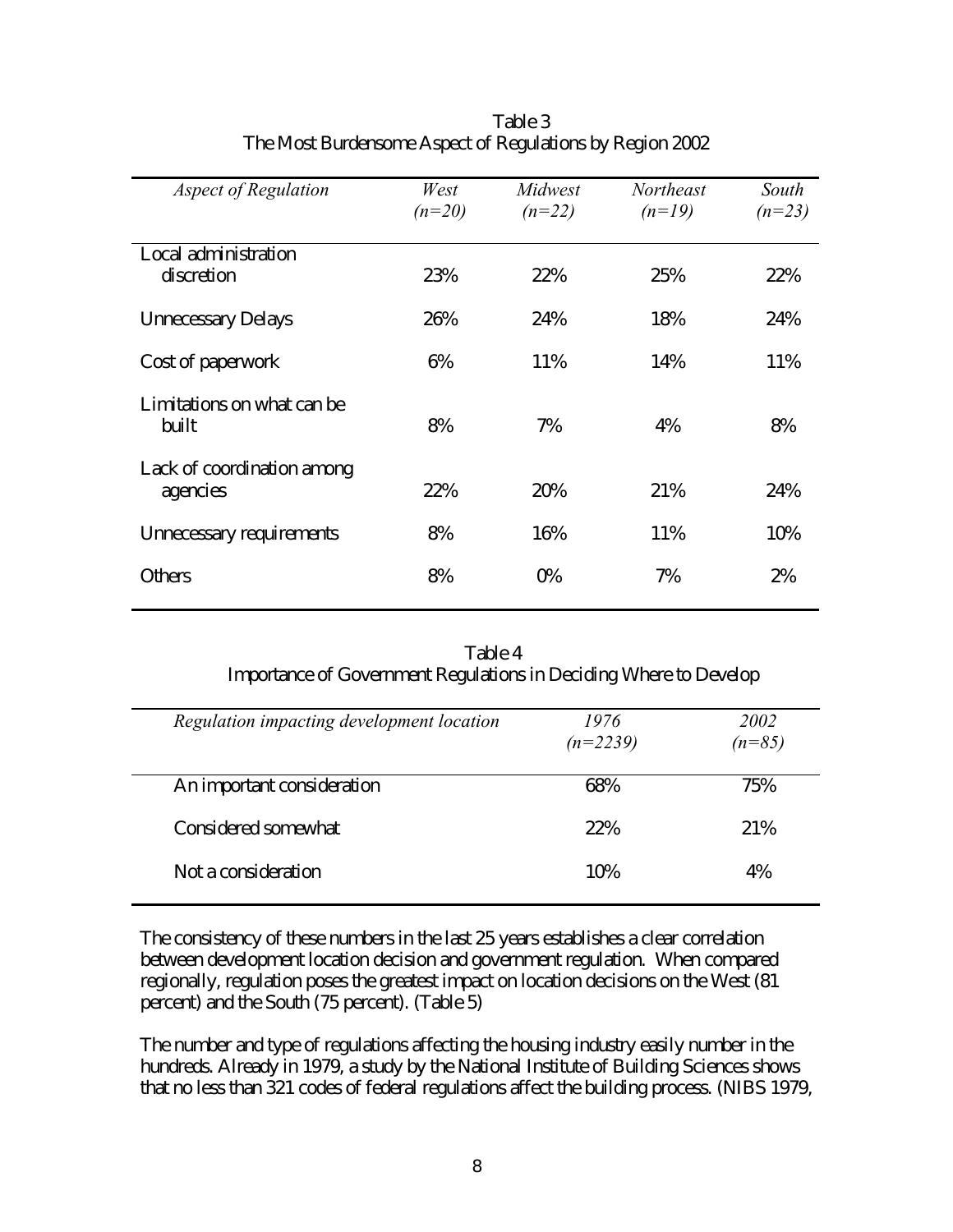3-11) The same study also points to the growing number of organizations involved in the process of regulating development. For example in 1979 at least 91 different organizations were involved in generating building codes and standards.

| Region                | Not a consideration | Considered<br>somewhat | An important<br>consideration |
|-----------------------|---------------------|------------------------|-------------------------------|
| Northeast<br>$(n=19)$ | 8.3%                | 25.1%                  | 66.6%                         |
| South<br>$(n=23)$     |                     | 25.0%                  | 75.0%                         |
| Midwest<br>$(n=22)$   | 5.5%                | 22.3%                  | 72.2%                         |
| West<br>$(n=21)$      | 4.6%                | 13.0%                  | 81.0%                         |

Table 5 Importance of Government Regulations in Deciding Where to Develop by Region

Obviously not all regulations are perceived as equal or detrimental to development. In trying to understand the relationship between various regulations and their impact on development, we have asked respondents to indicate the type of regulations that increase the final selling price of a unit by 5 percent. (Table 6)

Clearly, the two areas that stand out as impacting development are Subdivision Regulations and Building Codes. Fifty nine percent of the developers surveyed indicated that unnecessary elements of subdivision regulations were responsible for a more than 5 percent increase of the final selling price. Comparing the results to 1976 developers evidently continue to view subdivision regulations and building codes as a major problem and a source for increases in housing costs. (Table 6)

In comparison to the 1976 study, the impact of subdivision regulations on cost has somewhat declined, while other factors such as building codes, state laws, and energy requirements have increased. Financing and costal regulations were considered by most respondents in 2002 to have the least affect on the cost of the housing units. The reduced financing impact may be attributed to the considerable changes in funding and the structure of mortgages since the 1970s, with a greater reliance on private banking than government institutions. Coastal zone regulations' low impact is probably due to their geographical limits, and thus their restricted effect on the majority of the respondents. Yet in the West and the Northeast these regulations ranked fairly high. For example, in the Northeast 70 percent of the respondents indicated that coastal regulations increase the cost of housing units by more than 5 percent.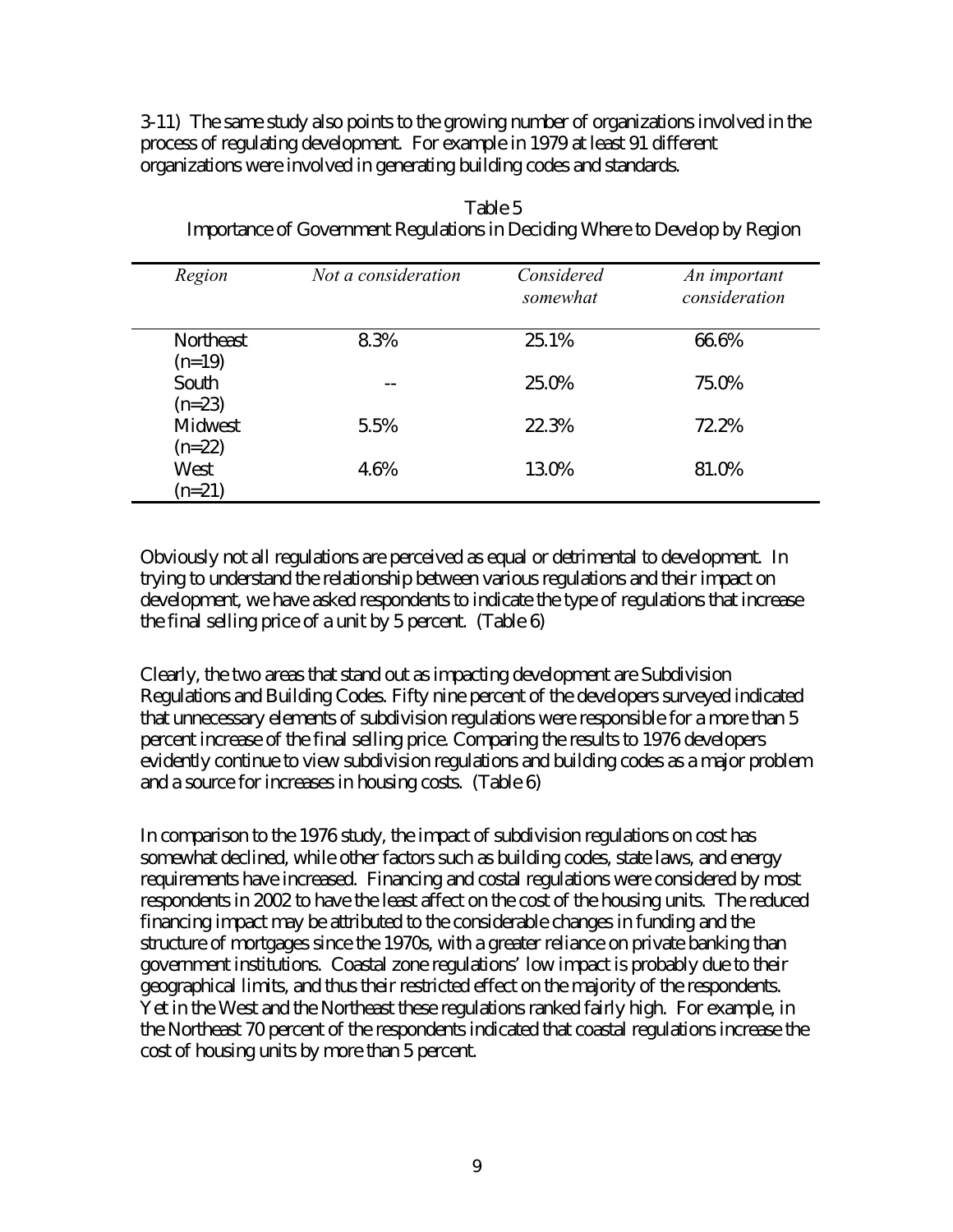| <b>Type of Regulation</b>      | Percent Developers see      | <b>Percent Developers</b> |
|--------------------------------|-----------------------------|---------------------------|
|                                | an increase of unit cost by | see an increase of unit   |
|                                | more than $5%$              | $cost$ by more than $5%$  |
|                                | 1976                        | 2002                      |
|                                | $(n=2471)$                  | $(n=83)$                  |
|                                |                             |                           |
| <b>Subdivision Regulations</b> | 72%                         | 59%                       |
| <b>Building Codes</b>          | 37%                         | 52%                       |
|                                |                             |                           |
| Zoning                         | 36%                         | 46%                       |
|                                |                             |                           |
| <b>State Development laws</b>  | 33%                         | 42%                       |
|                                |                             |                           |
| <b>Floodplain Restrictions</b> | 25%                         | 32%                       |
|                                | 19%                         | 31%                       |
| <b>Energy Codes</b>            |                             |                           |
| <b>Costal Zone Regulations</b> | 16%                         | 24.5%                     |
|                                |                             |                           |
| Mortgage and Financing         | 29.5%                       | 3%                        |
|                                |                             |                           |

### Table 6 Unnecessary Cost of Regulations 1976 and 2002 Indicating More Than 5% Increase to Cost

(\*The definition of necessary is that which is essential to health, safety, and public welfare.)

### **Regulations as an Exclusionary Device**

Government regulations have often been credited and blamed for the decrease in housing affordability through an increase in costs, and through prohibiting certain types of developments. As early as 1969, the National Commission on Urban Problems (The Douglas Commission) warned that: "The central problem of land-use regulation today is how to achieve the ambitious objectives of these regulations without, in the process, sacrificing other essential public objectives. Of great concern to the Commission is how to achieve the legitimate objectives without misuse of the rules to raise the housing costs and exclude the poor." (cited in Seidel 1976, 125) The exclusionary nature of regulations is of particular concern when higher income communities utilize various ordinances in order to prevent the introduction of lower income or affordable housing into their jurisdictions.

In a few instances, our study examined the universe of various regulations according to the median income of the communities surveyed. (see Appendix A for characteristics of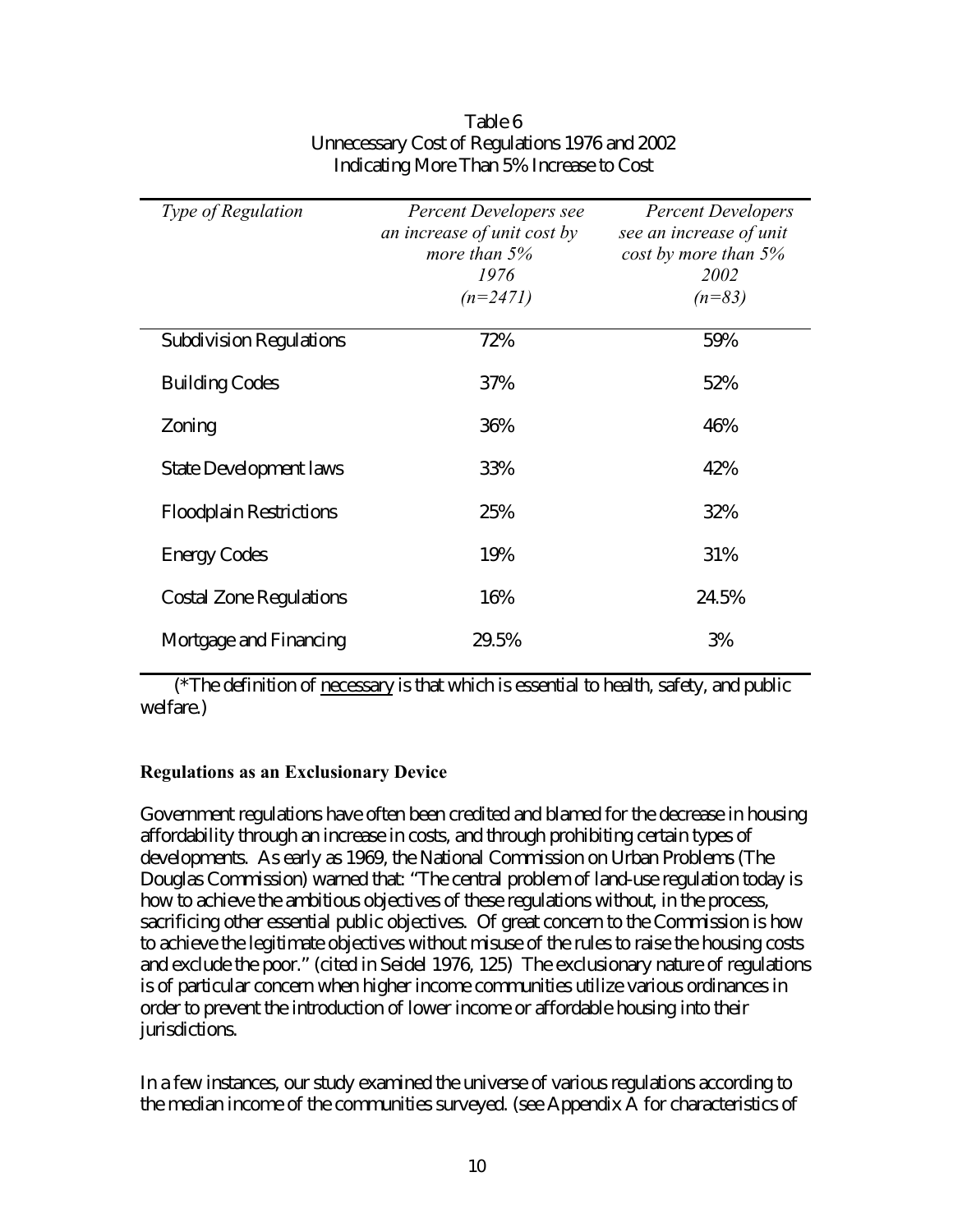sample jurisdictions). The results show that in higher income communities, approval of development takes longer than in those with lower incomes. Higher income communities also provide fewer options for performance guarantees, require a higher dedication of open space from the developer, and generally are the ones to implement growth control measures. (Table 7) Although the sample is relatively small, such indications suggest that exclusionary tactics in these higher income communities may be more prevalent than is often assumed.

| Median Income of<br><b>Jurisdiction</b> | Percent of<br>Jurisdictions implementing<br><b>Growth Control Measures</b><br>(at least one) | Percent of<br>Jurisdictions Not<br><i>implementing Growth</i><br><b>Control Measures</b> |
|-----------------------------------------|----------------------------------------------------------------------------------------------|------------------------------------------------------------------------------------------|
| Low<br>$(n=10)$                         | $0\%$                                                                                        | 100%                                                                                     |
| Moderate<br>$(n=74)$                    | 24%                                                                                          | 76%                                                                                      |
| Middle<br>$(n=51)$                      | 41                                                                                           | 59                                                                                       |
| High<br>$(n=14)$                        | 21                                                                                           | 79                                                                                       |

| Table 7                                           |
|---------------------------------------------------|
| Growth Control Measures by Income of Jurisdiction |

The survey results clearly demonstrate that government regulations are a major issue of concern to the residential construction industry, and are one of the primary problems in doing business. This trend has been increasing since the 1960s, with no signs of improvement. The housing industry views the two most burdensome aspects of regulation as local administrative discretion and the lack of coordination among various agencies. Subdivision regulations and controls are seen both in the 1970s and in 2002 as the one aspect of regulation most responsible for unnecessarily increasing the cost of housing. Furthermore, the results substantiate the notion that regulations are often a barrier to affordable housing, and are used as an exclusionary device by higher income communities.

#### **Subdivision Planning and Control**

A subdivision is the division of a tract of land into two or more lots. In the early days of urban development and expansion, regulating the act of subdividing was basically provided through various surveying rules methods and practices. The aim was to provide a more efficient method for selling land through recording plats of land by dividing them into blocks and lots which were laid out and sequentially numbered. The platting facilitated the sale of land and prevented conflicting deeds. Uniformity was seen as a way to facilitate both surveying methods and the assessment of property.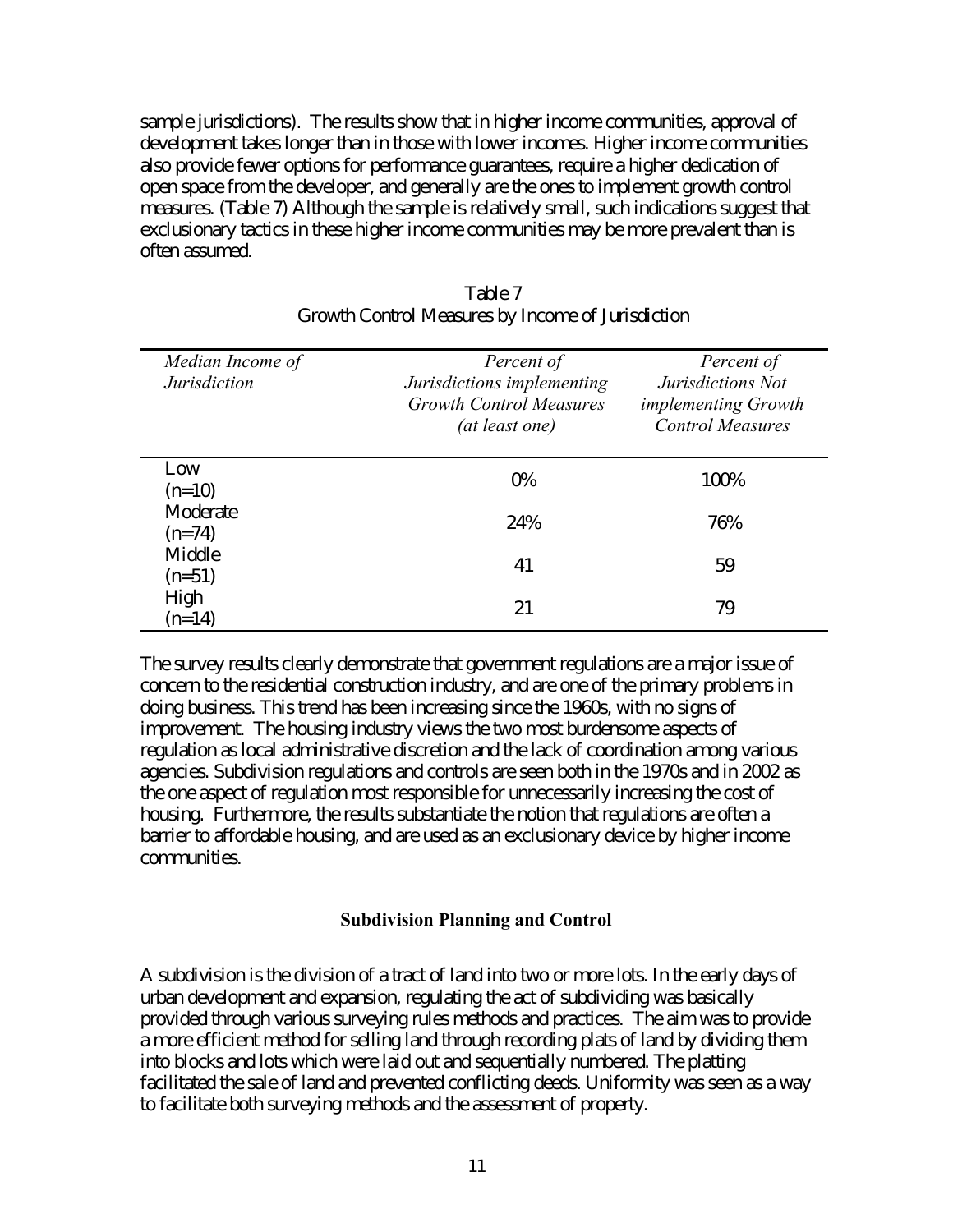Land speculation, uncontrolled growth and inadequate building construction in the  $19<sup>th</sup>$ century raised many concerns over the act of subdividing the land. Premature subdivision created an oversupply, leading to the instability, and ultimate deflation, of property values. Depreciation of economic value brought tax delinquencies and widespread foreclosures. Partial development of tracts often resulted in conflicting property titles, misaligned streets, increased costs, and reduced provisions for public amenities.

In Massachusetts, for example, early subdivision regulations originated in a concern over the effect of the development of public and private streets. The City of Boston passed a regulation in 1891 stating that no person might open a public way until the layout and specifications were approved by the street commissioners.

The lack of coherent standards and poor coordination between public agencies led professional and government officials to push for reform in planning laws. Such pressure prompted the First National Conference on City Planning and the Problems of Congestion held in Washington in 1909. The conference was the first formal expression of interest in a systematic approach to solving the problems of America's urban environment. At this conference and those that followed, the ground work for city planning structure and implementation techniques were formed. Issues such as "The Best Methods of Land Subdivision" and "Street Widths and Their Subdivision" established the basis by which federal, state, and local governments established zoning and subdivision regulations in the following years.

World War I gave planners and architects an opportunity to experiment with their ideas with government backing. Starting in 1917, Congress apportioned \$110 million to the Bureau of Industrial Housing to plan and construct (through subcontractors) housing and transportation needed for shipbuilding and armament centers. Under the direction of F.L. Olmsted Jr., architects, landscape architects, planners, engineers, contractors, physicians and social workers drew up a set of recommendations for war and postwar industrial housing. These recommendations aimed at producing self sufficient neighborhood units fitted to the natural topography. They also provided guidelines and measurements for building arrangements. Decentralization of the American city received a major boost at the end of World War I and a search began to stimulate investment in order to keep the expanded war economy aloft. The effort culminated in the formation of a network of developers and interest groups called Better Homes in America. The movement encouraged home ownership and spread knowledge of financing associated with home purchasing and home improvements. With the new construction cycle -- the acquisition of land, the opening of routes to the suburbs for the automobile, and the highway development program – speculative, uncontrolled development produced a new metropolitan fringe. As the city boundaries expanded in an unrestrained fashion, a new apparatus of planning and control was sought.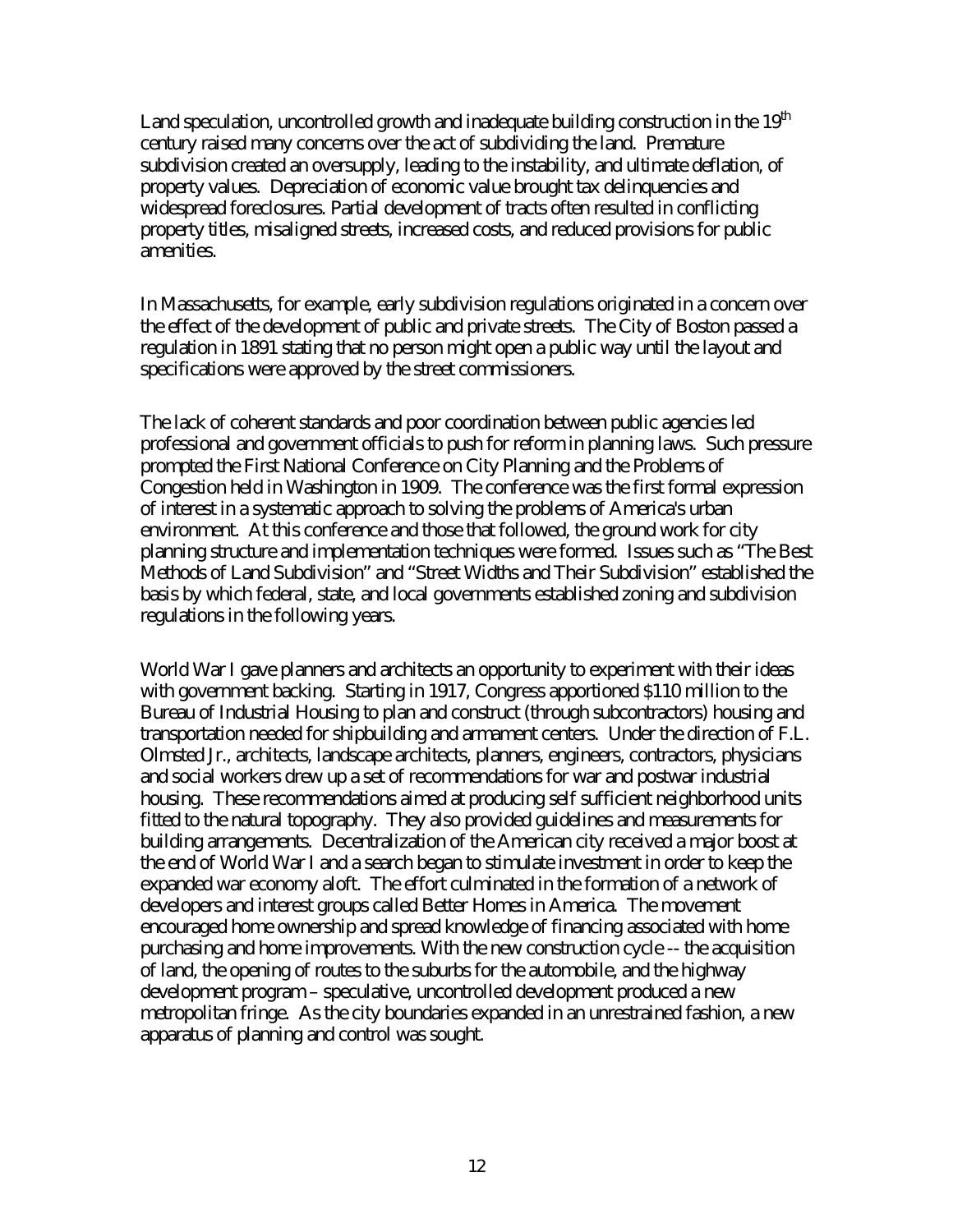The Federal government published the Standard City Planning Enabling Act (SCPEA) in 1928 in recognition of the importance of providing for planning control at the local level, and to address the problems created by land speculation and premature subdivision development,. In addition to serving as a tool for recording and conveying property, the Act gave emphasis to onsite improvements needed to support demands created by new subdivisions. Road layouts, block sizes and lots, sidewalks, and drainage facilities were addressed as ways to assure minimum standards of construction, livability along with the control of development itself.

Various conferences during that time reiterated the acceptance of the residential neighborhood, or subdivision, as a special entity that needed to be protected and deliberately. In 1932, for example, the Hoover administration called for a special President's Conference on Home Building and Home Ownership. More than 3,700 experts on home finance, taxation, and planning of residential districts formed committees and put forward various recommendations. Some of the most influential recommendations of the Conference came from the Committees on City Planning and Zoning, Subdivision Layout, and Home Finance and Taxation.

The Committee on Subdivision Layout was concerned with controlling speculative developers. They proposed the adoption of good subdivision engineering and design and the enforcement of minimum standards to eliminate de-stabilizing practices. (Figure 3)

To further encourage coordinated local planning, the Advisory Committee on City Planning and Zoning, appointed by the Secretary of Commerce, published the Model Subdivision Regulations in 1936 through the National Resource Committee. By 1941, thirty-two States had passed legislation granting the power of subdivision control through the establishment of local planning commissions. By exercising the state's legislative "police power", the right of a landowner to sell property could be withheld until approved by a designated authority that was mandated to "promote the community health, safety, morals, and general welfare." (Lautner 1941, 1) Local planning commissions, once authorized and empowered by the community, adopted rules and regulations governing subdivision procedures within their jurisdictions. Most of these regulations were adopted from the Federal Government's established criteria, in particular those of the Federal Housing Authority. $<sup>1</sup>$ </sup>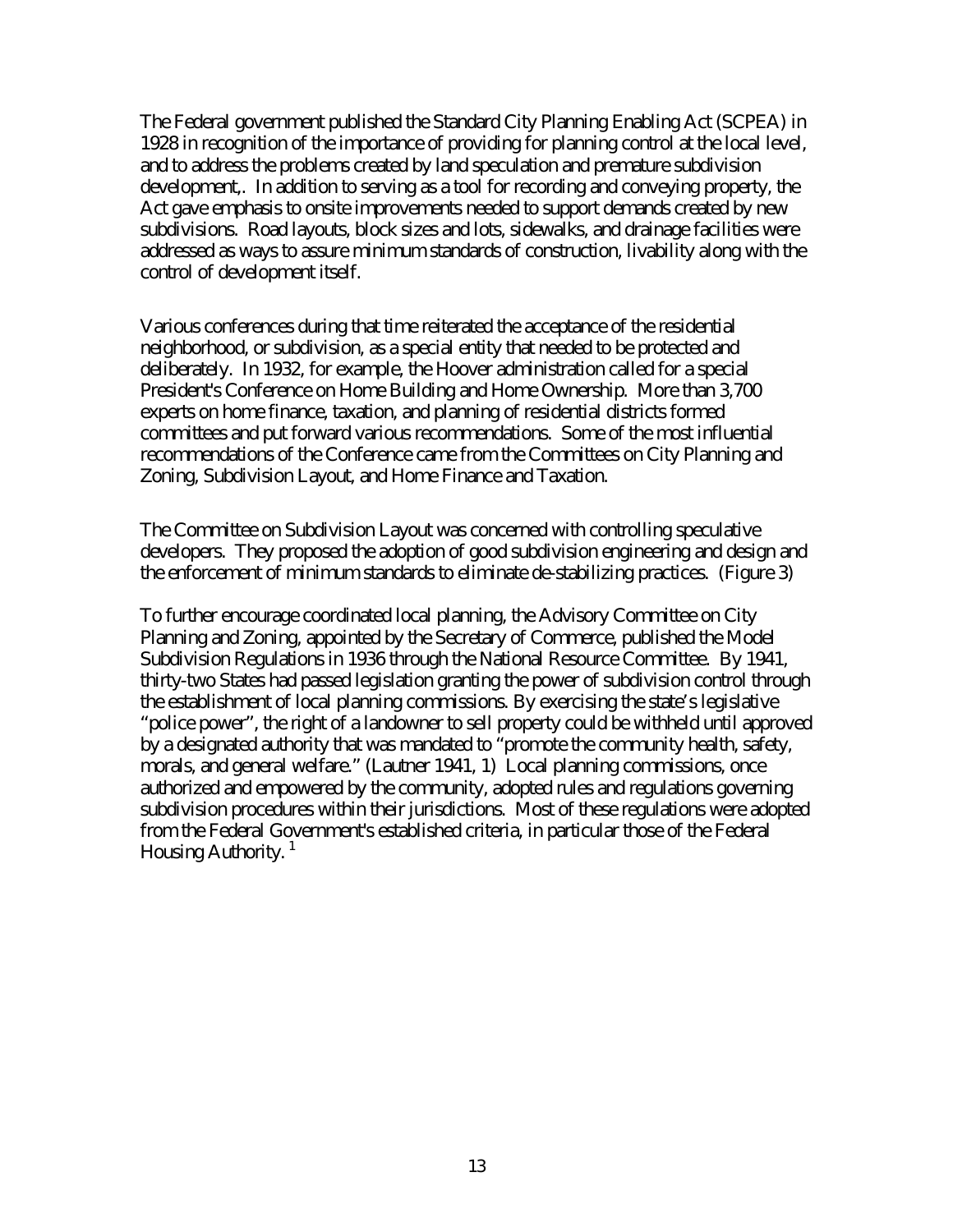

Figure 3 Street Planning and Subdivision Layouts. (The President's Conference on Home Building and Home Ownership, 1932)

The following extract from Massachusetts in 1953 is an example of a typical law:

... subdivision control law has been enacted for the purpose of protecting the safety, convenience and welfare of the inhabitants of the cities and towns ... by regulating the laying out and construction of ways in subdivisions providing access to the several lots therein, but which have not become public ways, and ensuring sanitary conditions in subdivisions and in proper cases parks and open areas. The powers of a planning board ... under the subdivision control law shall be exercised with due regard for the provision of adequate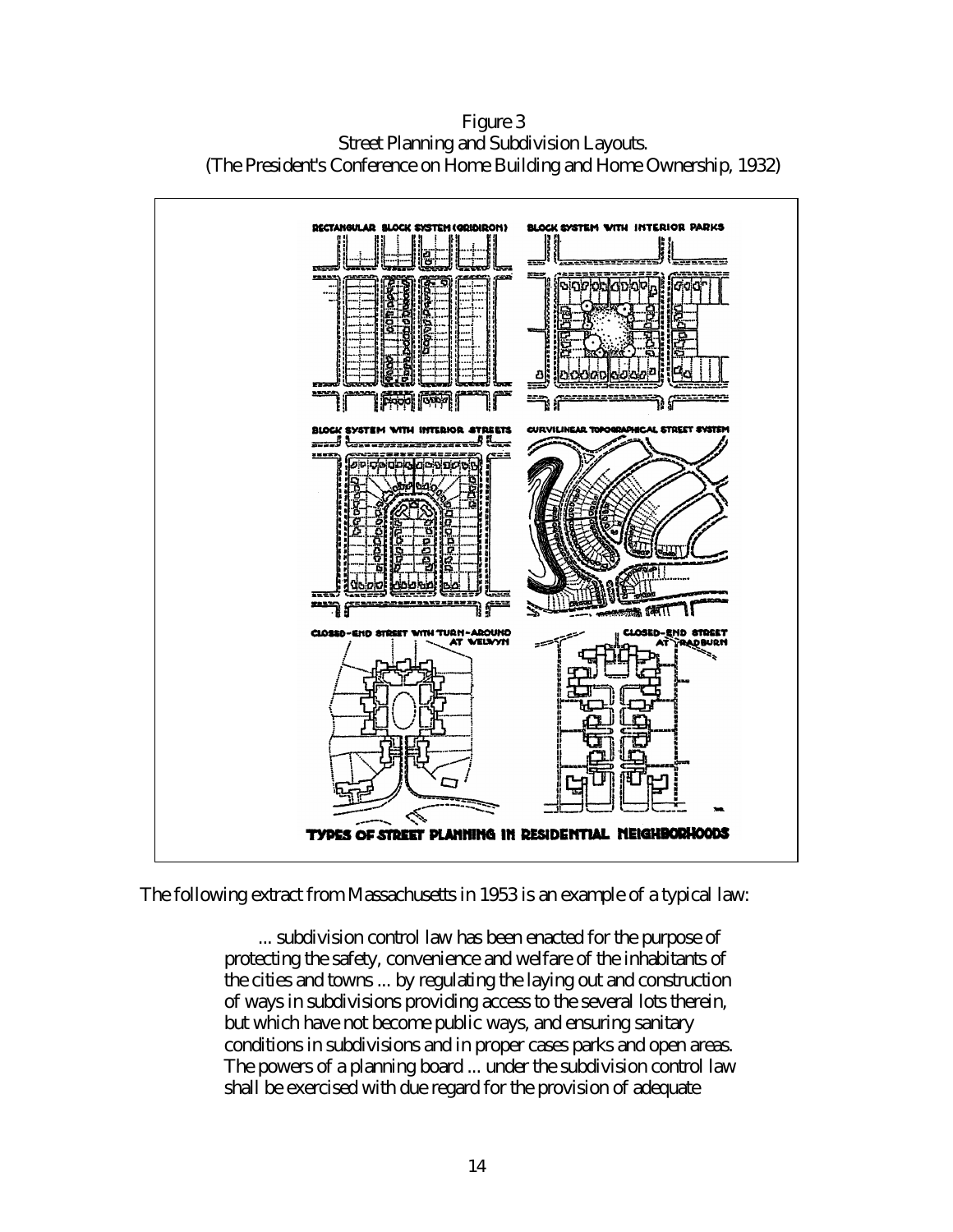access to all lots in a subdivision by ways that will be safe and convenient for travel; for lessening congestion in such ways and in the adjacent public ways; for reducing danger to life and limb in the operation of motor vehicles; for securing safety in the case of fire, flood, panic and other emergencies; for ensuring compliance with the applicable zoning ordinances or bylaws; for securing adequate provisions for water, sewerage, drainage, underground utility services, fire, police, and other similar municipal equipment, and street lighting and other requirements where necessary in a subdivision; and for coordinating the ways in a subdivision with each other and with public ways in the city or town in which it is located and with the ways in neighboring subdivisions. (MA Subdivision Control Law, MGL, Chapter 41, Sections 81K)

The rationale for government imposition of subdivision controls is based in the police power - the right of political entities to regulate in order to promote for the health, safety and general welfare of the community. As such, three general goals exist in the establishment of such regulations:

- preventing premature, partial subdivisions which are poorly linked to the broader community
- preventing poor quality, substandard subdivisions with inadequate public facilities and infrastructure
- reducing financial uncertainty and risk to the investor, buyer and the community

Seidel (1978) also points to two important factors that resulted from these noble goals:

- the exclusionary implications of subdivision regulations
- the hidden increase of cost due to a prolonged approval process

With regard to the exclusionary aspect, Seidel writes: "The desire to ensure high-quality subdivisions is sometimes synonymous, in effect if not always in intent, with the exclusion of those people who can afford only low-cost housing. Thus any rationale for extensive subdivision requirements justified on the basis of avoiding 'blight' demands more than superficial inspection. The level of public improvements required must be scrutinized to determine whether or not the regulations are actually designed to erect an economic barrier to keep out the poor and, increasingly, those with a moderate income as well." (Seidel 1978, 125)

The prolonged administrative and approval process required in the administration of subdivision regulations not only increases the financial risk for the investor/developer but also increases the cost to the home buyer. According to Seidel, for every additional month added to the completion date, the final selling price of the unit increases by 1-2 percent increase. (Seidel 1978, 32) With our survey indicating a steady rise in the average time it takes to receive subdivision approval over the last 25 years, the increase in cost has continued to be passed on to the consumer.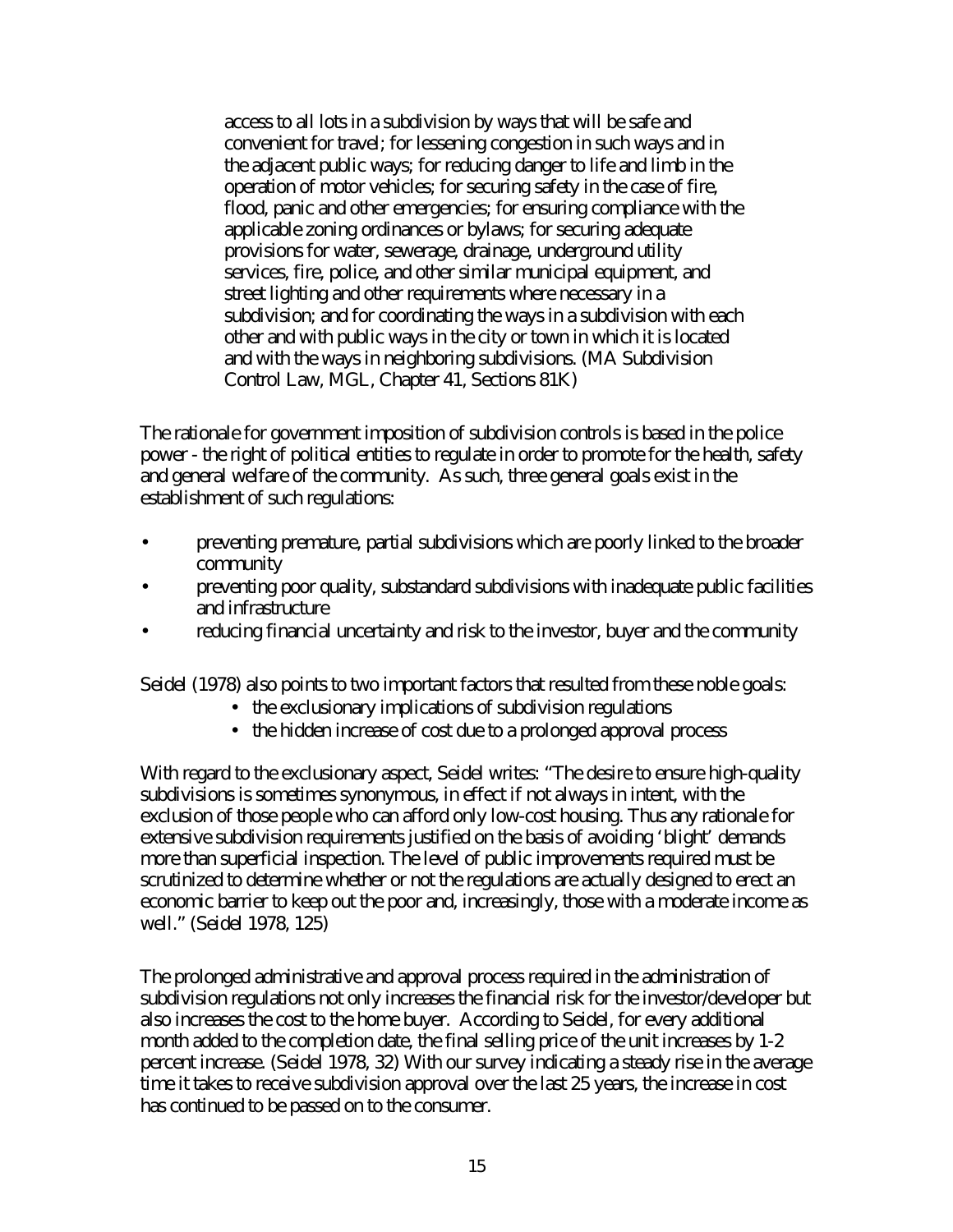With subdivision regulations controlling and shaping so much of planning and construction, what are their current impacts on housing developments? How are they practiced and enforced? How are they viewed by those who administer them and those who must abide by them?

Our survey of public officials and developers provides some answers by looking at three main aspects of the subdivision regulatory process: the administrative process, the site and design standard requirements, and the relationship between other regulatory frameworks such as growth controls, and subdivision development.

### **The Administrative Process**

Subdivisions in the United States continue to develop at a rapid pace. On average, in the years 2000, 2001 and 2002, our surveyed jurisdictions have approved 40 new subdivisions annually. The majority of these subdivisions (41 percent) had more than 50 dwelling units and 24 percent had 25-50 dwelling units. Regional analysis shows that the average annual number for the Northeast is 24 subdivisions, for the Midwest 30 subdivisions, for the South 55, and for the West 27 subdivisions. Not surprisingly, both the South and West mostly approved large subdivisions with over 50 dwelling units. Over 51 percent of the total subdivisions approved in the South, and over 48 percent of the total subdivision approved in the West had 50 dwelling units or more. In the Northeast, where large tracks of land suitable for development are uncommon, the majority of subdivisions approved were between 6 and 25 units. (Table 8)

| Region                | Less than 6<br>dwelling units | 6-25 dwelling<br>units | $26-50$ dwelling<br>units | More than 50<br><i>dwelling units</i> |
|-----------------------|-------------------------------|------------------------|---------------------------|---------------------------------------|
| Northeast<br>$(n=35)$ | 16%                           | 47%                    | 22%                       | 16%                                   |
| South<br>$(n=43)$     | 10%                           | 15%                    | 24%                       | 51%                                   |
| Midwest<br>$(n=48)$   | 8.5%                          | 23%                    | 23%                       | 45%                                   |
| West<br>$(n=33)$      | 12%                           | 15%                    | 24%                       | 48.5%                                 |

| Table 8                                       |
|-----------------------------------------------|
| Percentage of Subdivisions Approved 1999-2002 |
| (by size)                                     |

Procedures for subdivision approval are largely based on standards established by the Federal Housing Administration (FHA) in the late 1930s and early 1940s. (Housing and Home Finance Agency 1952) There are three main stages: pre-application; conditional approval of preliminary plat; and final plat approval. In the pre-application stage, the subdivider gathers the information and data on existing conditions, studies the site suitability, and with the help of professionals, develops a preliminary plan in sketch form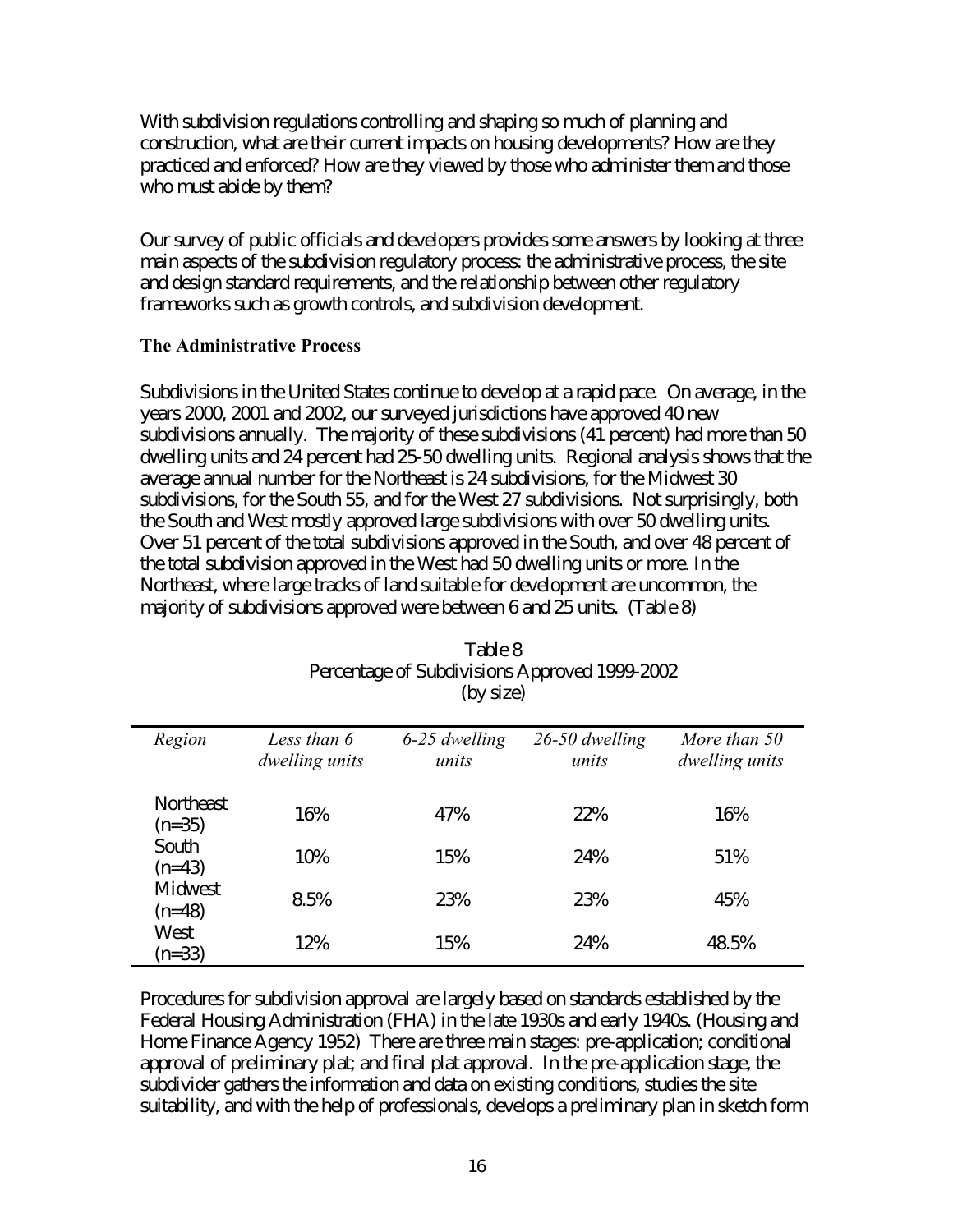to be submitted to the planning commission for advice and assistance. The planning commission reviews the plan in relation to a master plan, design standards, and improvement requirements, and notifies the subdivider of their issues and concerns, if any.

In the second stage, the subdivider, if opting to develop, submits a revised preliminary plat for conditional approval by the planning commission. Once the plan is approved, the subdivider stakes out the plat according to the approved preliminary plan, and either installs improvements or posts bonds to guarantee completion of improvements. The final plat is then submitted for final approval. Once the planning commission approves the final plat, the new plats are recorded and development begins.

While the original FHA guidelines seem simple and straight forward, the realities of the last few decades have brought growing complexity and frustration for those involved in the process. The following statement by the Urban Land Institute indicates the level of these frustrations: "American developers of housing must deal with an expanding array of regulations at every level of government. Unreasonable regulations on development inevitably inflate paperwork required for a project and intensify the complexity of data, analysis, and review procedures for both public and private sector. Ultimately, the delay caused by the regulatory maze produces higher cost housing through holding costs, increased expenses due to risk, uncertainty, overhead, and inflated cost of labor and materials, and other more hidden costs." (In Listokin an Walker 1989, 177)

As a result, various task forces have offered solutions or recommended models to expedite the approval process. Most suggest an informal stage, where the nature of the development is discussed and the procedure for application is clarified. Another common suggestion is the classification of development according to the type of impact it carries. Those developments that are less "problematic" would go through an expedited process. Figure 4 is an illustration of such a procedure suggested by Listokin and Walker (1989).

Unfortunately the majority of these models do not specifically describe how to quantify the type of development or its impact, nor do they enforce an "informal" pre- application step. Since no exact typology is given as to the impact of each development, interpretation remains a subjective exercise by the local planning officials or the abutters.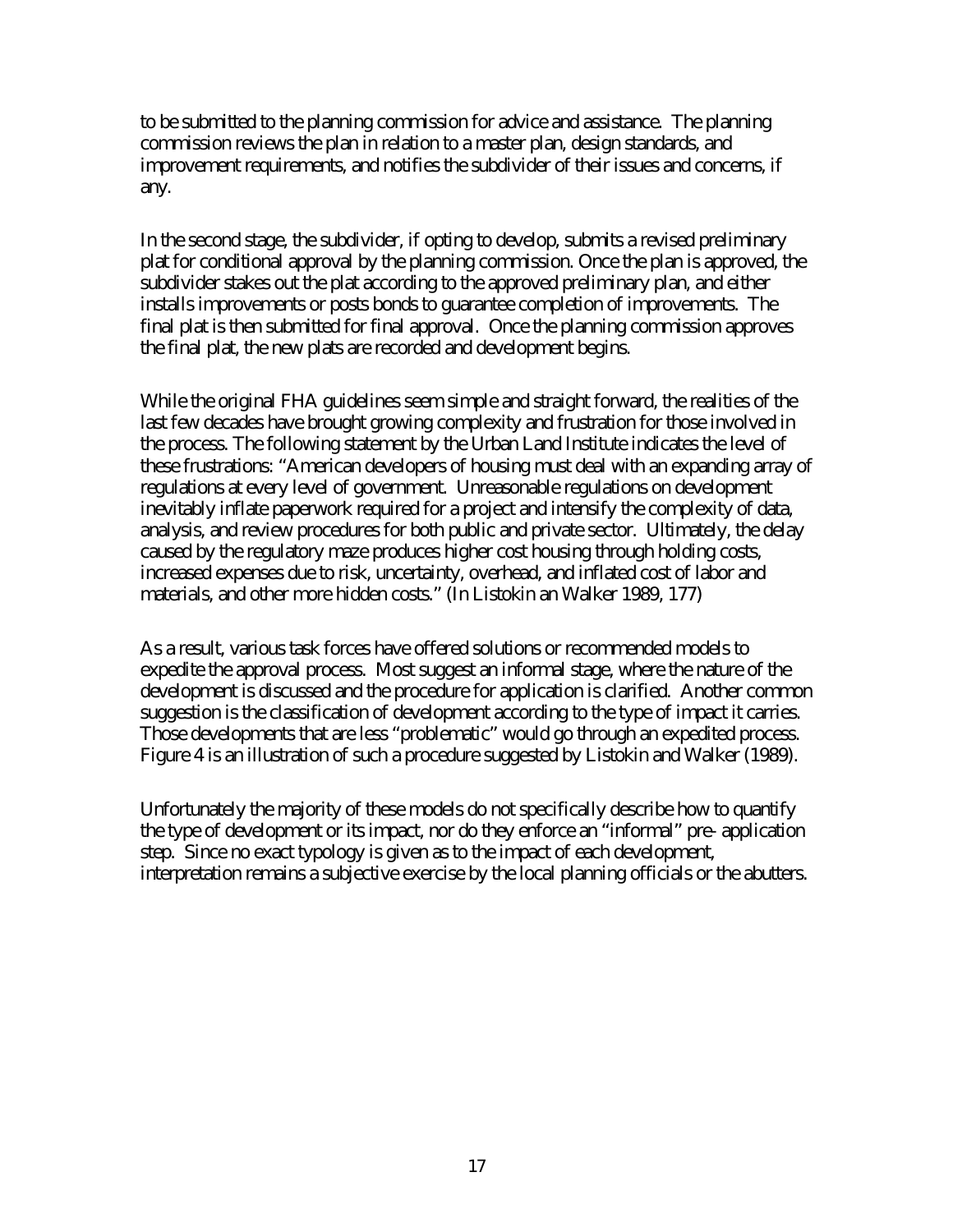Figure 4 Model Ordinance Subdivision and Site Plan Approval Procedure (Source: Listokin And Walker)



Indeed, only 60 percent of the jurisdictions surveyed required some form of a sketch or concept plan before a preliminary plat is submitted. (Table 9) Almost all public officials surveyed (97 percent), lay blame for approval delays on developers. In their judgment developers do not provide sufficient information about proposed developments, and often change plans. This type of assessment provides a clear indication that coordination and lack of communication between developers and public officials are major problems. However, the approval process itself is also partly to blame: more than half of the public officials surveyed attribute delays to inefficient management and lengthy approval processes by other agencies and commissions. (Figure 5)

| Table 9                                       |
|-----------------------------------------------|
| <b>Steps Required in the Approval Process</b> |
| $(n=157)$                                     |

| <b>Steps</b>                  | Percent of Jurisdictions requiring |
|-------------------------------|------------------------------------|
| Sketch plan                   | 60%                                |
| Preliminary plat approval     | 92%                                |
| Terms and conditions approval | 80%                                |
| Final plat approval           | 99%                                |
|                               |                                    |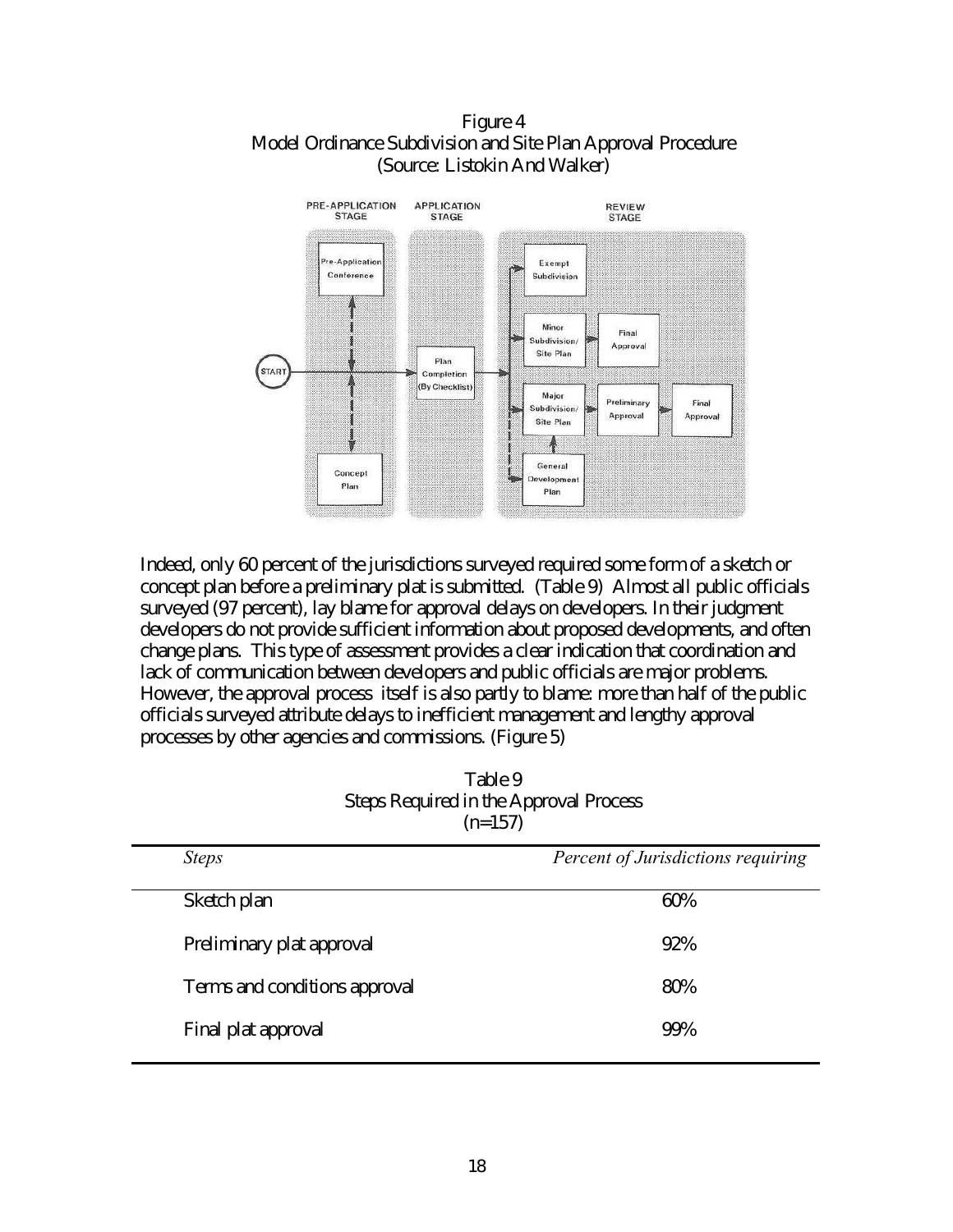Figure 5 Percentage of Respondents Indicating Reasons for Delays in the Subdivision Approval Process  $(n=159)$ 



The regional distribution shows a strong correlation and agreement between the various regions on the preliminary reason for delays. It is interesting to note, however, that in the Northeast, respondents most often cited government and public procedures as reasons for delays in the approval process. (Table 10)

The proliferation of various agencies involved in this process is another indication of increased bureaucracy and red tape. Public officials reported that in more than 40 percent of cases brought for approval, at least 10 other agencies (beside the planning commission) took part in the approval process. Topping the list were municipal sewage and health departments, as well as higher level government groups such as the county and state transportation agencies. (Figure 6)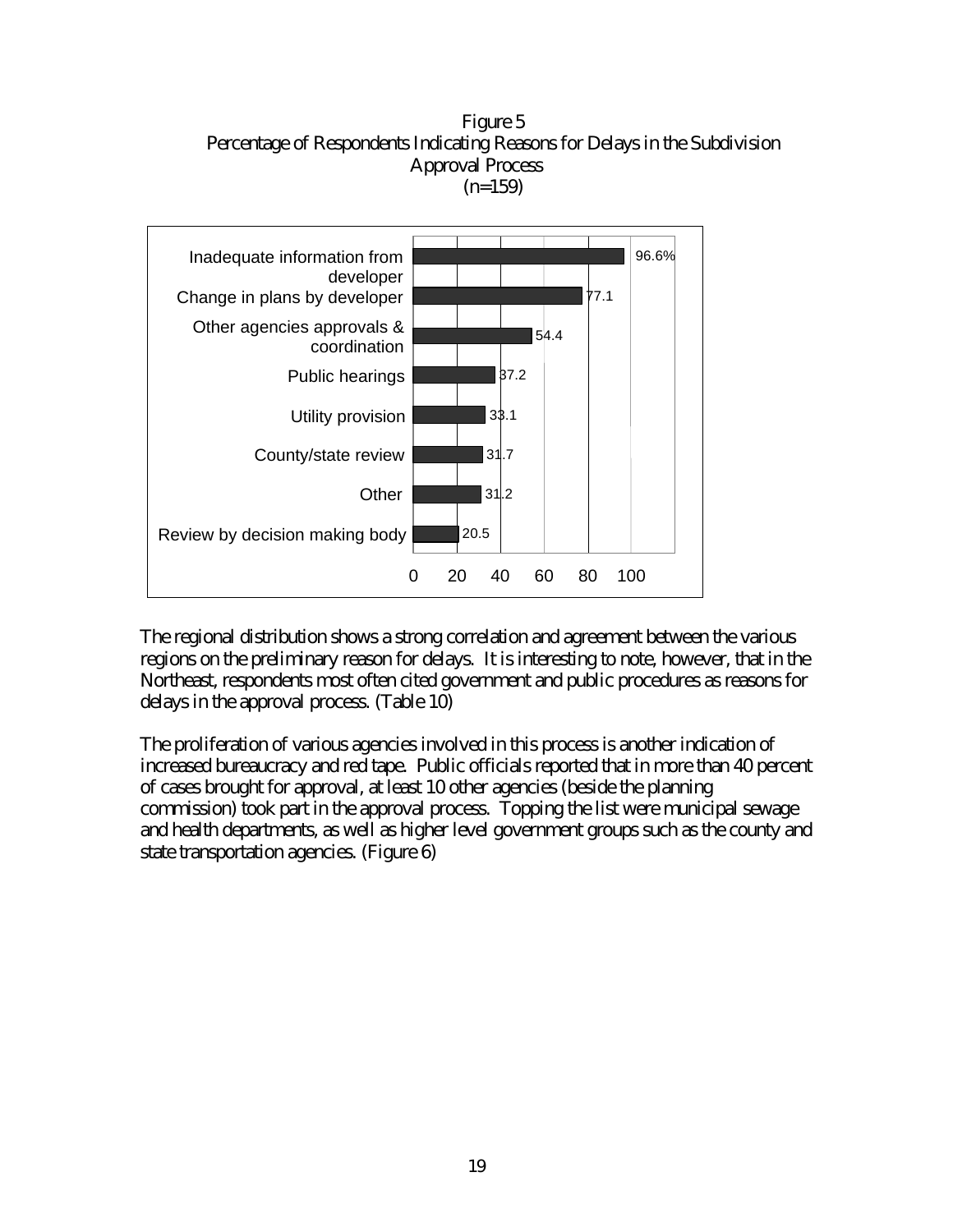| Reason for delays                               | Percent<br>Respondents<br>Northeast<br>$(n=35)$ | Percent<br>Respondents<br>South<br>$(n=43)$ | Percent<br>Respondents<br>Midwest<br>$(n=48)$ | Percent<br>Respondents<br>West<br>$(n=33)$ |
|-------------------------------------------------|-------------------------------------------------|---------------------------------------------|-----------------------------------------------|--------------------------------------------|
| Change in<br>development plan                   | 53%                                             | 70%                                         | 70%                                           | 82%                                        |
| Inadequate<br>information from<br>the developer | 94%                                             | 93%                                         | 89%                                           | 88%                                        |
| Utility provisions                              | 23.5%                                           | 28%                                         | 25.5%                                         | 24%                                        |
| Public hearings                                 | 38%                                             | 17%                                         | 34%                                           | 33%                                        |
| County and state<br>reviews                     | 41%                                             | 33%                                         | 17%                                           | 9%                                         |
| <b>Final Review</b>                             | 9%                                              | 16%                                         | 21%                                           | 15%                                        |
| Various agencies'<br>approvals                  | 56%                                             | 39.5%                                       | 38%                                           | 42%                                        |

## Table 10 Jurisdictions Indicating Reasons for Delays in the Subdivision Approval Process Regional Distribution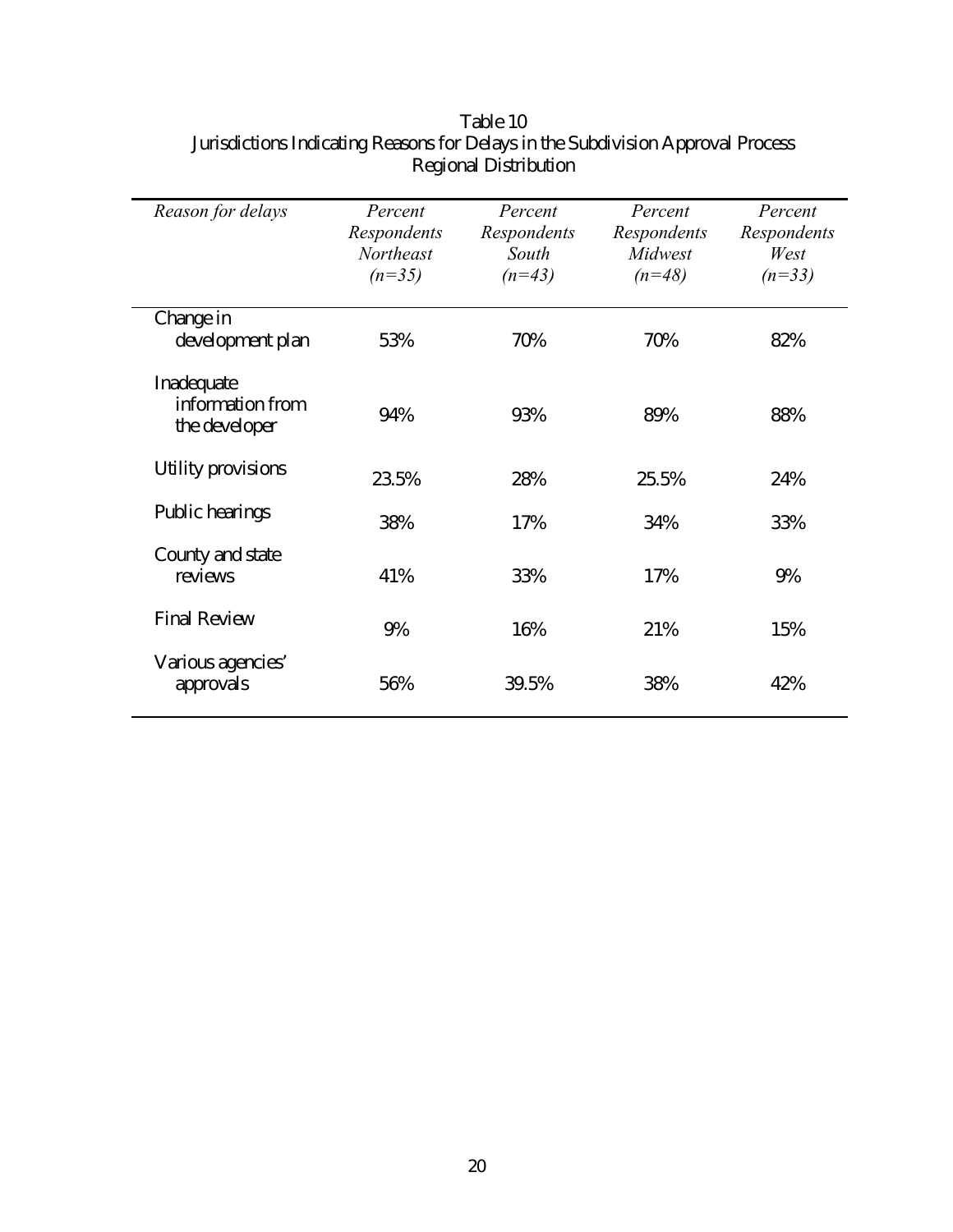

Figure 6 Frequency and Type of Agencies Participating in the Subdivision Approval Process.

When analyzed by region, the majority of jurisdictions in the South (53.5 percent) and the Midwest (46.8 percent) approve preliminary plats in less than 2 months. In the West (34.4 percent) and in the Northeast (46.9 percent), the majority of jurisdictions approve preliminary plats within 2-4 months.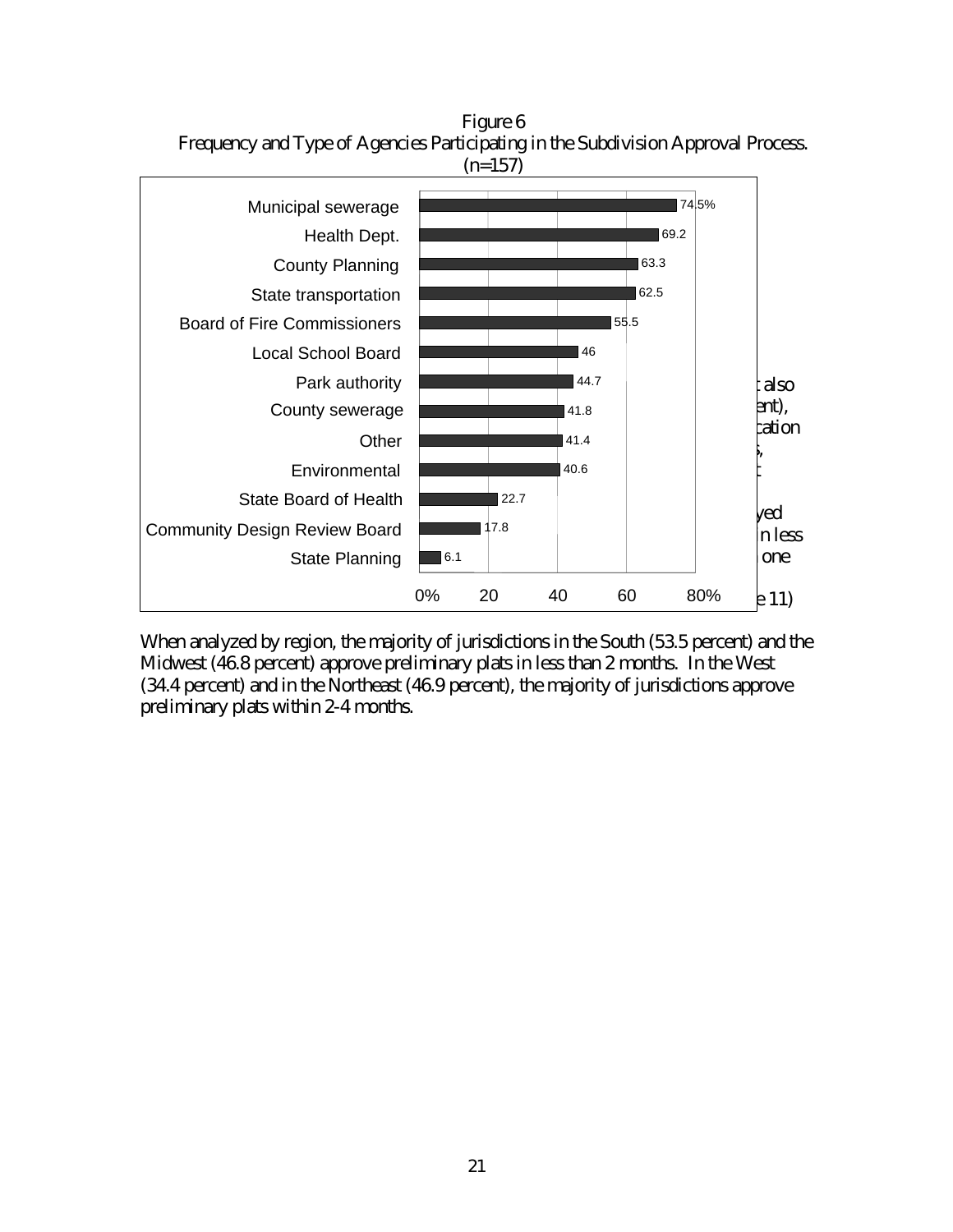| Procedure           | Time Required      | Percent of                 | Percent of                 |
|---------------------|--------------------|----------------------------|----------------------------|
|                     |                    | <i>Municipalities 1976</i> | <b>Municipalities 2002</b> |
|                     |                    |                            |                            |
| Preliminary         | Less than 2 months | 50.0                       | 33.9                       |
| Approval            | 2-4 months         | 38.3                       | 41.7                       |
|                     | 5-7 months         | 6.4                        | 14.9                       |
|                     | more than 7 months | 5.3                        | 9.5                        |
|                     | Total              | 100.0                      | 100.0                      |
|                     |                    | $(n=78)$                   | $(n=158)$                  |
|                     |                    |                            |                            |
| Variance or special | Less than one      |                            |                            |
| exception           | month              | 32.9                       | 14.2                       |
|                     | 1-2 months         | 57.0                       | 60.8                       |
|                     | 3-4 months         | 7.6                        | 20.3                       |
|                     | more than 4 months | 2.5                        | <u>4.7</u>                 |
|                     | Total              | 100.0                      | 100.0                      |
|                     |                    | $(n=74)$                   | $(n=157)$                  |
|                     |                    |                            |                            |
| Rezoning            | Less than one      |                            |                            |
|                     | month              | 10.0                       | 2.8                        |
|                     | 1-2 months         | 36.7                       | 24.4                       |
|                     | 3-4 months         | 40.0                       | 41.4                       |
|                     | more than 4 months | <u>13.3</u>                | <u>31.4</u>                |
|                     | Total              | 100.0                      | 100.0                      |
|                     |                    | $(n=74)$                   | $(n=157)$                  |

### Table 11 Estimate of Approval Time by Public Officials (1976 Data from Seidel)

Unlike public officials, developers reported very different estimates on the time taken to obtain approvals. According to the developers surveyed, it took 17 months on average in 2002 to obtain all the required permits. This lengthy approval time is consistent with the findings from Seidel in 1976. In both 1976 and 2002, the majority of the developers surveyed, 47 and 44.9 percent respectively, received all approvals for development in between 13 and 24 months. The percentage of developers indicating that they received all approvals in less than 7 months declined by almost half in 2002 in comparison to 1976. Furthermore, the number of those reporting greater than two years to get approvals doubled in 2002 to 20.5 percent. (Table 12)

Discrepancies also exist in the estimated time required for granting variances and zoning relief. According to the majority of the developers surveyed, it took more than 4 months to obtain variances, special exceptions or rezoning. By contrast, the majority of public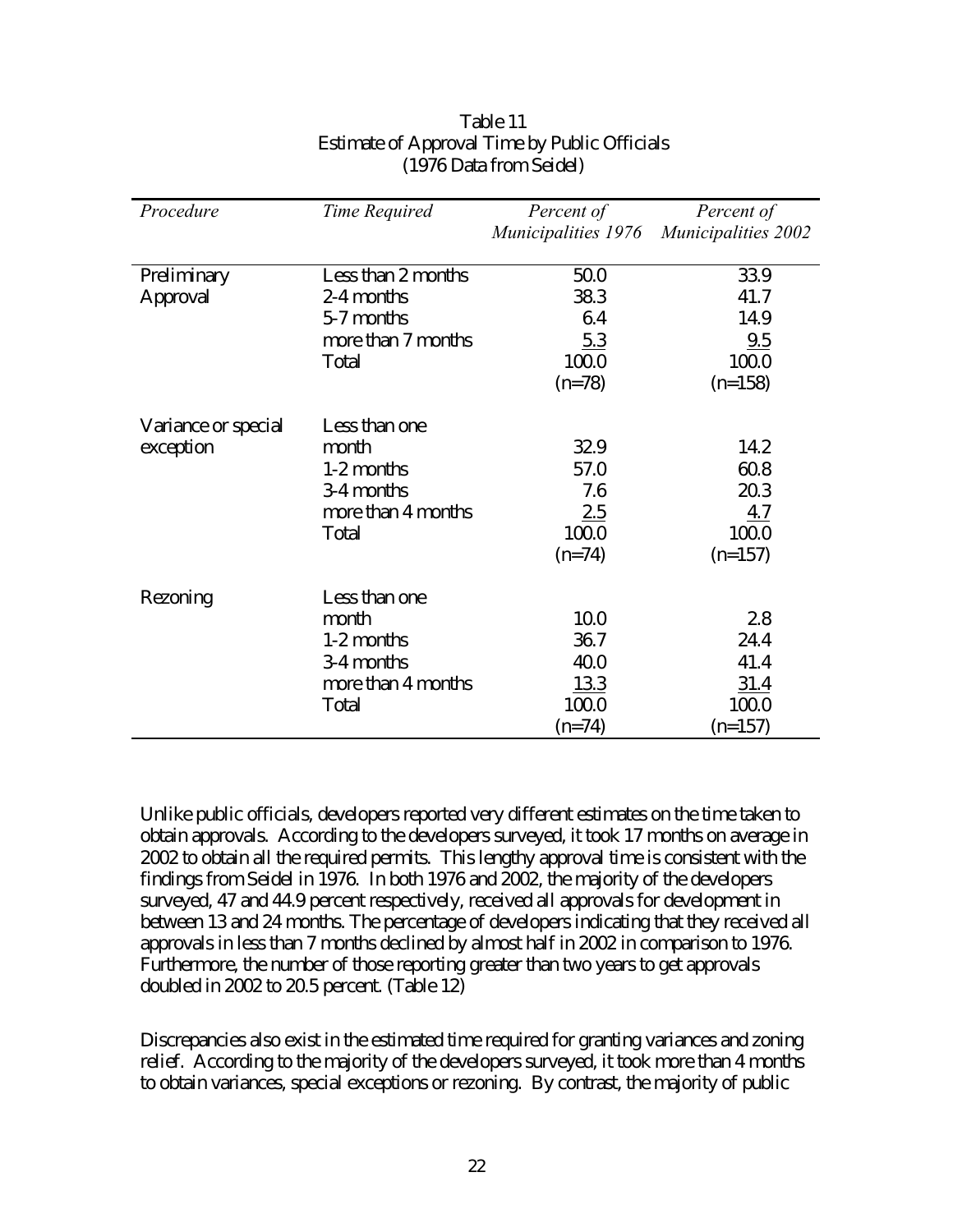officials, on the other hand, indicated an average of one to two months for variances, and three to four months for rezoning. (Table 11 and 13).

When distributed according to regions, 82 percent of the developers in the Northeast and 83 percent of the developers in the Midwest stated that it took them on average more than four months to get rezoning approved.

|                  | Less than<br>7 months | $7 - 12$<br>months | $13 - 24$<br>months | More than<br>24 months |
|------------------|-----------------------|--------------------|---------------------|------------------------|
| 1976<br>$(n=35)$ | 14.5%                 | 27.5%              | 47%                 | 11%                    |
| 2002<br>$(n=83)$ | 6.4%                  | 28%                | 45%                 | 20.5%                  |

Table 12 Average Time to Get Approvals According to Developers 1976, 2002 Percent Respondents

| Table 13                                                          |
|-------------------------------------------------------------------|
| Estimate of Approval Time for Variances or Rezoning by Developers |

| Procedure                        | Time Required                                                                  | <b>Percent of Developers</b><br>2002<br>$(n=80)$ |
|----------------------------------|--------------------------------------------------------------------------------|--------------------------------------------------|
| Variance or special<br>exception | Less than one month<br>1-2 months<br>3-4 months<br>more than 4 months<br>Total | 0<br>28.6<br>32.9<br>38.5<br>100.0               |
| Rezoning                         | Less than one month<br>1-2 months<br>3-4 months<br>more than 4 months<br>Total | 0<br>6.8<br>23.3<br>69.9<br>100.0                |

The discrepancy in time estimations between public officials and developers may be explained by their subjective and different views of the development process. While public officials see timely approval as a yardstick for measuring public performance and service, developers see each delay as unnecessary bureaucratic process. Another explanation may be the frequency and length of time by which special variances and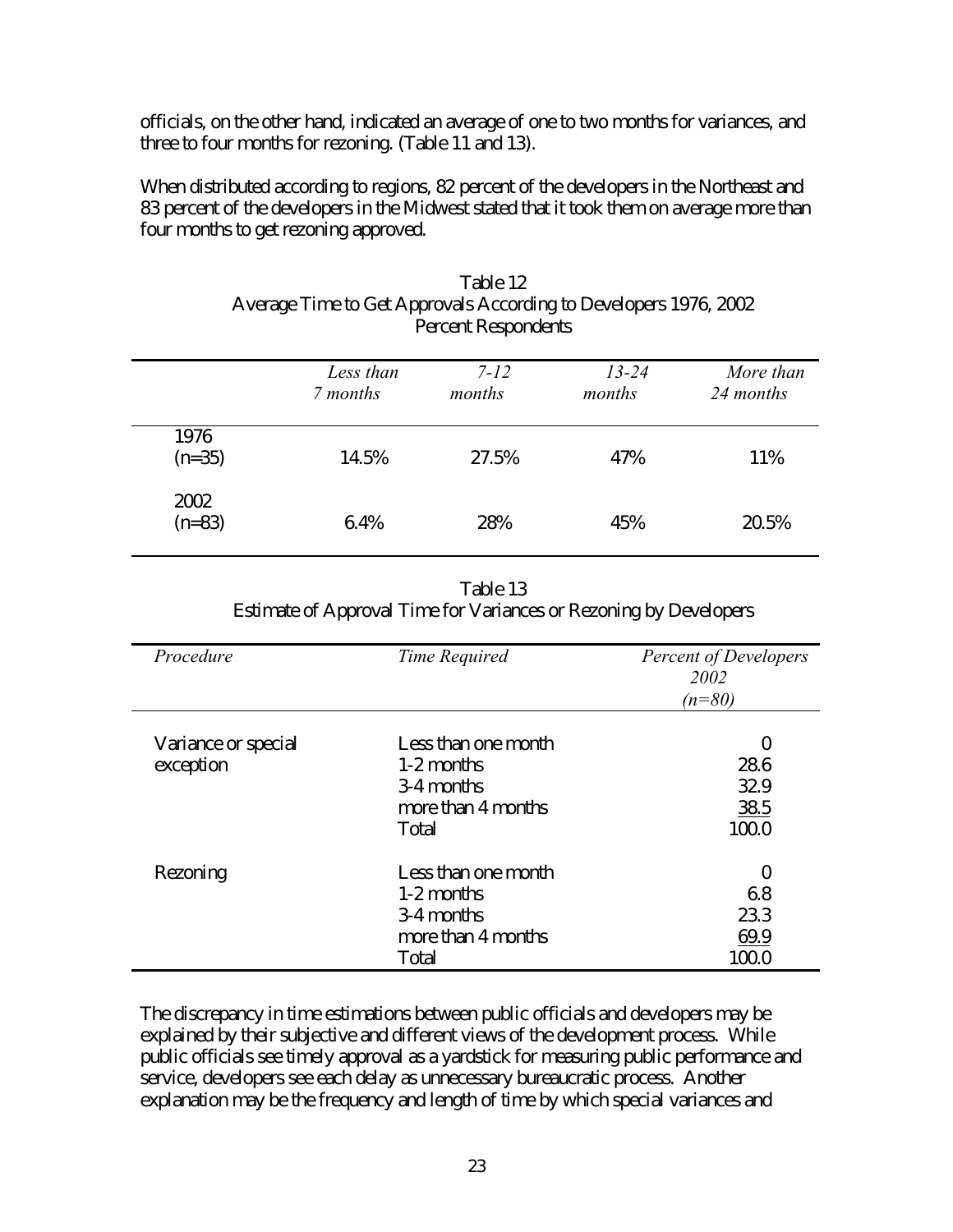zoning relief are processed and approved. As noted in Table 5, most public officials indicated that when such measures are required, approval of the relief itself can take on average between 3 to 4 months.

Interestingly, the time it takes to get an approval is much shorter in low and moderate income communities. Over 80 percent of these jurisdictions approve subdivisions in less than 5 months as compared to 60 percent of the higher income jurisdictions. Although a lengthier approval process in middle and higher median income communities may indicate a more detailed and comprehensive approval process, it can also indicate that delays and length may be used as a tactic to exclude development. (Table 14)

|                                  |                       | $\mu$ and $\mu$ and $\mu$ and $\mu$ and $\mu$ and $\mu$ and $\mu$ and $\mu$ |                          |       |
|----------------------------------|-----------------------|-----------------------------------------------------------------------------|--------------------------|-------|
| <i>Jurisdiction</i><br>by income | less than 5<br>months | $5-10$ months                                                               | more than $10$<br>months | Total |
| Low<br>$(n=11)$                  | 81%                   | 19%                                                                         | 0%                       | 100%  |
| Moderate<br>$(n=78)$             | 87%                   | 13%                                                                         | 0%                       | 100%  |
| Middle<br>$(n=55)$               | 67%                   | 21%                                                                         | 12%                      | 100%  |
| High<br>$(n=14)$                 | 60%                   | 40%                                                                         | 0%                       | 100%  |

Table 14 Time Required For Subdivision Approval by Median Income of Jurisdiction (See explanation of income grouping in Appendix A)

## **Relief from Regulations**

Relief from regulations in the form of rezoning or design variances are seen by developers as major undertakings in the subdivision approval process. Administrative delays associated with such adjustments, and the need to face various local boards and planning commissions, not only point to possible costly delays but also to the inadequacy of existing regulations.

More than half (52.1 percent) of the surveyed developers indicated that they had to apply for some sort of relief in at least half of their projects, while 36.6 percent applied at least three quarters of the time. These numbers are striking particularly in comparison to 1976 where almost half of those surveyed (42.9 percent) indicated that they have almost never applied for such relief. (Table 15)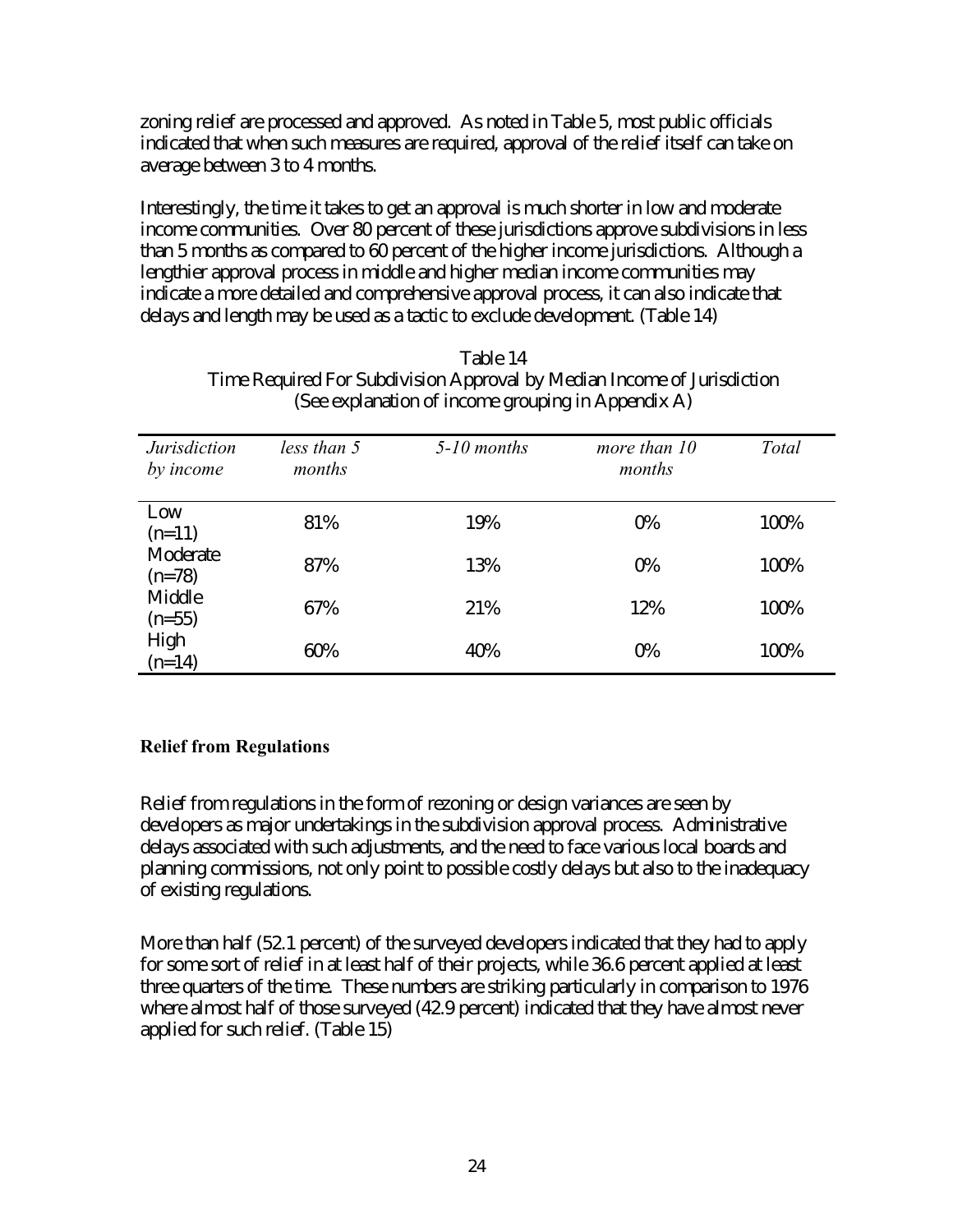| Percent of time applied<br>for zoning relief or | Percent developers<br>1976 | Percent developers<br>2002 |
|-------------------------------------------------|----------------------------|----------------------------|
| variances                                       | $(n=361)$                  | $(n=85)$                   |
| Almost never                                    | 42.9%                      | 14.1%                      |
| 5% - 10% of the time                            | 5.3%                       | 11.3%                      |
| $11\% - 25\%$                                   | 6.1%                       | 8.5%                       |
| $26\% - 50\%$                                   | 10.2%                      | 11.3%                      |
| 51% - 75%                                       | 3.9%                       | 15.5%                      |
| $76% +$                                         | 31.6%                      | 36.6%                      |

Table 15 Frequency of Developers' Application for Regulation Relief

Furthermore, when asked to point to the type of changes they apply for, many developers indicate that they want to build higher density single family areas and more multifamily units. They would also create more varied site and structural plans if they had the opportunity. Tables 16 and 17 show that in the majority of cases developers applied for variances or rezoning for more dense development and that an overwhelming majority (72 percent) had to design lower density developments because of existing regulations. These effects have remained consistent in the last 25 years , as shown in Table 16.

Such findings should alarm individuals dealing with housing reforms. As early as the 1970s, warnings existed about the consequences of various exclusionary devices. Restrictions against higher density developments, multiple housing types, minimum lot sizes and floor areas still affect the housing industry. Developers in both 1976 and 2002 felt subdivision standards and zoning regulations increased the cost of the homes they built, and decreased densities. In many instances these regulations pushed developers to build in greenfield locations, away from major urban areas where restrictions and abutters' objections may be less onerous.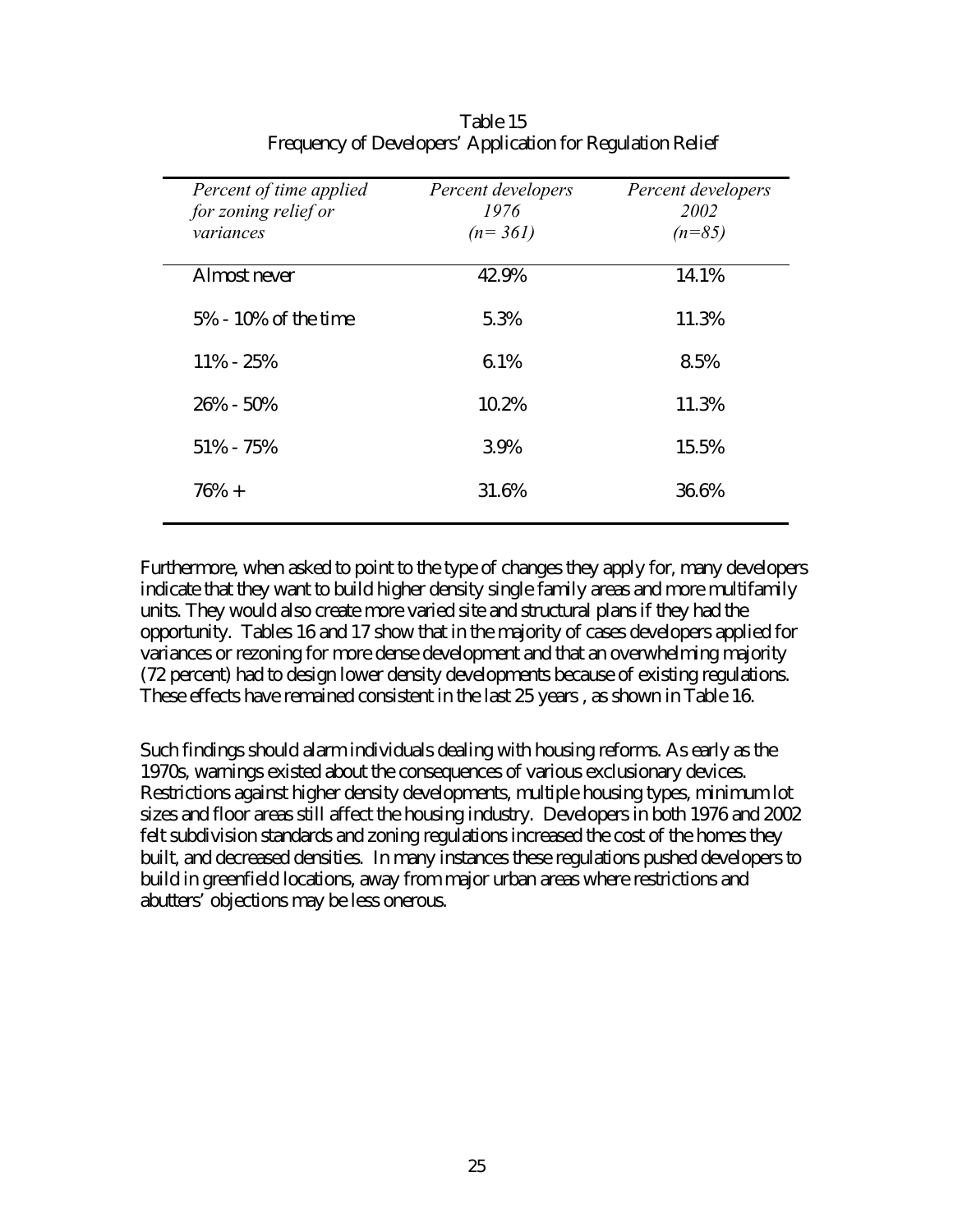| Table 16                                             |
|------------------------------------------------------|
| Type and Distribution of Relief Sought by Developers |
| in More Than 10 Percent of Their Applications        |

| Type of Relief                 | <b>Percent Developers Responding</b><br>$(n=86)$ |
|--------------------------------|--------------------------------------------------|
| More dense single family       | 42.4%                                            |
| Variation in lot size          | 39.7%                                            |
| Introduce multi-family housing | 31.7%                                            |

| Table 17                                                                |
|-------------------------------------------------------------------------|
| The Affect of Subdivision Standards & Zoning Regulations on Development |
| 1976 and 2002                                                           |

| Affect                           | 1976<br>Percent developers<br>responding<br>$(n=378)$ | 2002<br>Percent developers<br>responding<br>$(n=86)$ |
|----------------------------------|-------------------------------------------------------|------------------------------------------------------|
| Build in less populated<br>areas | 41%                                                   | 38.5%                                                |
| Build more expensive units       | 61%                                                   | 61%                                                  |
| Build less dense<br>development  | 62.5%                                                 | 72%                                                  |

#### **Negotiations**

Negotiations between developers and local jurisdictions can result in delays and increases in costs, but also improved design and suitability. Although public officials view negotiation as a way to amend existing specifications to suit unique situations, the overwhelming majority (75.5 percent) of surveyed jurisdictions reported that either none or less than 10 percent of their requirements were negotiated. Only 3.2 percent reported negotiating more than 25 percent of their specifications and none reported negotiating more than half.

The greatest amount of negotiation seems to involve matters in which the developer may not see an immediate gain in value of investment and in matters that may be perceived as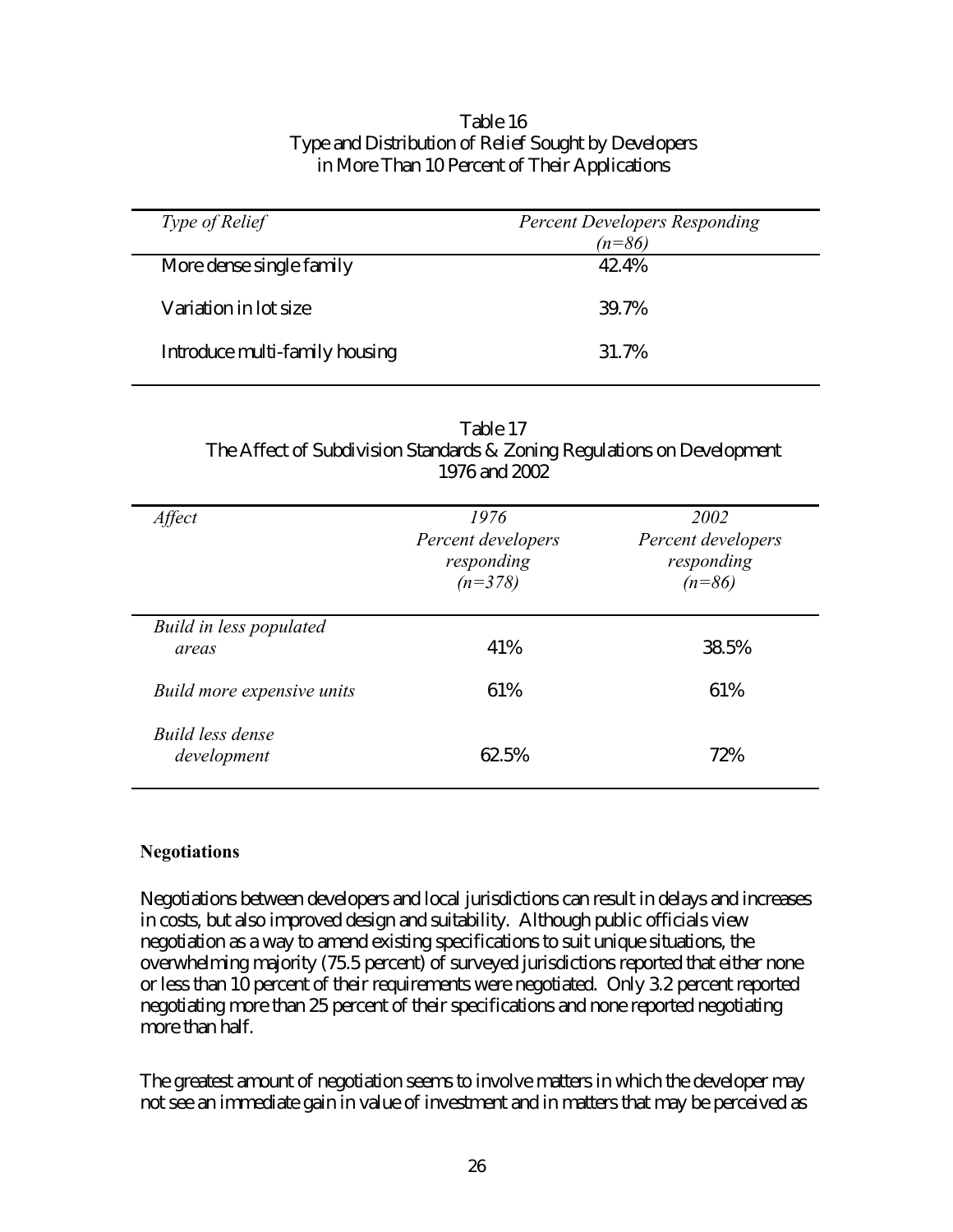adding to the "public good" rather than to the specific development itself. Some of these include off site improvements (28 percent), streetscape design (25 percent) and dedication of land for recreation or open space (13 percent). By contrast, issues with direct impact on the development site, such as infrastructure, tend to be less contended by developers. (Table 18)

Developers are generally discontented with negotiation and the general attitudes toward their intentions. These sentiments are reflected in a typical comment provided by one of the respondents: "City and county offices have no sense of fairness. They only consider exactions that make them appear more successful in protecting the community from the 'evil' developer that may be trying to be profitable."

| <b>Percent Jurisdictions</b><br>$(n=157)$ |
|-------------------------------------------|
| 1%                                        |
| 3%                                        |
| 5%                                        |
| 7%                                        |
| 8%                                        |
| 10%                                       |
| 13%                                       |
| 25%                                       |
| 28%                                       |
|                                           |

Table 18 Aspects of Subdivision Regulations Which Involve the Greatest Amount of Negotiation between the Developer and the Jurisdiction.

### **Fees and Improvement Guarantees**

Municipalities use fees as one tool by which they recover their operating costs and generate revenues. While most fees are directly associated with various steps in the approval and construction process, improvement guarantees to ensure all enhancements are widely used as a precondition for approving the final plat.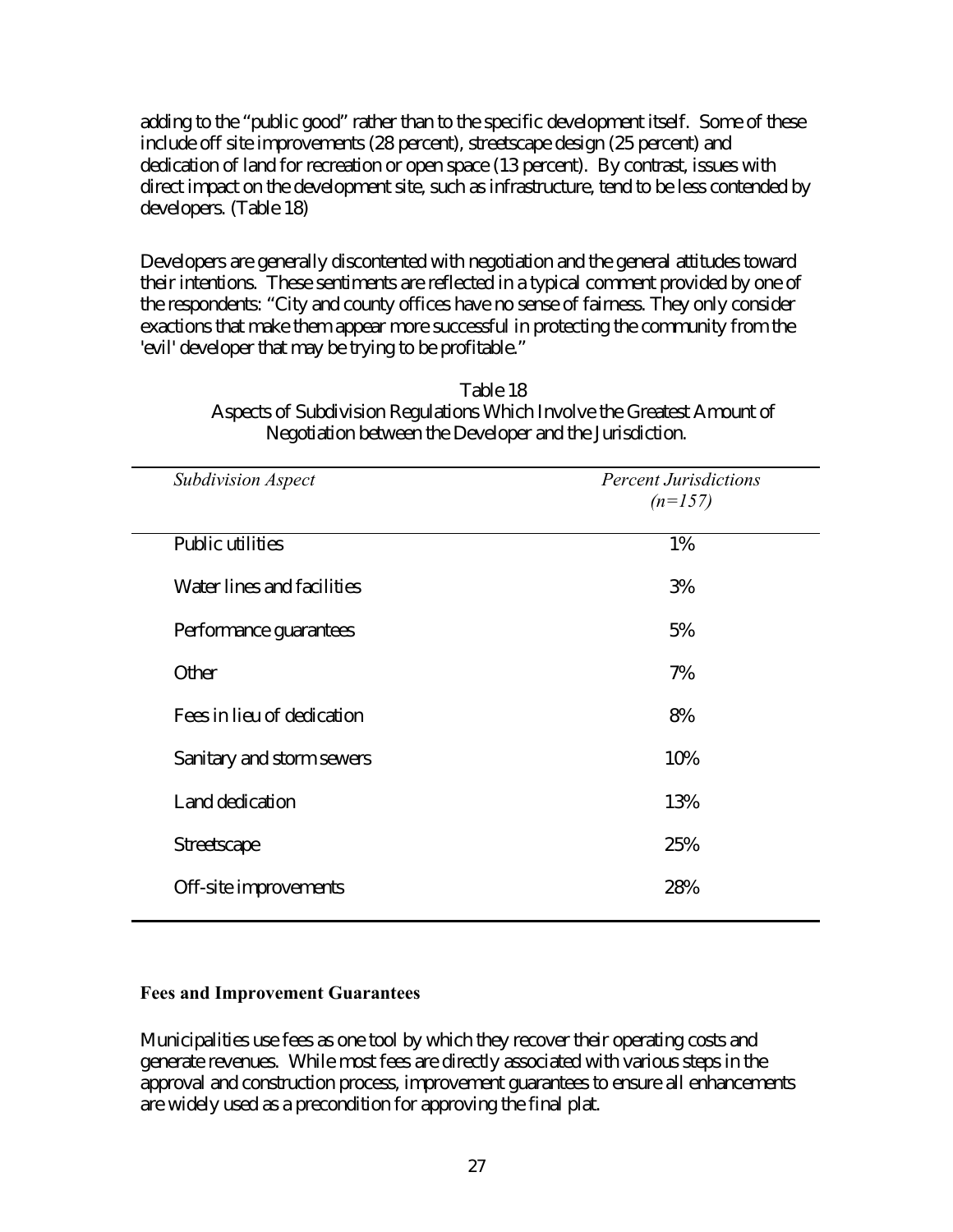Almost all jurisdictions surveyed impose fees on the submission of a preliminary plat (94 percent) and a final plat (91 percent). Less than half (40 percent) charge for submitting a sketch plat. Table 19 shows further distribution of fees related to permitting and inspections. Only 40 percent of those surveyed believe that these fees adequately cover administrative costs. Out of the 60 percent who replied that such fees are not sufficient, 80 percent indicated that fees only cover up to 75% of administrative costs.

The majority of jurisdictions surveyed (81 percent) require some form of improvement guarantees. Only 16 percent (24 jurisdictions) do not allow for bonding, and thus require that all improvements are installed before final approval. Such requirements may deter small scale developers who cannot provide up-front money for all improvements and thus limit development proposals to large scale companies.

| <i>Type of Fee</i>                   | Percent of Jurisdictions<br>Requiring<br>$(n=153)$ |
|--------------------------------------|----------------------------------------------------|
| Tree removal permit                  | 70 %                                               |
| Sanitary sewer plan review fee       | 63%                                                |
| Sanitary sewer system inspection fee | 58%                                                |
| Clearing and grading permit          | 55%                                                |
| Water system review fees             | 48%                                                |
| <b>Percolation tests</b>             | 44%                                                |
| Drainage system inspection fees      | 43%                                                |
| Paving & storm drain permit          | 37%                                                |
| Sediment control permit              | 37%                                                |

## Table 19 Type and Frequency of Fees Required From Developers

Types of guarantees include surety bonds, escrow accounts, property escrow, sequential approval of subdivision, maintenance guarantee, and letter of credit. Although many jurisdictions use a multitude of guarantee types, the most widely employed are:

| 1. Surety bonds                  | 80% of the cases |
|----------------------------------|------------------|
| 2. Maintenance guarantee         | 74% of the cases |
| 3. Escrow account (cash or note) | 71% of the cases |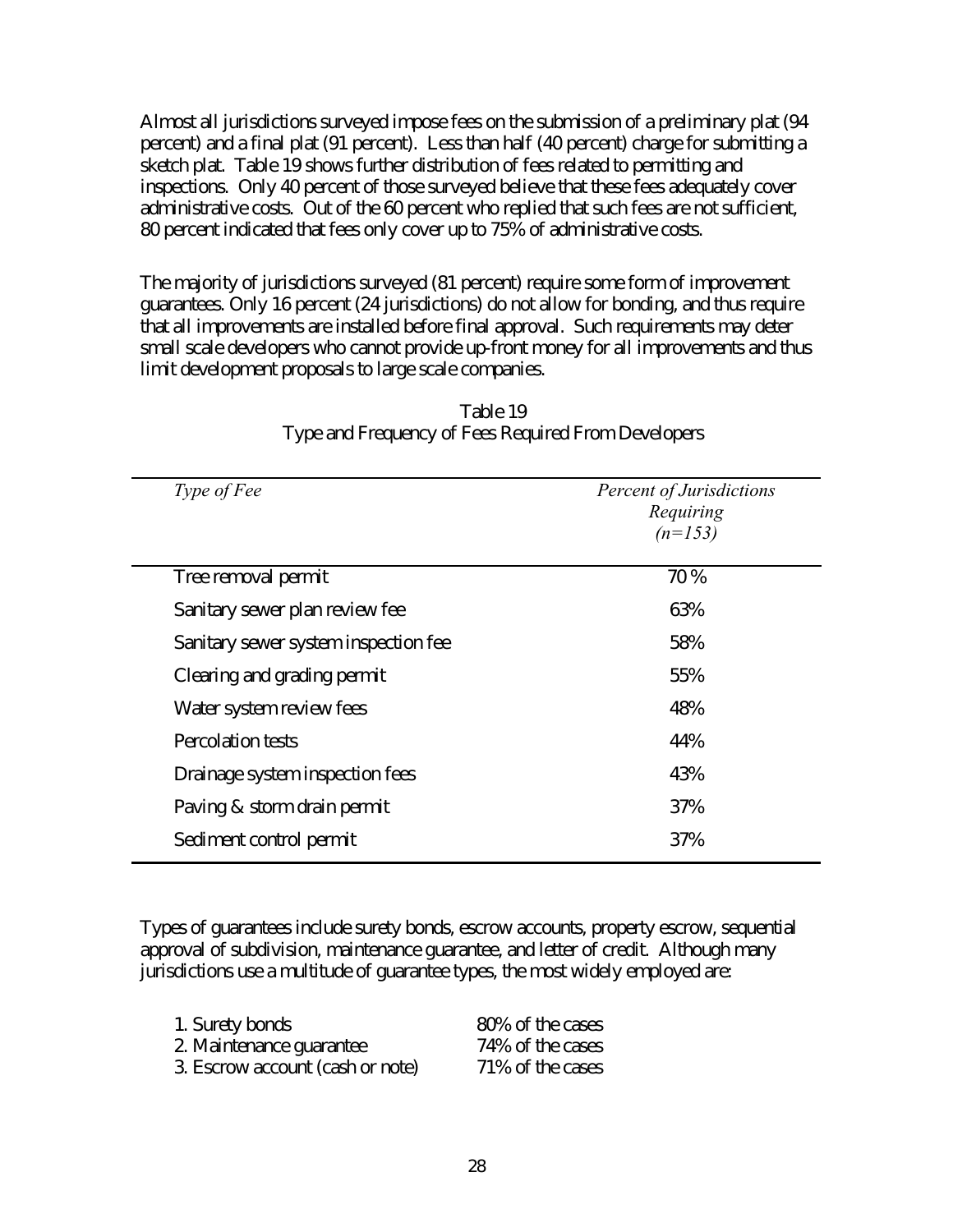Out of the 80 percent jurisdictions which require bonding, 72 percent have a provision allowing for the reduction of the bond amount as improvements are completed. On average, it takes 5-7 weeks between completion of improvements and the release of performance guarantees.

The multitude of performance guarantee options offered by municipalities, and the provision for release of bonds are encouraging. Choice allows various type of developers to be involved in housing construction. For example, a small scale developer may be viewed as high risk to many surety companies and would either be charged high premiums or denied bonding. For such a developer, an escrow account, or even better, sequential approval of segments of the subdivision as improvements are completed, may be the only way for them to participate in housing development.

An interesting picture emerges when development guarantees are distributed according to the median income level of the jurisdictions. Table 20 shows that low and moderate income jurisdictions tend to offer more options in the type of guarantees offered than middle and high income communities. Greater selection of guarantees may encourage more developers to do business in those communities that offer them, and allow for greater housing variety and affordability. On the other hand, placing limits and the lack of such options in higher income communities may raise the question if indeed such practices point to exclusionary tactics.

| Type of<br>Jurisdiction by<br>income | Few or no Guarantees<br>offered | Some Guarantees<br><i><b>Offered</b></i> | <b>Most Guarantees</b><br><i><b>Offered</b></i> |
|--------------------------------------|---------------------------------|------------------------------------------|-------------------------------------------------|
| Low<br>$n=11$                        | 0%                              | 29%                                      | 71%                                             |
| Moderate<br>$n=71$                   | 11%                             | 70%                                      | 19%                                             |
| Middle<br>$n=45$                     | 25%                             | 56%                                      | 19%                                             |
| High<br>$n=14$                       | 9%                              | 55%                                      | 36%                                             |

Table 20 Level of Guarantees by Median Income of Jurisdiction

Similarly the distribution of reimbursable provisions according to median income level, shows 72 percent of low income communities grant such reimbursements. These provisions include off-site improvements (sewer, streets, etc.) in excess of the immediate need of the specific subdivision under development, but may be required during construction or for upgrading to accommodate future expansion. By contrast, only 43 percent of the high income jurisdictions incorporate such provisions, ultimately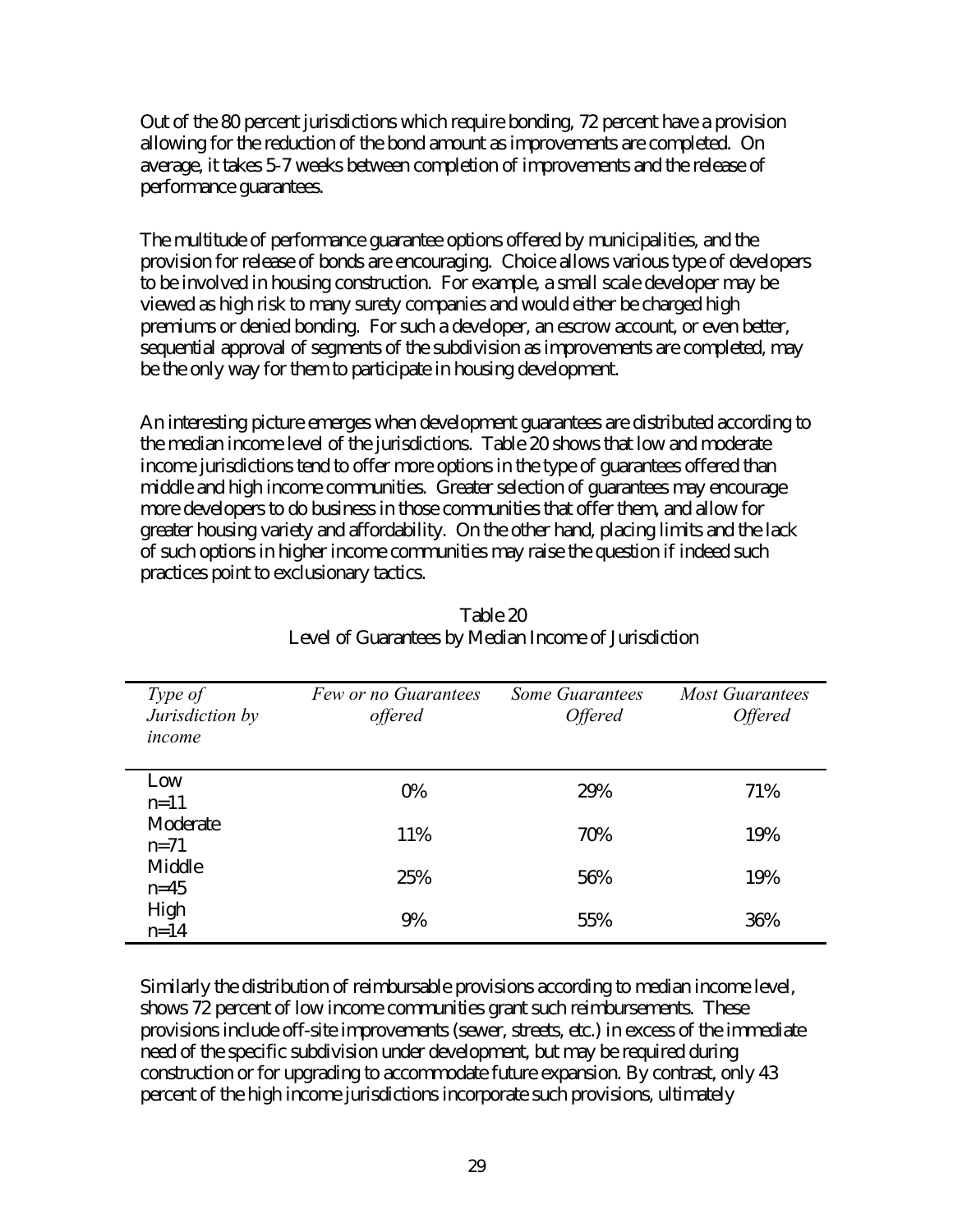overburdening the developer and the potential homeowner with the cost of over design. (Table 21)

| Type of Jurisdiction by<br>income | Reimbursement Provided | Reimbursement not<br>Provided |
|-----------------------------------|------------------------|-------------------------------|
| Low<br>$n=11$                     | 72%                    | 27%                           |
| Moderate<br>$n=69$                | 77%                    | 23%                           |
| Middle<br>$n=45$                  | 73%                    | 27%                           |
| High<br>$n = 14$                  | 43%                    | 47%                           |

Table 21 Provision for Reimbursements by Median Income of Locality

## **Physical Improvements and Site Development Standards**

One of developers' most widely voiced criticisms about subdivision ordinances are the inadequacy and inflexibility of their physical standards. Excessive street and right-ofway widths, rigid earthwork specifications, and over designed infrastructure systems are unfavorable to the introduction of site sensitive solutions, and often impede cost reductions. For example, right-of-way width for a residential subdivision street, as specified by the Institute of Transportation Engineers, has remained at 50 to 60 feet for at least 40 years (Southworth & Ben-Joseph 2003). Such ample space, designated for an exclusive, mono-functional land use within a residential environment, has contributed to the supposition that the present form of typical subdivisions is grossly wasteful in its use of energy, material and land. In a typical suburban subdivision, with 5000 square foot lots and 56 foot rights-of-way, streets amount to approximately 30 percent of the total development. When typical 20 foot driveway setbacks are included the total amount of paved space reaches to about 50 percent of the development.

A recent study by the American Rivers, the Natural Resources Defense Council, and Smart Growth America, shows that wide streets, excessive parking requirements and increased pavements around setbacks contribute to loss of potential infiltration.<sup>2</sup> Subdivision sewerage collection system standards are also so entrenched and widely accepted that alternative planning, sizing and location of the systems are seldom considered.

As early as 1967, the Urban Land Institute warned that: "the basic parameters for sanitary sewer design were set at the turn of the century and, for the most part, have remained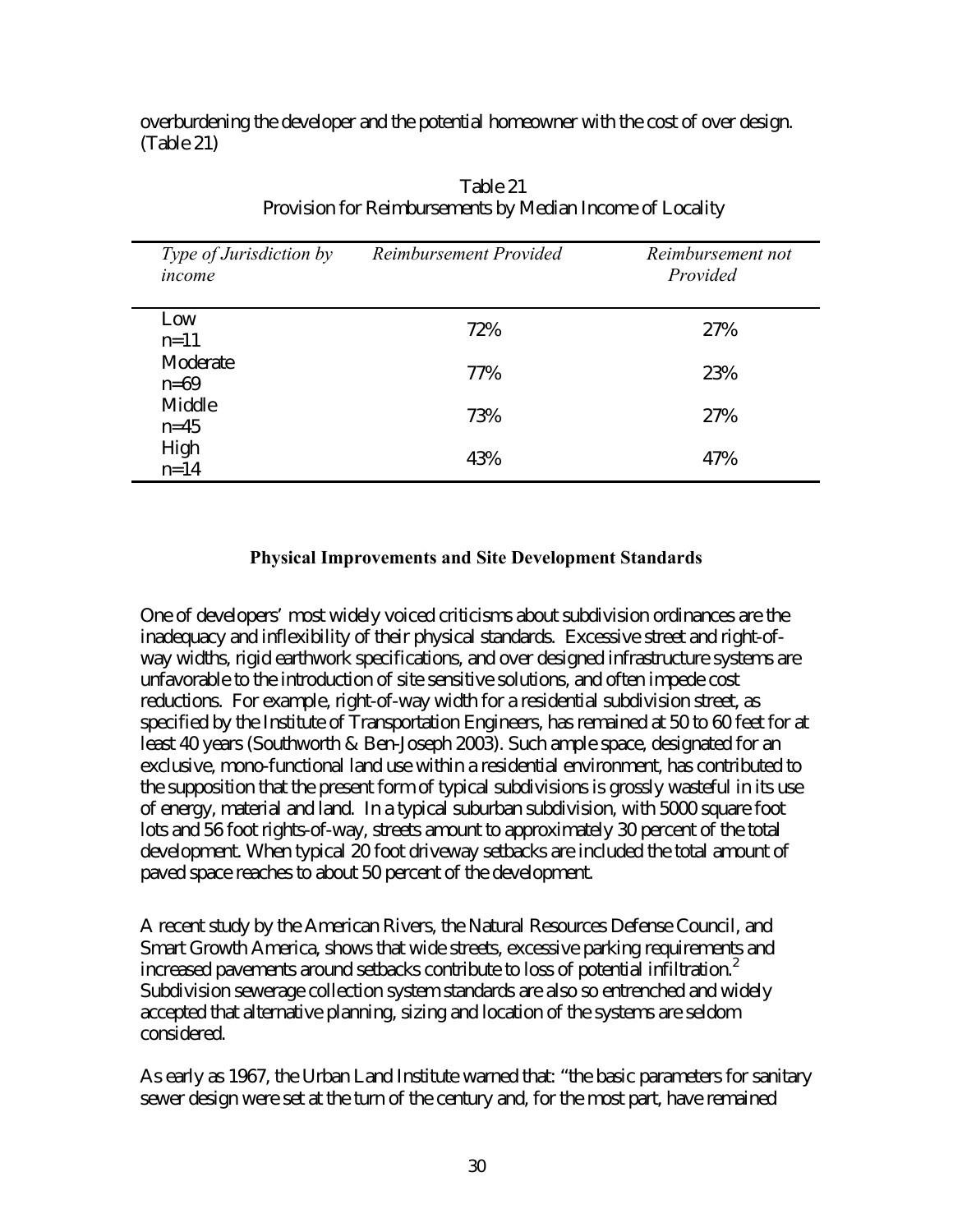unquestioned since that time. Sewerage collection systems today are designed almost by rote, picking values off charts and conforming to standards which were in existence before the present generation of engineers were born." (Newville 1967, 27) Tabors (1976) suggests that planners in particular feel inadequate to challenge proposals put forward to them because of perceived lack of expertise, and a lack of confidence in addressing engineering criteria and parameters.

#### **On-site and Off-site Improvements**

Obviously when a development is put into place, basic site improvements and infrastructure must be provided. It is widely accepted that grading, basic utilities such as water and sewer lines, and streets and sidewalks will be provided by the developer. Indeed the survey shows that in almost all jurisdictions (with a percentage rate of over 90% for all categories) on-site improvements such as streets, storm water systems, sewer and water, and fire hydrants are required. In many instances, the local jurisdiction may require the developer to carry out improvements off-site in other parts of the ,community or more typically in adjacent areas that may be impacted by the new construction. The distribution of on-site and off-site improvements as required by the various jurisdictions are presented in Table 22 and 23.

| Type of Improvement | <b>Percent Jurisdictions Requiring</b><br>$(n=159)$ |
|---------------------|-----------------------------------------------------|
| <b>Streets</b>      | 100%                                                |
| Storm drainage      | 100%                                                |
| Fire Hydrants       | 94%                                                 |
| <b>Sewer Mains</b>  | 93%                                                 |
| <b>Water Mains</b>  | 92%                                                 |
| Curb and gutters    | 71%                                                 |
| <b>Sidewalks</b>    | 51%                                                 |
|                     |                                                     |

Table 22 Typically Required On-Site Improvements

Our survey did not ask for the specific provisions and standards for each requirement, nor did we attempt to calculate the actual cost of each provision. Nonetheless developers' attitudes about subdivision requirements excessiveness and their affect on cost are clearly seen in Table 24.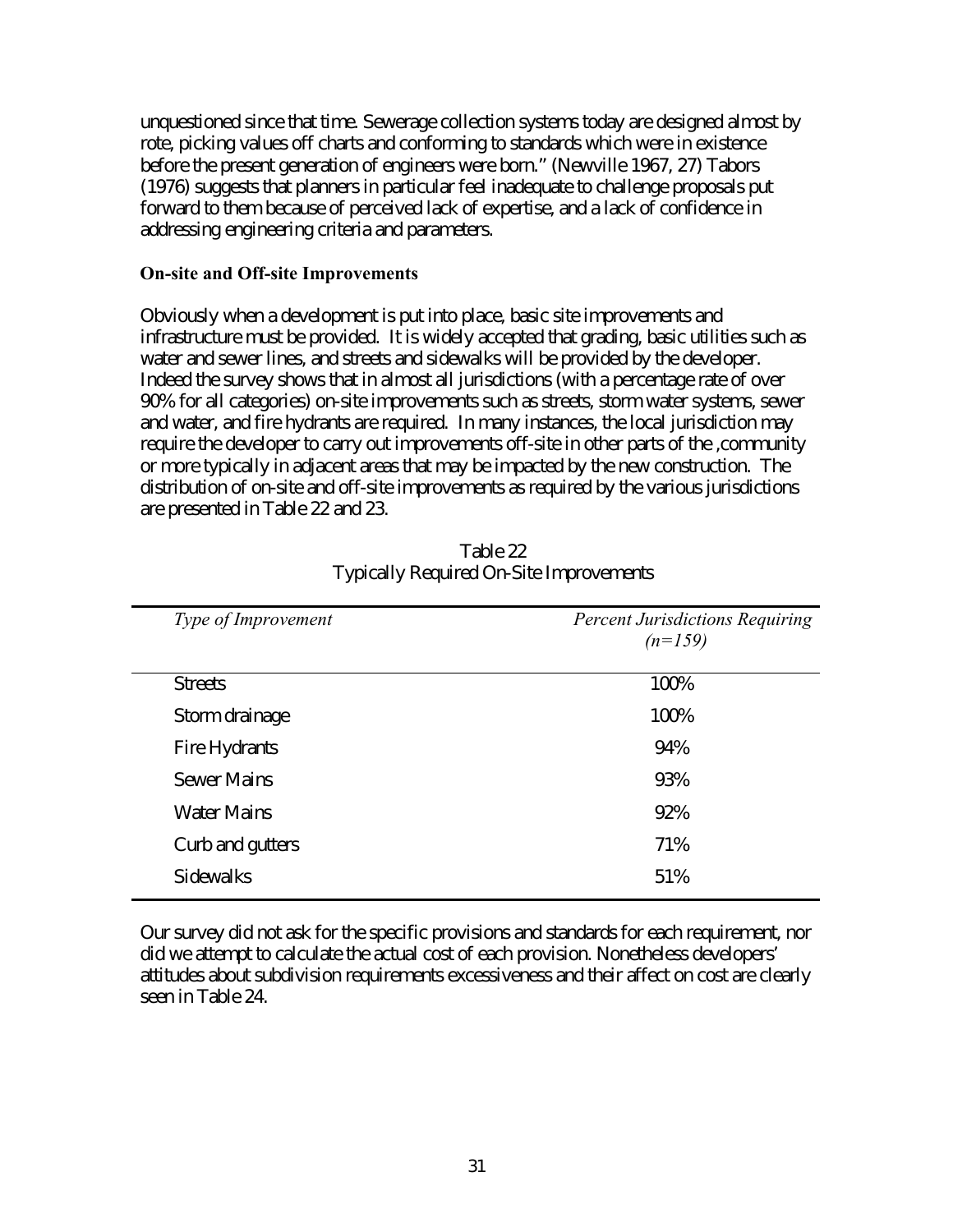| Type of Improvement            | <b>Percent Jurisdictions Requiring</b><br>$(n=157)$ |
|--------------------------------|-----------------------------------------------------|
| <b>Off-site Storm Drainage</b> | 59%                                                 |
| <b>Off-site Streets</b>        | 57%                                                 |
| Off-site Sewer                 | 55.5%                                               |
|                                |                                                     |

Table 23 Typically Required Off-Site Improvements

The developers surveyed clearly express the belief that physical improvements and standards associated with subdivision development are excessive and often unwarranted. When asked to indicate which requirements present the greatest expense to conform to regulations, an overwhelming majority (80 percent) point to those associated with site design and only half with codes and requirements for buildings. (Figure 7) When asked to provide more specific details as to which they perceived as excessive, 52.2 percent of the respondents indicate those related to street construction, 44.6 percent nominate land dedication, and 43.1 percent storm sewer (underground piping for stormwater mitigation). (Table 25)

| <i>Type of Regulation</i>      | Percent Developers see an increase<br>of unit cost by more than 5%<br>$(n=83)$ |
|--------------------------------|--------------------------------------------------------------------------------|
| <b>Subdivision Regulations</b> | 59%                                                                            |
| <b>Building Codes</b>          | 52%                                                                            |
| Zoning                         | 46%                                                                            |
| <b>State Development laws</b>  | 42%                                                                            |
| <b>Floodplain Restrictions</b> | 32%                                                                            |
| <b>Energy Codes</b>            | 31%                                                                            |
| <b>Costal Zone Regulations</b> | 24.5%                                                                          |
| Mortgage and Financing         | 3%                                                                             |

Table 24 Unnecessary Cost of Regulations Indicating More Than 5% Increase to Cost

(\*The definition of necessary is that which is essential to health, safety, and public welfare.)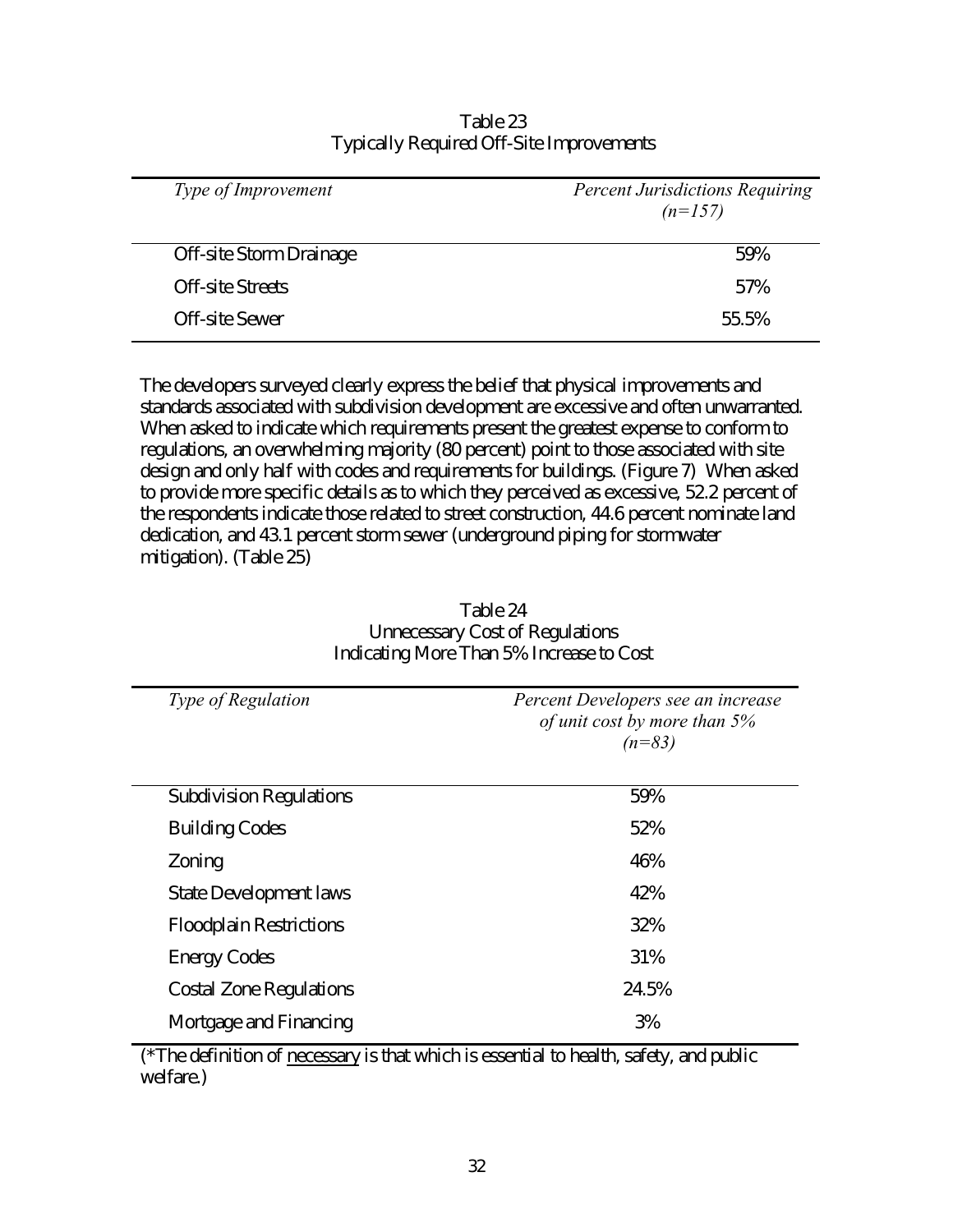

Table 25 Type of Requirement Seen as Excessive  $(n-83)$ 

|                                       | (11 U.J                                   |
|---------------------------------------|-------------------------------------------|
| <b>Type of Requirement</b>            | Percent of developers see as<br>excessive |
| <b>Streets</b>                        | 52.2%                                     |
| Land dedication                       | 44.6%                                     |
| Storm water piping                    | 43.1%                                     |
| Landscaping                           | 31.3%                                     |
| Water mains                           | 30.1%                                     |
| Sanitary sewer                        | 26%                                       |
| Sidewalks                             | 25.7%                                     |
| Underground utilities (electric, etc) | 14.5%                                     |
|                                       |                                           |

When asked to indicate more specifically which physical standards within each category are excessive, the top choices were:

- 1. Street widths (75 percent of the respondents)
- 2. Street Right-of-Way (73 percent)
- 3. Land for open space (73 percent)
- 4. Street Trees (73 percent)

Not surprisingly most developers indicated that fees associated with physical improvements were also excessive, with the top being:

- 1. Sewer hook up fees (90 percent of the respondents)
- 2. Water hook up fees (85 percent of the respondents)
- 3. Fees in lieu of land dedication (79 percent)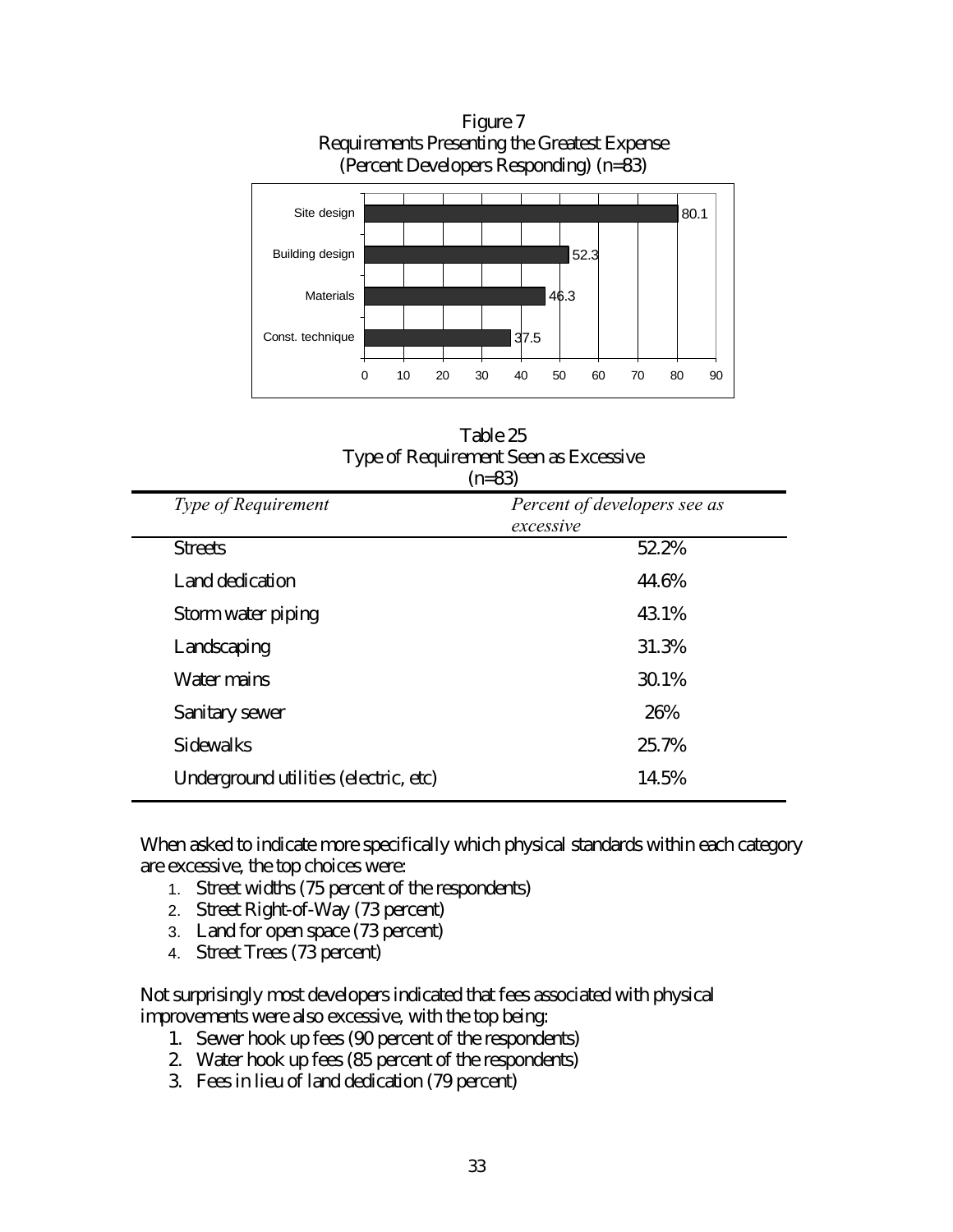While some might suggest that these perceptions are common to developers, it should be noted that many developers found certain standards to be reasonable and accommodating. For example, the majority of those surveyed did not find various pavement thicknesses for streets and sidewalks as excessive. The majority (83 percent) did not deem the requirement for curbs, sewer pipe diameter (72 percent) or land devoted to schools (65 percent) as unreasonable. One of the main questions that emerges from such findings is how many of these attributes translate to higher costs for the developers and thus the home buyer? (Table 26)

| Requirement              | Percent<br>responding as<br>Excessive | Percent responding as<br>Not Excessive |
|--------------------------|---------------------------------------|----------------------------------------|
| Street width             | 75%                                   |                                        |
| <b>Street ROW</b>        | 73%                                   |                                        |
| Pavement thickness       |                                       | 62%                                    |
| Curbs                    |                                       | 83%                                    |
| Sidewalk width           | 56%                                   |                                        |
| Sidewalk thickness       |                                       | 70%                                    |
| Water pipe diameter      |                                       | 55%                                    |
| Water pipe material      |                                       | 80%                                    |
| Water pipe depth         |                                       | 93%                                    |
| Water pipe hook up fees  | 85%                                   |                                        |
| Sewer pipe diameter      |                                       | 72%                                    |
| Sewer pipe material      |                                       | 75%                                    |
| Sewer pipe depth         |                                       | 70%                                    |
| Sewer hook up fees       | 90%                                   |                                        |
| Sewer system lay out     |                                       | 56%                                    |
| Stormwater pipe diameter | 62%                                   |                                        |
| Stormwater pipe material |                                       | 50%                                    |
| Stormwater pipe depth    |                                       | 45%                                    |
| Stormwater pipe hook up  | 57%                                   |                                        |
| Stormwater system layout | 73%                                   |                                        |
| Street trees             | 73%                                   |                                        |
| Street lighting          |                                       | 52%                                    |
| Telephone lines          |                                       | 53%                                    |
| <b>Electric</b> lines    | 60%                                   |                                        |
| Cable/TV lines           |                                       | 64%                                    |
| Land for recreation      | 52%                                   |                                        |
| Land for open space      | 73%                                   |                                        |
| Land for schools         |                                       | 65%                                    |
| Fee in lieu of land      | 79%                                   |                                        |

## Table 26 Developers' Assessment of Various Requirements  $(n=84)$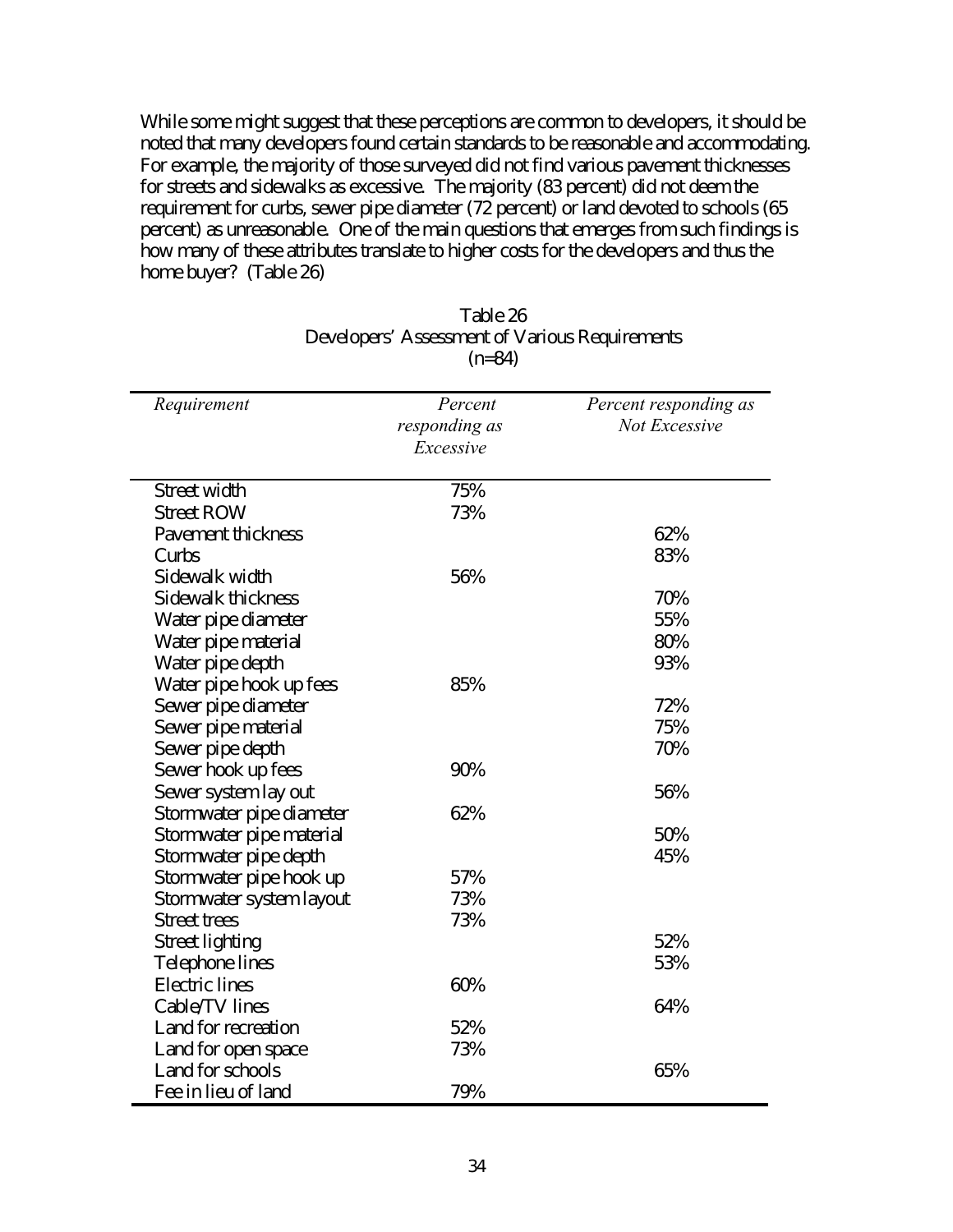### **Land Dedication**

With growing general concern over sprawl and the consumption of open space, developers are often required to reserve or dedicate a portion of their land for public purposes such as open space, recreation, or for future public buildings such as schools. The popularity of this form of regulation is evident in their steady growth and implementation since the 1976 study. In 1976, 63 percent of municipalities surveyed had some form of land dedication requirements (both mandatory and permissive). In 2002 the rate increased to 81 percent with half, (49.6 percent) imposing dedication as mandatory through ordinances, and 32 percent as permissive, at the discretion of a decision-making body. Nineteen percent have no open space requirement at all. When an open space dedication is called for, the majority of the jurisdictions (52 percent) require 6 to 25 percent of the total land area to be left open. Almost all jurisdictions allow for some form of fees in lieu of land dedication. (Table 27)

#### Table 27

Typical Percentage of Total Land Area of a Subdivision Required to be Dedicated for Recreational or Open Space Purposes

| Percent of development<br>required to be dedicated for recreational<br>or open space purposes | <b>Number Jurisdictions</b> |
|-----------------------------------------------------------------------------------------------|-----------------------------|
| None                                                                                          | 26                          |
| $1 - 5\%$                                                                                     | 29                          |
| $6 - 10%$                                                                                     | 38                          |
| 11-25%                                                                                        | 35                          |
| <b>Over 25%</b>                                                                               | 13                          |
| Total                                                                                         | 141                         |

When the jurisdictions that require the dedication of land are distributed regionally, the Northeast has the highest requirements with an average of 15 percent of the total developable land devoted to open space. The West, on the other hand, has the lowest requirements with an average of 9 percent open space dedication. These results may be partly attributed to compensating for the lack of open space and natural areas in the developed Northeast. Communities in this region may see a need to amend this shortage by requiring a larger percent of developable land dedicated for public use. (Table 28)

Although the West has the lowest average land dedication requirements, it has the highest percentage of jurisdictions (61 percent) regulating dedication as a mandatory legislation. The Midwest is the region with the lowest percentage of jurisdictions (47 percent) requiring some form of land dedication. (Table 29)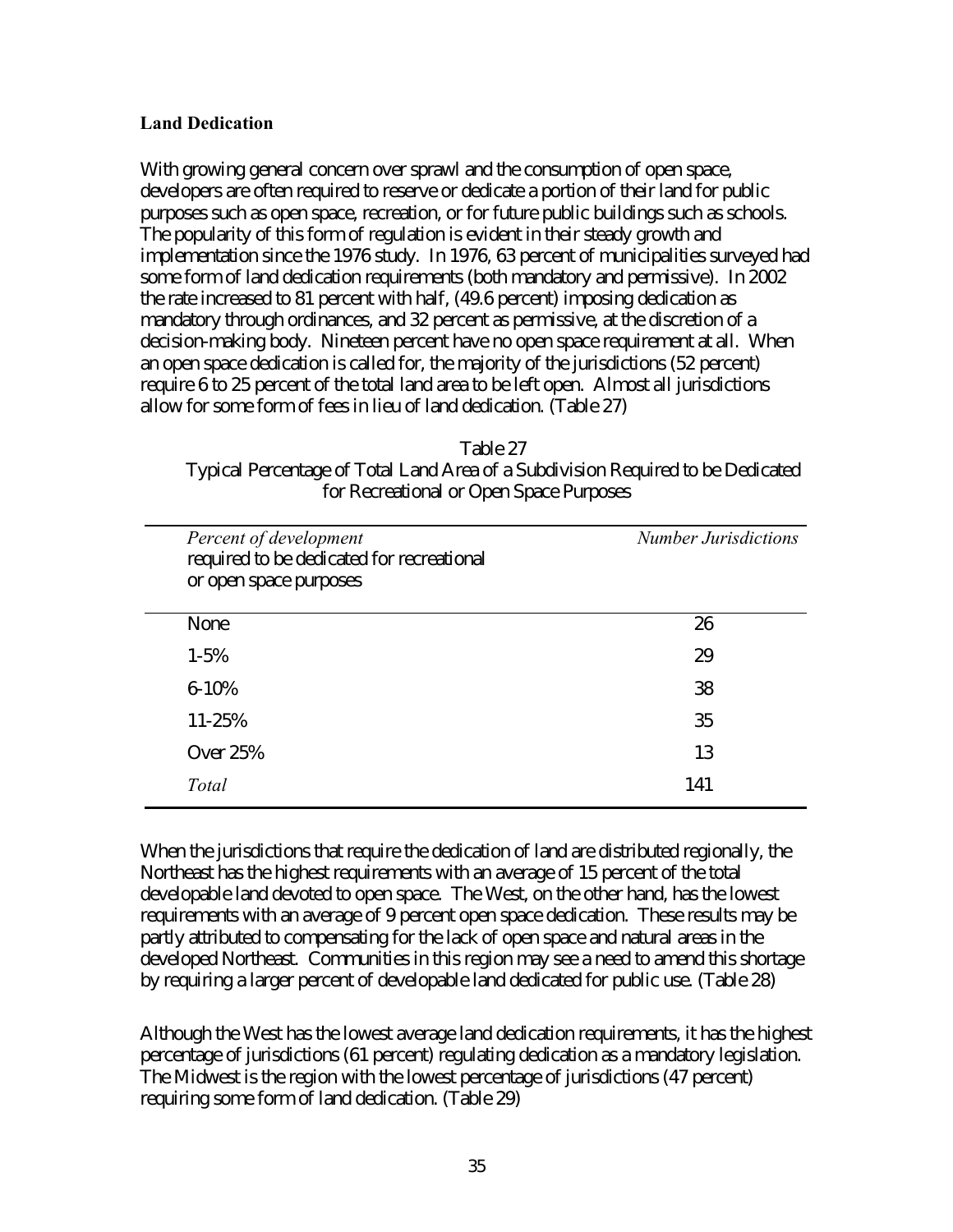An interesting observation can be made when correlating the land dedication requirement according to the family median income of the jurisdictions. Both middle and high income communities show higher levels of land dedication requirements. In the case of high income communities, all are requiring some form of land dedication for open space, while low and moderate income communities are allowing more development to occur without asking for open space dedication. Do such trends point to exclusionary tactics by higher income communities? Do the lessening of land dedication requirements attract more development in lower and moderate income communities? Further research in this area would be valuable to answer some of these questions. (Table 30)

| Table 28                                                                       |
|--------------------------------------------------------------------------------|
| Regional Average Percentage of Total Land Area of a Subdivision Required to be |
| Dedicated for Recreational or Open Space Purposes                              |

| Region                | Average Percent of development<br>to be dedicated for recreational or open space |  |
|-----------------------|----------------------------------------------------------------------------------|--|
| Northeast<br>$(n=29)$ | 15%                                                                              |  |
| South<br>$(n=36)$     | 12%                                                                              |  |
| Midwest<br>$(n=20)$   | 9.5%                                                                             |  |
| West<br>$(n=30)$      | 9.3%                                                                             |  |

| Table 29                                                |
|---------------------------------------------------------|
| Requirement of Land Dedication for Open Space by Region |
| (Percent of Jurisdictions)                              |

| Region                | No Requirements | Permissive | Mandatory |
|-----------------------|-----------------|------------|-----------|
| Northeast<br>$(n=31)$ | 6%              | 49%        | 45%       |
| South<br>$(n=43)$     | 16%             | 26%        | 58%       |
| Midwest<br>$(n=35)$   | 43%             | 26%        | 31%       |
| West<br>$(n=32)$      | 6%              | 32%        | 62%       |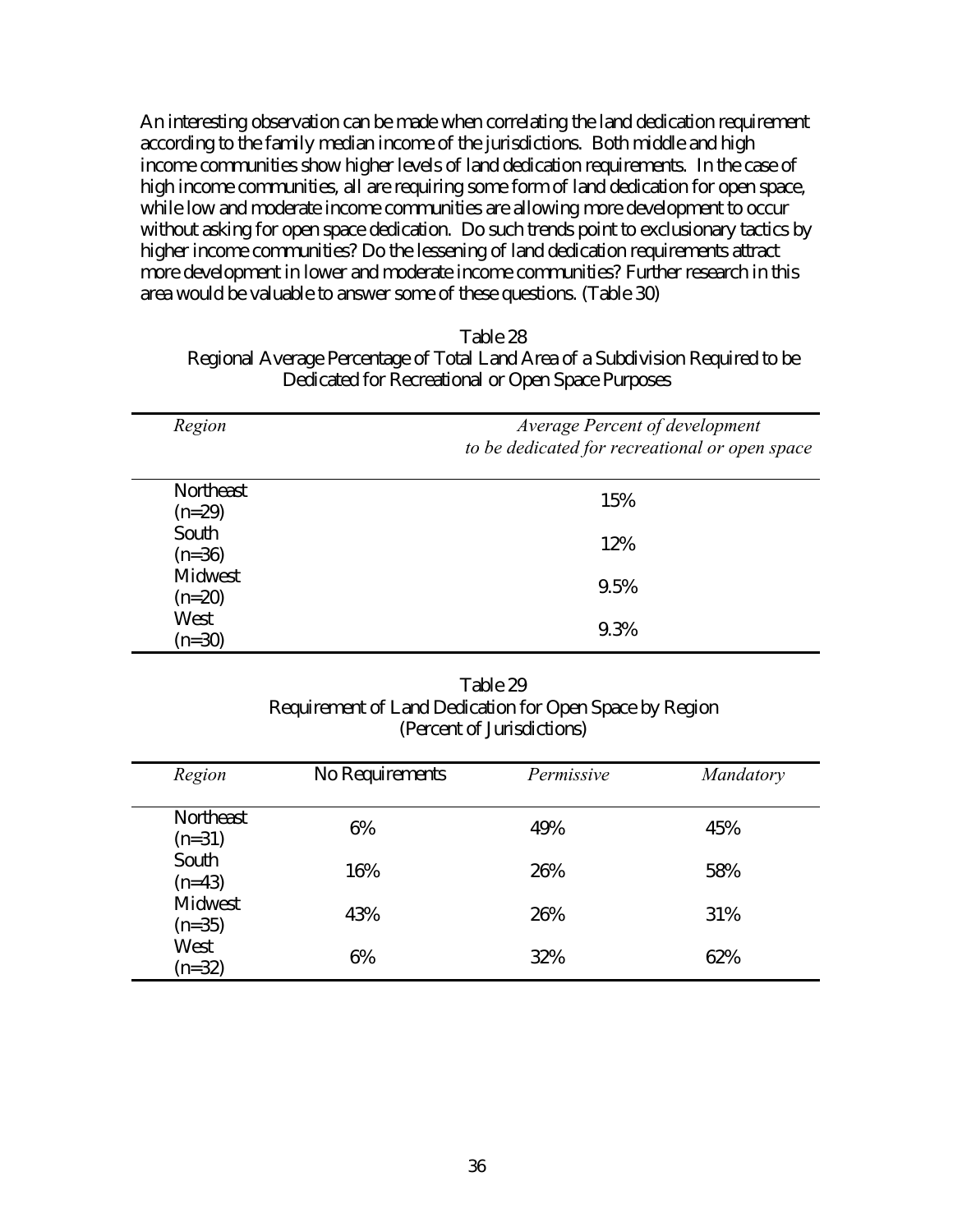| Median Income<br>of Jurisdiction | Mandatory or permissive | None required |
|----------------------------------|-------------------------|---------------|
| Low<br>$(n=11)$                  | 65%                     | 35%           |
| Moderate<br>$(n=67)$             | 53%                     | 47%           |
| Middle<br>$(n=49)$               | 91%                     | 9%            |
| High<br>$(n=14)$                 | 100%                    | 0%            |

Table 30 Land Dedication by Median Income of Jurisdiction

### **Modifying Subdivisions**

Most public officials indicate that altering subdivision design by introducing new specifications, changing requirements, and introducing changes to the approval processes are common activities in their professional work. However the survey also shows that the overall number of jurisdictions reducing and amending standards is relatively small. The majority of jurisdictions maintain their existing standards, while others even choose to increase them.

Table 31 lists the most common amendments introduced between 1997 and 2002. Of particular interest are amendments to regulations that may reduce the cost of construction and support alternative development patterns. Of the jurisdictions surveyed, 17 (16 percent) have reduced their street width requirements, 26 (25 percent) have introduced more multifamily zones, and 25 (26 percent) are allowing more choice in housing types. (Table 32) It is interesting to note that when distributed regionally, the West and South are leading in the numbers of jurisdictions implementing such amendments. Almost half of the total jurisdictions that have reduced their street widths and introduced multi-family zone are in the West. It can only be hoped that experience gained by those communities which are reducing land consumption for streets and allowing higher densities will prove beneficial and guide others. (Table 33)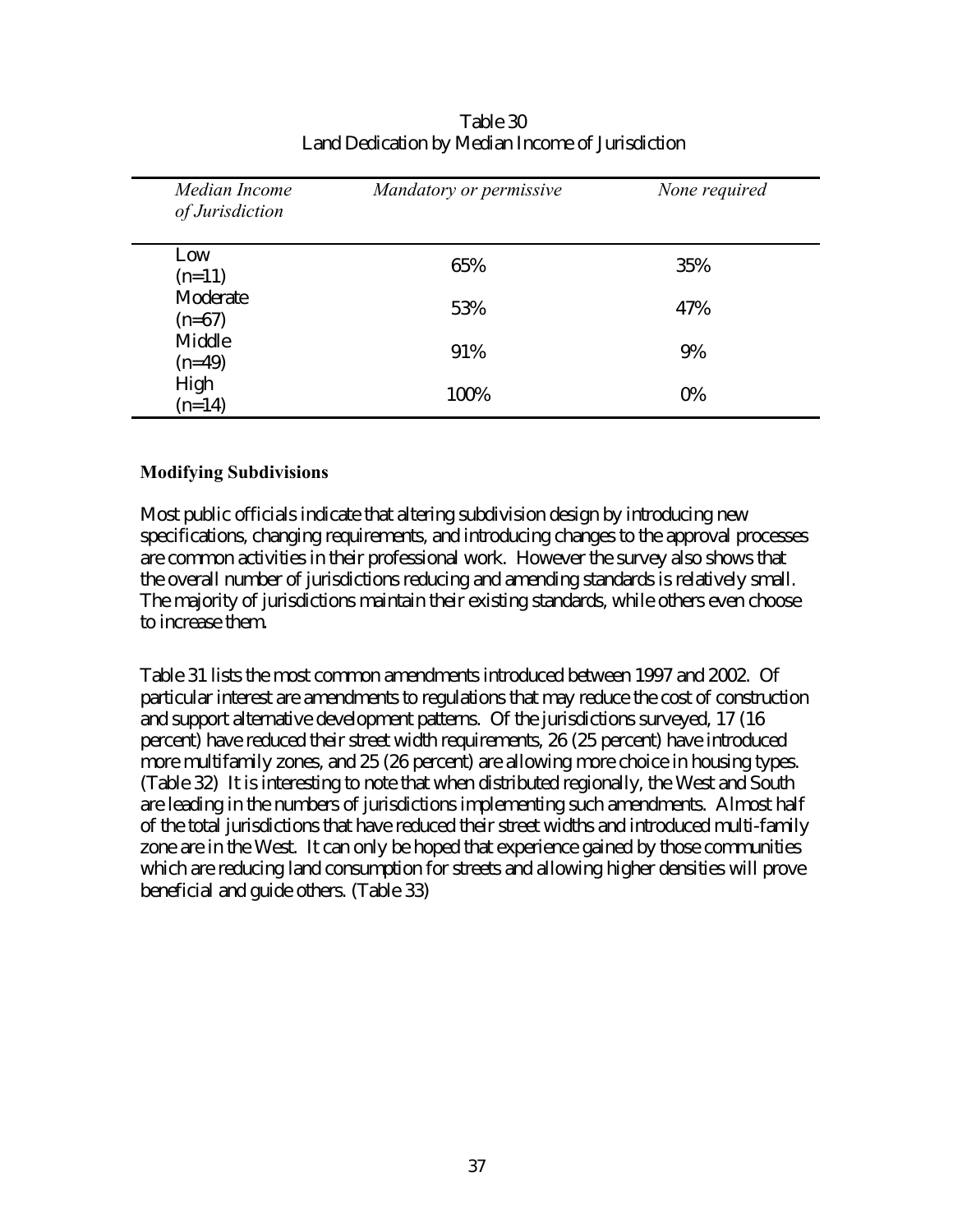### Table 31 Common New Subdivision Regulations Amendment Introduced 1997-2002 (Mentioned by at least 10% of Jurisdictions)

| Increased Specifications and             | Decreased specifications |  |
|------------------------------------------|--------------------------|--|
| New requirements                         |                          |  |
| Increase in minimum house size (sq. ft.) | Reduce street widths     |  |
| Increase set backs                       | Reduce lot depth         |  |
| Increase in lot size                     |                          |  |
| Introduce architectural review           |                          |  |
| Introduce design Guidelines              |                          |  |
| Introduce traffic impact studies         |                          |  |
| Introduce stormwater plan                |                          |  |
| Introduce wetland mitigation             |                          |  |
| Introduce landscape and open space plan  |                          |  |
| Introduce tree preservation              |                          |  |
| Introduce conservation easements         |                          |  |
| Introduce grading and erosion plan       |                          |  |
| Introduce sidewalks requirements         |                          |  |
| Introduce architectural review board     |                          |  |
| Introduce economic development review    |                          |  |
| board                                    |                          |  |
| Introduce school agencies review         |                          |  |

| New Specification                     | Percent of<br><i>Jurisdictions</i><br>increasing | Percent of<br>jurisdictions<br>decreasing |
|---------------------------------------|--------------------------------------------------|-------------------------------------------|
| Minimum house size (sqf)<br>$(n=102)$ | 11%                                              | 9%                                        |
| Street width<br>$(n=105)$             | 5%                                               | 16%                                       |
| Building setbacks<br>$(n=102)$        | 23%                                              | 16%                                       |
| Minimum lot size<br>$(n=106)$         | 26%                                              | 22%                                       |
| House types<br>$(n=102)$              | 26%                                              | $1\%$                                     |
| Multi-family zones<br>$(n=103)$       | 25%                                              | 9%                                        |

Table 32 Distribution of New Specifications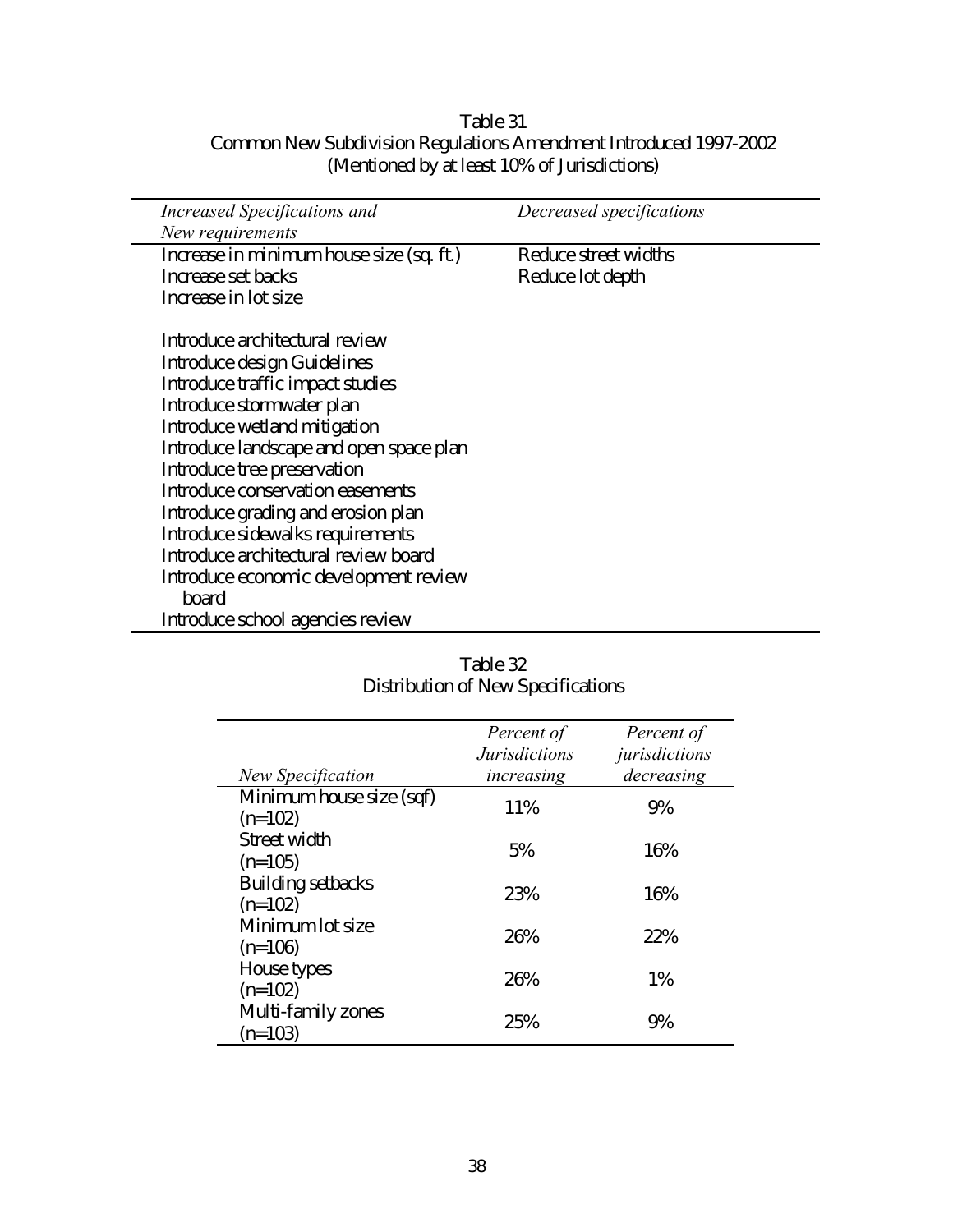| Type of change                  | Number of<br><b>Jurisdictions</b><br><b>Northeast</b> | Number of<br><i>Jurisdictions</i><br>South | Number of<br><i>Jurisdictions</i><br>Midwest | Number of<br><b>Jurisdictions</b><br>West |
|---------------------------------|-------------------------------------------------------|--------------------------------------------|----------------------------------------------|-------------------------------------------|
| Reduce Lot Size                 |                                                       | $\overline{7}$                             | 5                                            | 11                                        |
| <b>Reduce Setbacks</b>          | 2                                                     | 6                                          | 4                                            | $\overline{4}$                            |
| Reduce Street Width             | 2                                                     | $\overline{4}$                             | 3                                            | 8                                         |
| Reduce House Size               | 2                                                     | 2                                          | 3                                            | $\overline{2}$                            |
| Increase House<br><b>Types</b>  | 4                                                     | 9                                          | 3                                            | 6                                         |
| Increase Multi-<br>family zones | 4                                                     | 7                                          | 5                                            | 10                                        |

## Table 33 Regional Distribution of Specification Changes

### **Alternative Developments-**

### **Planned Units, Traditional Neighborhood***s,* **Conservation, and Others**

In the 1960s, planners and public officials increasingly criticized conventional forms of subdivision development. Their failure to provide for innovative design and planning solutions, together with increased criticism over cost and waste of resources, led planning authorities to search for more flexible and inclusive approaches to design and development approval.

Permitting developers to optimize the use of land by clustering units and preserving natural amenities, as well as putting into place legal provisions to approve such developments, became a wide-spread phenomenon. These new Planned Residential Development (PRD) or Planned Unit Development (PUD) zones, allowed local jurisdictions to favorably review and approve changes to typical subdivision standards. Building setbacks, lot sizes, street widths and density measures were then measured and reviewed in terms of whole projects rather than by a given location or acreage. These forms of developments offered more open space, recreational amenities and in many cases increased densities and housing forms.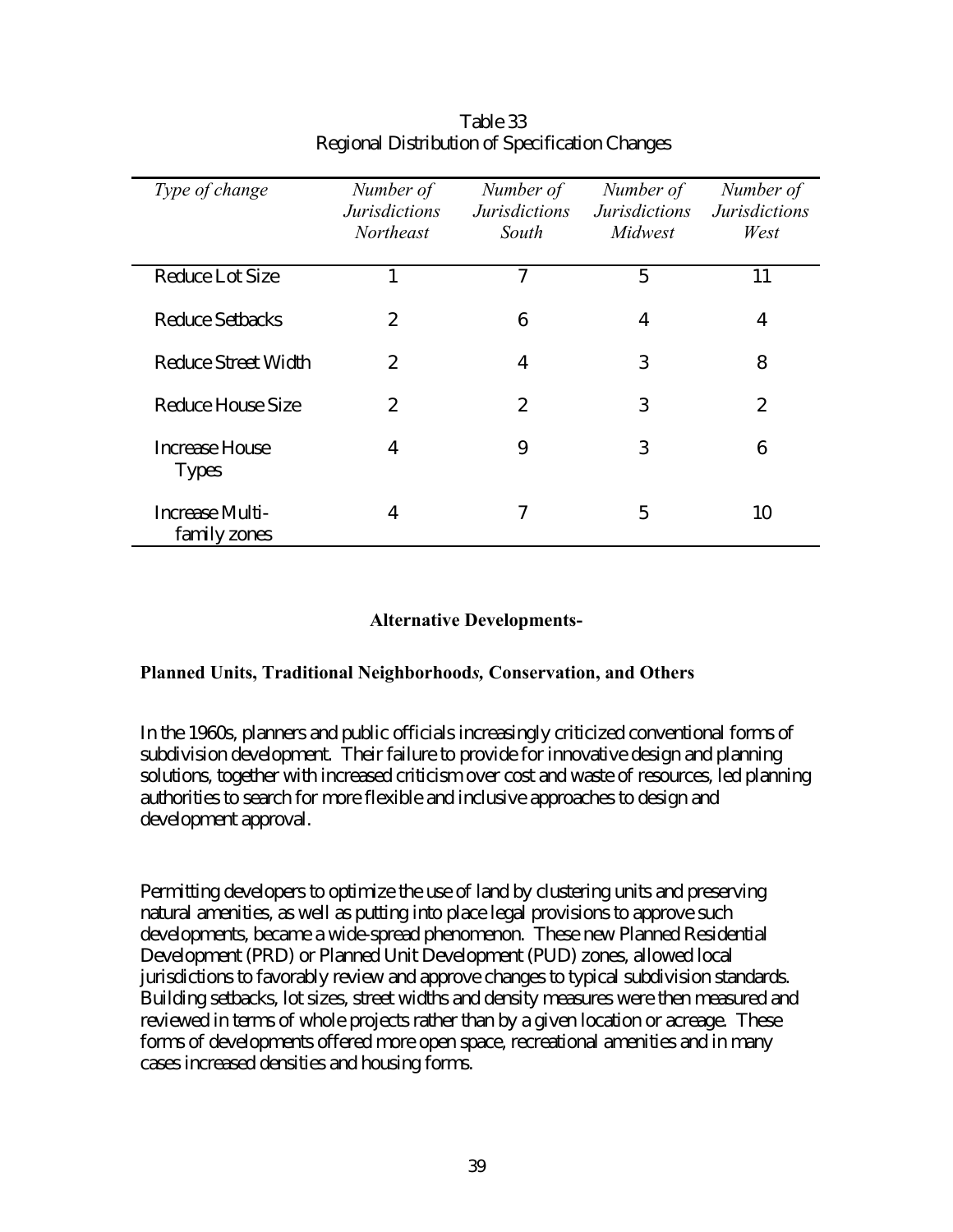These new forms of residential development with its unconventional physical standards, housing types and open space created a need for an appropriate governing vehicle capable of maintaining and administrating the numerous common facilities. Often with the support of local jurisdictions, which are reluctant to maintain and administer these areas, developers dedicated the common property and facilities to homeowners' associations.

Whether taking the form of typical PUDs, cluster developments, or the more contemporary Traditional Neighborhood Developments (TNDs) and Conservation Subdivisions, these types of communities have become a significant phenomenon in subdivision development. Indeed almost all of the jurisdictions surveyed (86 percent or 137 jurisdictions) have an ordinance for alternative development approval in place. Out of these 137 jurisdictions, only 10 (6 percent) also have a TND ordinance, with 7 out of these 10 jurisdictions located in the South.

Although the majority of jurisdictions have the mechanism to approve alternative developments such as PUDs, only 57 percent of the jurisdictions surveyed have actually built one. Table 34 shows the distribution of jurisdictions that constructed 10 or more such developments. As can be seen in the table, these tend to be concentrated in the West, probably due to the large size of their development parcels and the availability of undeveloped land.

| Region                | Percent Jurisdictions with 10 or more<br>alternative developments |
|-----------------------|-------------------------------------------------------------------|
| Northeast<br>$(n=35)$ | 13%                                                               |
| Midwest<br>$(n=48)$   | 58%                                                               |
| South<br>$(n=43)$     | 60%                                                               |
| West<br>$(n=33)$      | 87%                                                               |

| Table 34                                                            |
|---------------------------------------------------------------------|
| Percent of Jurisdictions With More Than 10 Alternative Subdivisions |
| (PUDs, TNDs, etc.) Constructed                                      |

The majority of public officials acknowledged the benefits associated with PUDs and TNDs. Particular advantage is seen in allowing the clustering of units, introducing a variety of housing types, and increasing densities. (Table 35) Less consistent agreement exists for the benefits associated with the approval process. Forty-four percent of public officials indicate approval time is about the same for these developments as it is for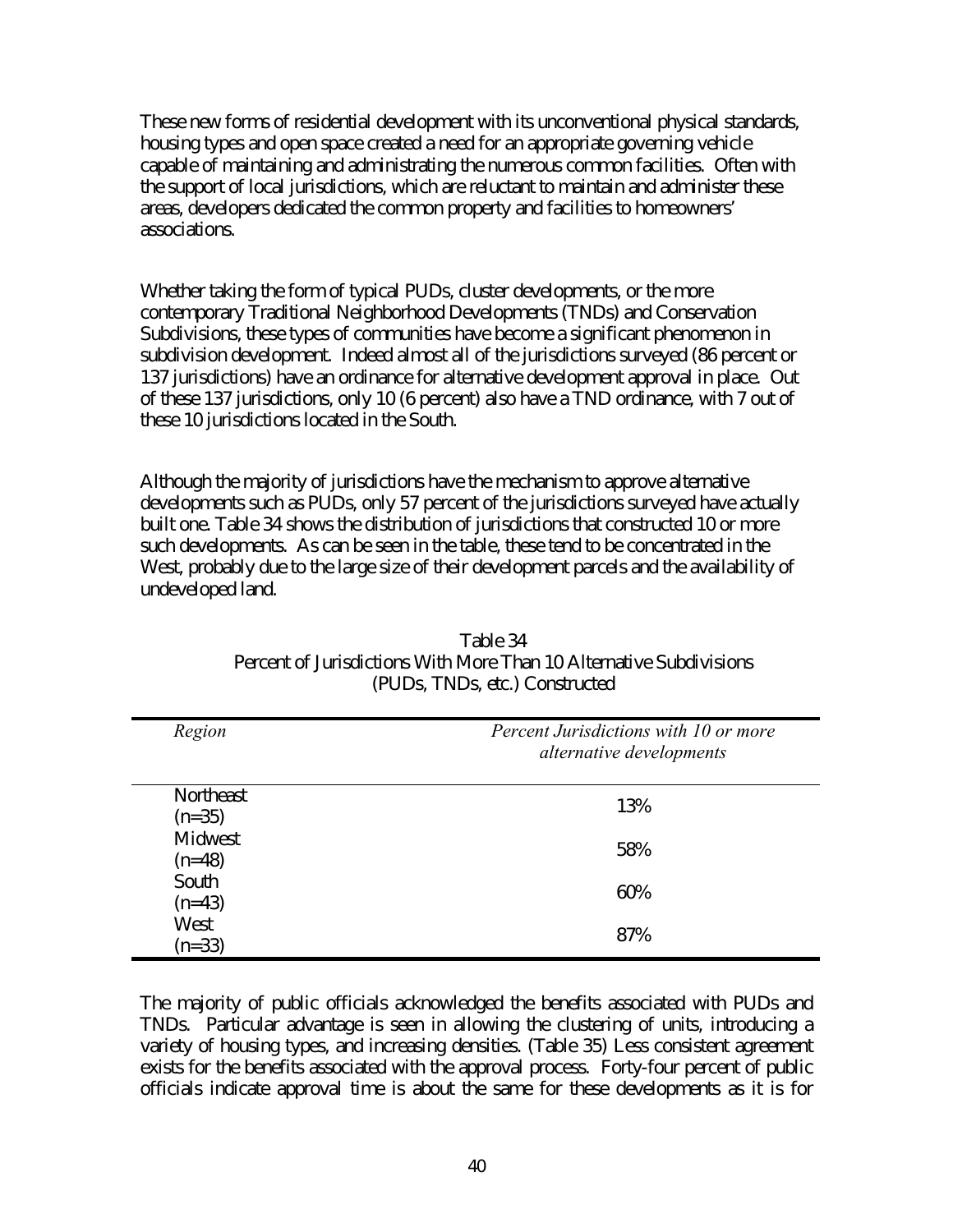conventional ones, while 39 percent indicated that it takes longer, mainly due to the complexity of negotiations. However both public officials and developers agree that introducing design alternatives, such as overall physical layouts and street patterns, PUDs provide straightforward alternatives compared to variances and zoning relief.

| PUDs' Benefits                 | Percent of public officials responding<br>$(n=156)$ |
|--------------------------------|-----------------------------------------------------|
| Encourage clustering           | 83%                                                 |
| Permit different housing types | 63%                                                 |
| Permit greater densities       | 52%                                                 |
| Permit staged platting         | 51%                                                 |

## Table 35 PUDs' Benefits

### **Common Interest Communities**

The last part of the twentieth century witnessed the record growth of private residential communities. Collectively referred to as Common Interest Communities (CIC) or Common Interest Development (CID), these communities rely on Covenants, Conditions and Restrictions (CC&R) to privately govern and control land use and design decisions, services, and social conduct. The communities own, operate and manage the residential property within their boundaries, including open space, parking, recreational facilities, and streets. Although historically the affluent lived in common interest developments, they are now the dominant thrust of suburban and urban residential development. Condominiums, cooperatives, single and multi-family homes, gated and non-gated private communities are spreading, nationally and internationally, across diverse economic and social classes.

Growing from 500 various neighborhood associations in the 1960s to an estimated 231,000 in 1999, homeowner associations are forming at a rate of 8,000 to 10,000 each year, and constitute almost 15 percent of the national housing stock. About 60 percent of the total 231,000 communities are homeowner associations, around 30 percent are condominiums, and 10 percent are co-operatives. (Community Associations Institute, 2003) In the fifty largest metropolitan areas, more than half of all new housing is marketed with neighborhood associations as their governing body. In California, and particularly in the Los Angeles and San Diego metropolitan areas, this figure exceeds 60 percent. (Treese, 1999)

The proliferation of CIC and privately owned and managed residential developments are widely used by the jurisdictions surveyed. Eighty-four percent or 130 jurisdictions allow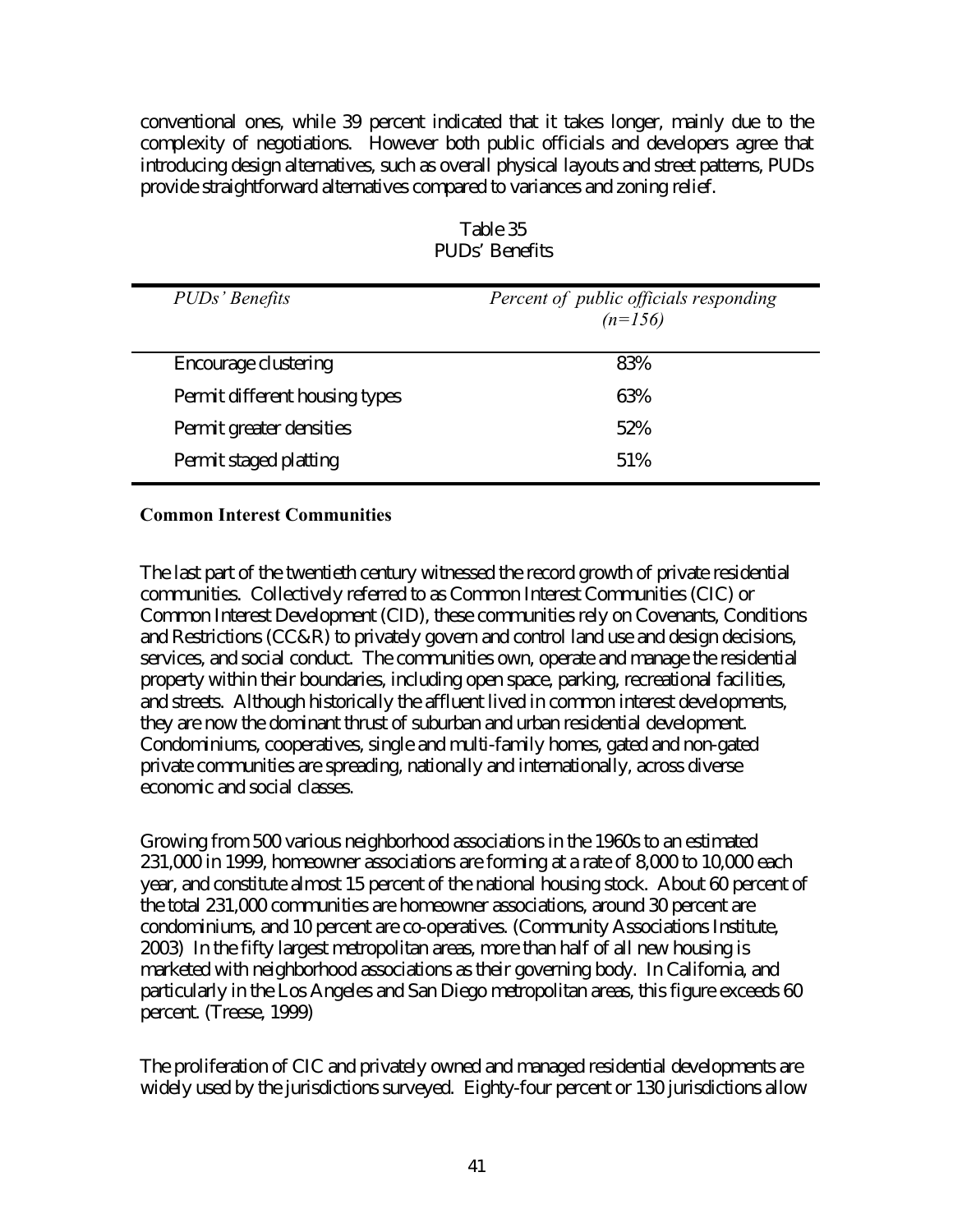privately owned developments to be built. Out of these 130 jurisdictions, 63 (43 percent) have constructed 10 or more private developments in the last five years. Similarly, developers see these developments not only as responding to market demands and trends, but also as a way to introduce planning and design concepts that are often not allowed or are difficult to get authorized under existing regulations and the typical approval process.

Many public officials acknowledge the particular design benefits associated with privately owned development. Fifty-seven percent feel that many private developments are introducing innovative design in the form of building arrangements and the encouragement of unit clustering. Forty-one percent report that such developments permit the introduction of housing types not found in other developments within their communities, and 61 percent indicate that private developments allow for the incorporation of narrower streets. It is interesting to note that the perception about private development is relatively consistent among both public officials and developers. (Table 36)

| Table 36 |  |
|----------|--|
|----------|--|

| Residential Private Development<br><i>Characteristics</i> | Percent of<br>Developers<br>indicating | Percent of Public<br><i><b>Officials</b></i><br>indicating |
|-----------------------------------------------------------|----------------------------------------|------------------------------------------------------------|
| Encourages housing clusters                               | 42%                                    | 49%                                                        |
| Permits greater density                                   | 25%                                    | 26%                                                        |
| Permits housing types not found                           | 37%                                    | 41%                                                        |
| elsewhere                                                 |                                        |                                                            |
| Allows narrower streets                                   | 49%                                    | 61%                                                        |
| Allows innovative design                                  | 67%                                    | 57%                                                        |

### Perception of Private Development Design Characteristics

While public officials recognize the benefit of private developments in pushing the design envelop within the boundaries of the development itself, many are also concerned about the social implications and impacts of these developments on their surrounding communities. As one official writes: "As a matter of policy, gated communities are discouraged as they are not in keeping with the urban form which calls for an interconnecting network of vehicular and pedestrian movement. In addition, the walling of neighborhoods from arterial roadways should be avoided by alternatives such as the placement of other compatible uses along the periphery."

Although almost all of the jurisdictions (82.5 percent) require private developments to follow established subdivision regulations, the enforcement of these standards through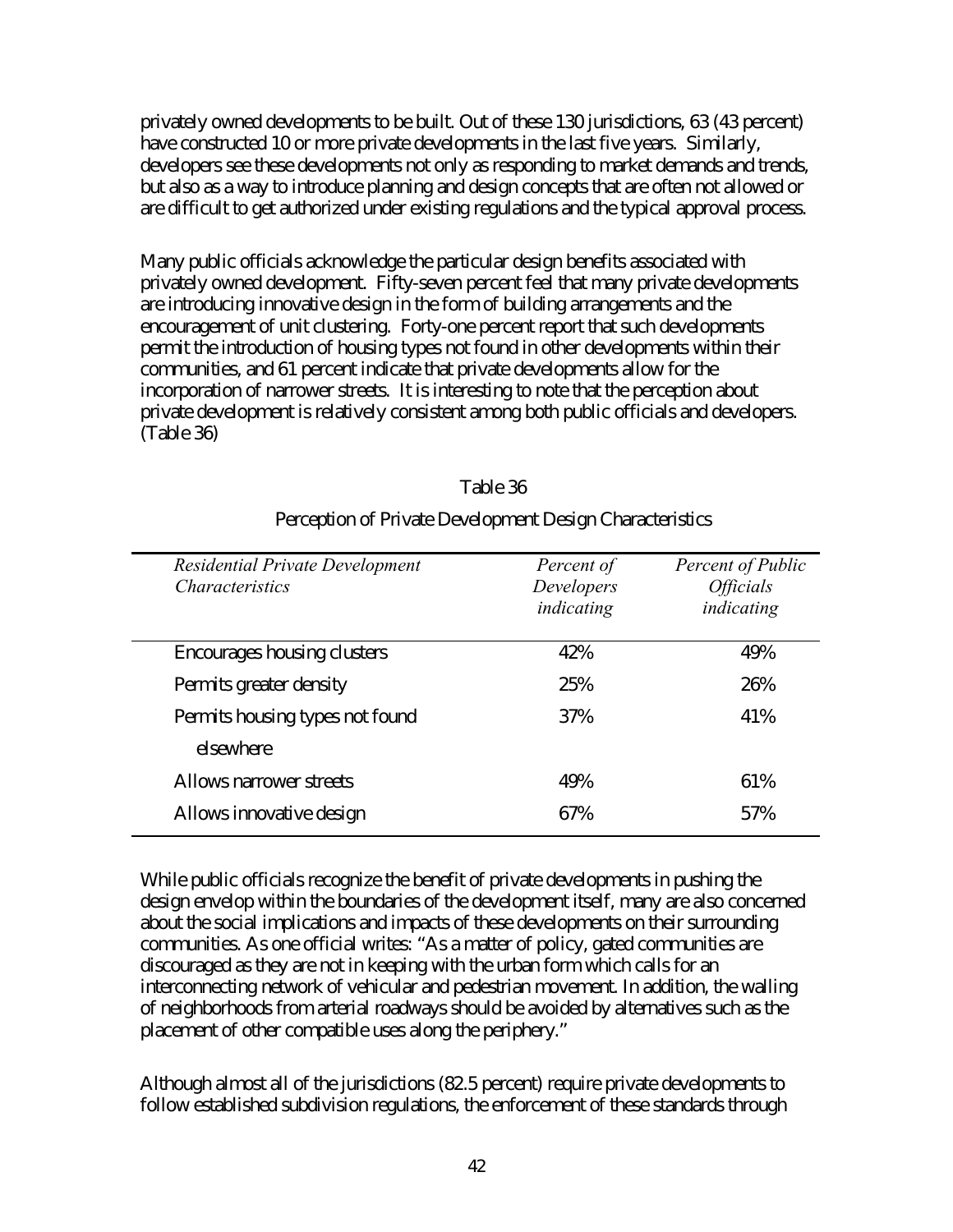the approval process is malleable. In some cases, when such a development is classified as a condominium, which may include attached and/or detached dwelling units, no formal review of street standards is required. In fact, the majority of jurisdictions surveyed (61 percent) allow for the construction of narrower streets within private developments. As indicated by one of the respondents: "Variances are more easily granted within private road systems since the county will not have any maintenance responsibility or liability. A developer for such a community may obtain waivers to reduce and/or eliminate some design/construction requirements (e.g., tighter radii, unusual landscape islands, sub-base thickness, pavement thickness, etc.). The local jurisdiction is willing to grant some of the requested waivers as the ownership/maintenance responsibility for the improvements will not be the dedicated obligation of the jurisdiction."

The last decade brought wide acceptance for the practice of constructing narrower roadways and smaller building setbacks within private developments. A street standards survey completed in 1995 showed that 84 percent of the cities polled allow for different street standards in such developments, and more readily accepted the introduction of different paving materials, changes in street configurations, and the employment of traffic calming devices.(Ben-Joseph 1995)

The proliferation of Common Interest Communities, and their ability to plan, design and govern outside of the public sphere, may be a compelling indicator of a failed public system. When developers and planners resort to privatization in order to achieve a more responsive design, and when local jurisdictions acknowledge privatized communities provide an easier way to grant variations and innovation, existing conventional parameters need to be reconsidered. Public officials should realize the double approach to development concede the inadequacy of standards applied to more typical subdivisions. This realization could pave the way for incorporating regulations and codes that better fit the reality of the public's preferences expressed in the housing market.

### **Growth and Environment Control Measures**

The consequences of urban growth and environmental degradation have been at the center of the political and professional planning agenda for the last three decades. From the national to the local level, governments have introduced various measures and mechanisms to control and amend growth's undesired consequences. Although such measures address wider aspects of urban development, many have a direct impact on subdivision design and construction.

An overwhelming majority of the surveyed jurisdictions (93 percent) indicated that growth concerns are an issue in their community. When asked to list the major issues with regard to growth, 48 percent indicate concern for the ability to control and provide municipal services, 44.5 percent mention apprehension about the ability to maintain the existing character of the community, and 18 percent indicate worries about environmental degradation. (Table 37)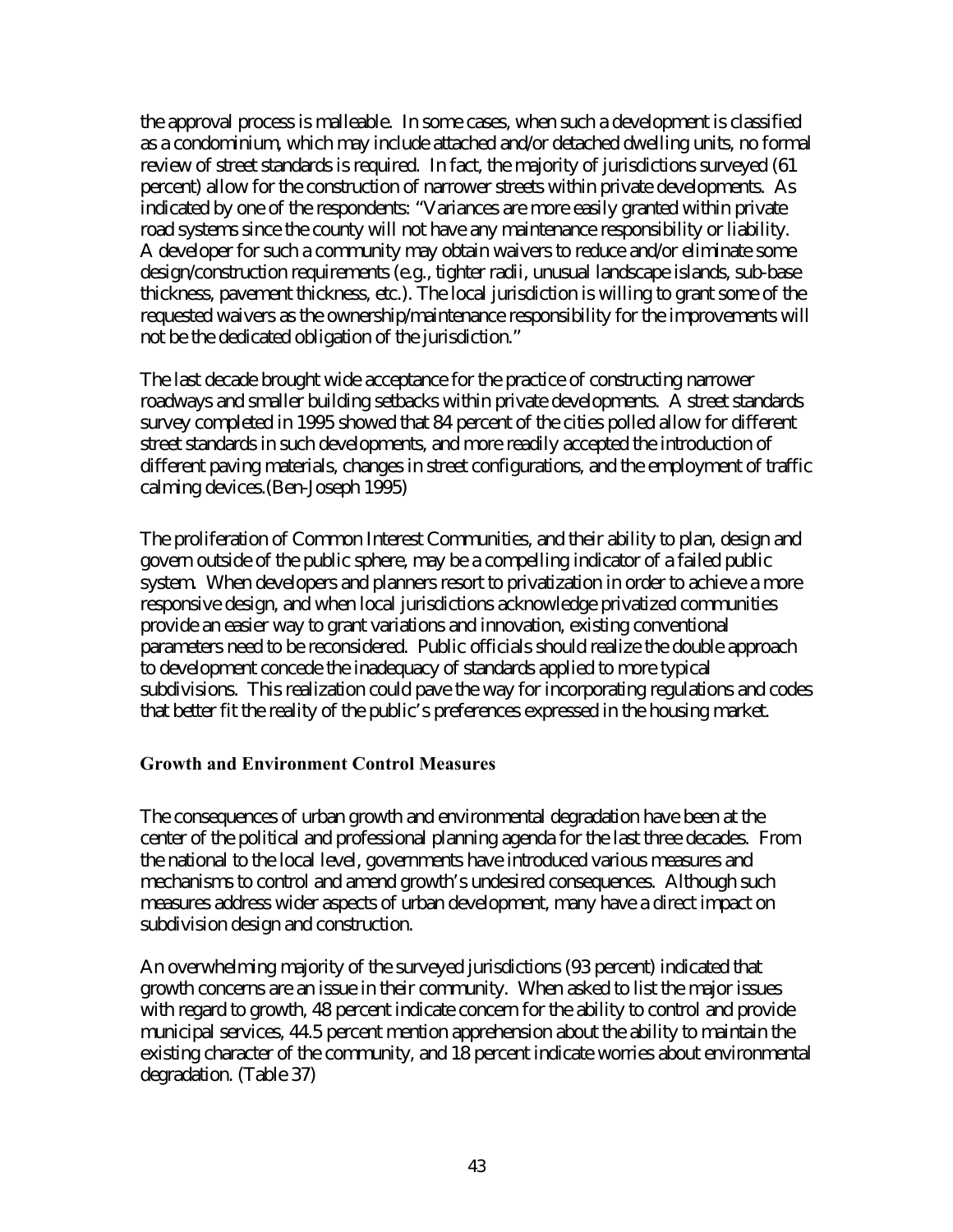| <b>Growth Concerns</b>                  | <b>Percent of Jurisdictions</b><br>$(n=155)$ |
|-----------------------------------------|----------------------------------------------|
| Control of municipal services cost      | 48%                                          |
| Preserve the character of the community | 44.5%                                        |
| Environmental; degradation              | 18%                                          |

### Table 37 Top Three Concerns about Urban Growth

Unexpectedly, amplified concerns over the impact of urban growth do not necessarily translate to action. As mentioned by one respondent: "There is no political support for real planning. The politicians believe planning is issuing permits. They continue to approve everything, especially huge subdivisions on two lane county roads. We are the poster boy of sprawl."

Only 28 percent (42 jurisdictions) have enacted at least one growth control measure. Out of a variety of measures, the adequate public facilities ordinance is the most widely used. Under this regulation, development cannot be approved if existing public facilities such as schools, police, fire services, or infrastructure are deemed insufficient to serve increased demands. (Table 38) When distributed regionally, 36 percent of the jurisdictions in the South, and 34 percent of the jurisdictions in the West have enacted at least one growth control measure. (Table 39)

| <b>Growth Control Measure</b>                                                      | Number of Jurisdictions Enacting |
|------------------------------------------------------------------------------------|----------------------------------|
| Adequate public facilities ordinance                                               | 25                               |
| Phased development controls                                                        | 16                               |
| Interim zoning restrictions                                                        | 12                               |
| Sewer Moratorium                                                                   | 11                               |
| Absolute limit on annual permits                                                   | 10                               |
| Others (growth control boundary, urban<br>service area, building moratorium, etc.) | 15                               |

Table 38 Growth Control Measures Enacted

Note: Some jurisdictions have enacted more than one growth control measure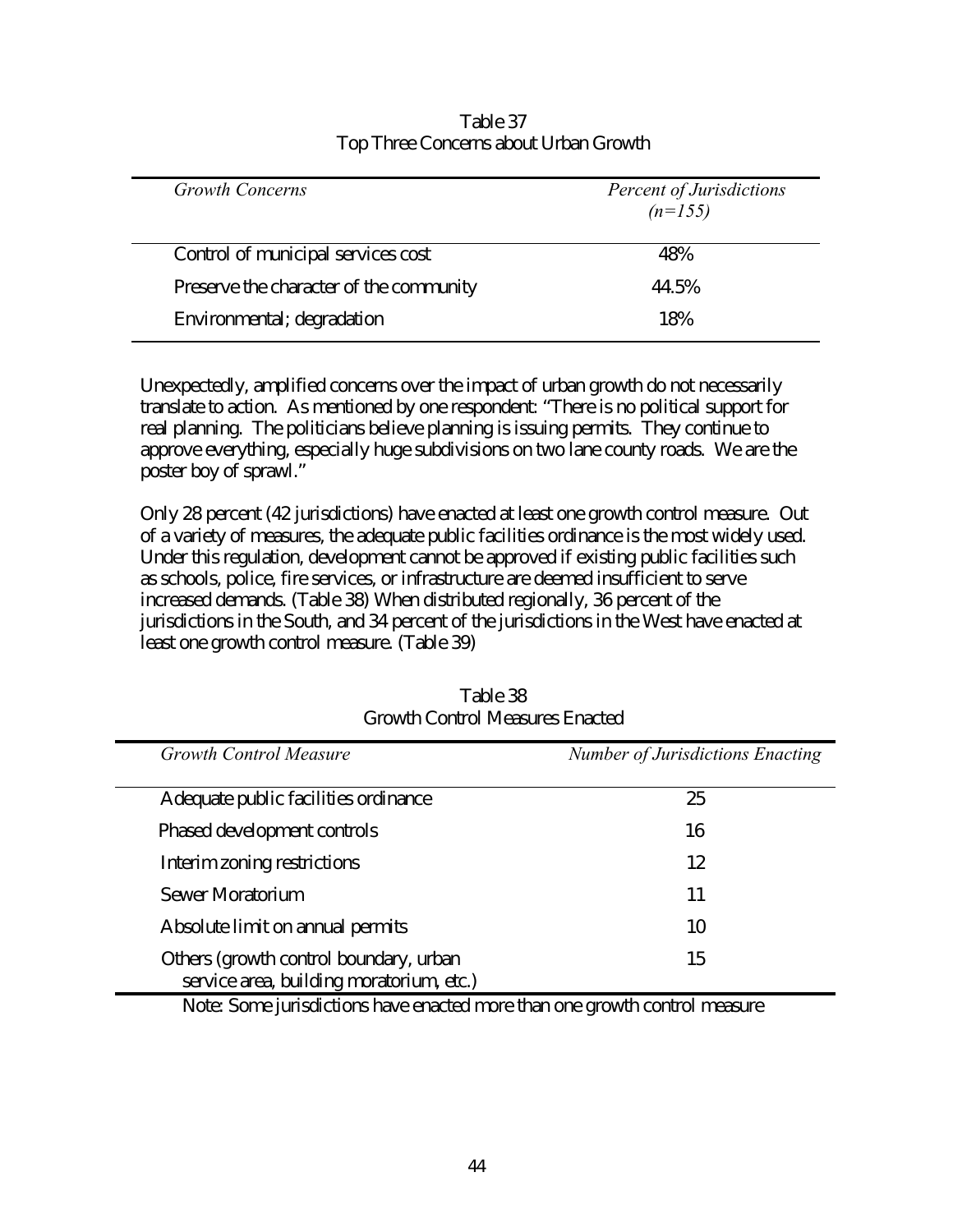| Region                | <b>Percent of Jurisdictions Enacting</b><br><b>Growth Control Measures</b> |
|-----------------------|----------------------------------------------------------------------------|
| Northeast<br>$(n=30)$ | 23%                                                                        |
| South<br>$(n=42)$     | 36%                                                                        |
| Midwest<br>$(n=45)$   | 20%                                                                        |
| West<br>$(n=32)$      | 34%                                                                        |

Table 39 Distribution of Jurisdictions Enacting Growth Control Measures within Each Region

The developers' responses reveal a greater perception of the prominence of growth control measures. Almost 60 percent of developers (45 out of 79 or 57 percent) indicate that they have encountered this particular type of restriction. Over half of the developers have encountered ordinances which phase developments or tie developments to adequate public facilities. In comparison to the 1976 survey, overall growth control measures and their impacts are on the rise. (Table 40)

Table 40 Developers' Experience with Growth Control Ordinances 1976 -2002

| <i>Type of Growth control</i>                                | <b>Percent of Developers</b><br>Reporting*<br>1976<br>$(n=196)$ | <b>Percent of Developers</b><br>Reporting*<br>2002<br>$(n=79)$ |
|--------------------------------------------------------------|-----------------------------------------------------------------|----------------------------------------------------------------|
| Absolute limit on annual permits                             | 6%                                                              | 40%                                                            |
| Phased development<br>controls/Adequate public<br>facilities | 32%                                                             | 51%                                                            |
| Sewer moratorium                                             | 49%                                                             | 38%                                                            |
| Interim zoning restrictions                                  | <b>NA</b>                                                       | 49%                                                            |

\*Several respondents indicated more than one type of ordinance -1976 data from Seidel

When distributed in relation to the level of median family income for each municipality, none of the low income communities had a growth control measure in place, while almost 40% of both middle and high income communities implemented at least one. Does this indicate exclusionary tactics by higher income communities, or is this purely coincidental? These questions deserve further research and study. (Table 41)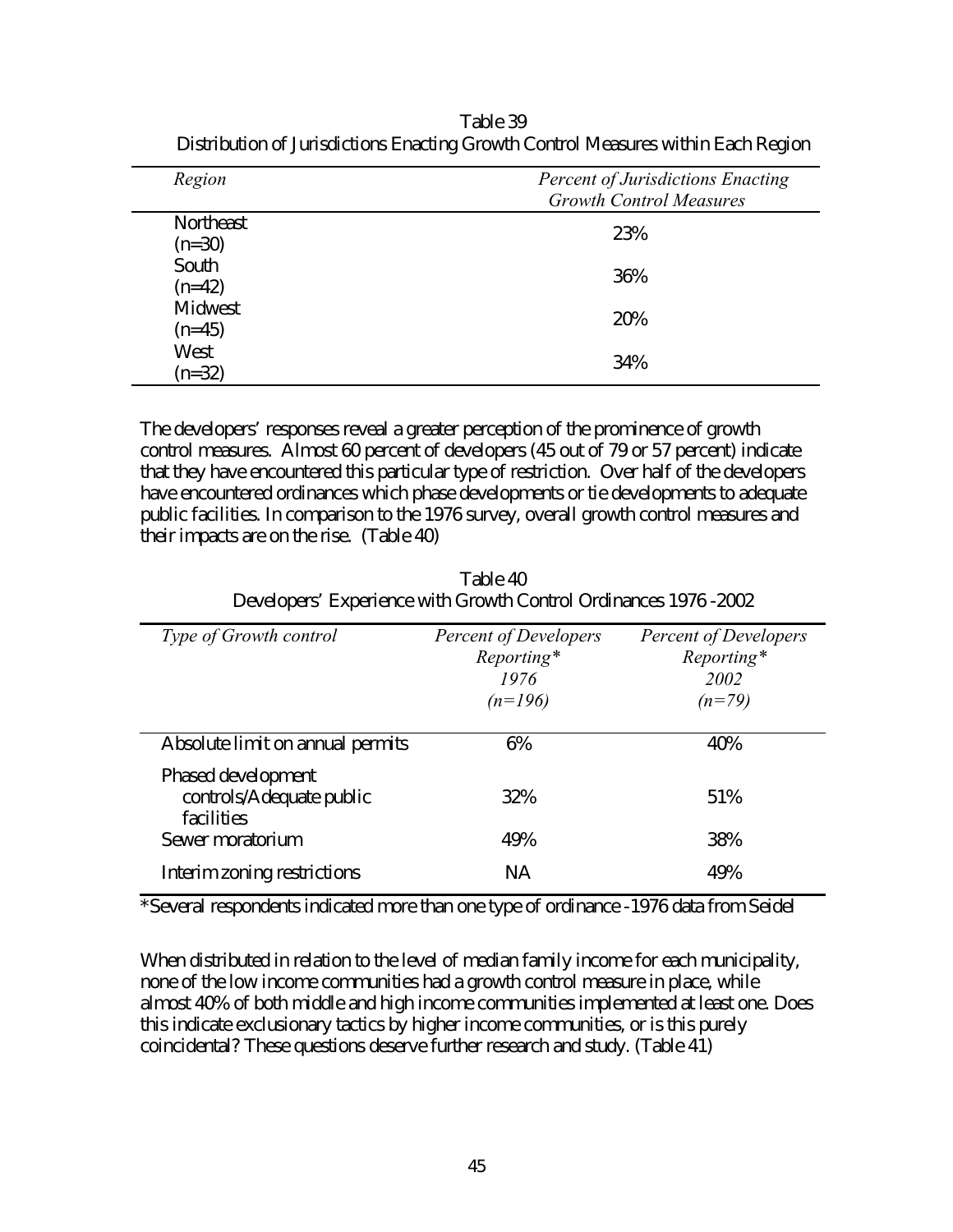| Median Income of<br><b>Jurisdiction</b> | <b>Percent of Jurisdictions</b><br><i>implementing Growth</i><br><b>Control Measures</b><br>(at least one) | <b>Percent of Jurisdictions</b><br><i>implementing No Growth</i><br><b>Control Measures</b> |
|-----------------------------------------|------------------------------------------------------------------------------------------------------------|---------------------------------------------------------------------------------------------|
| Low<br>$(n=10)$                         | 0%                                                                                                         | 100%                                                                                        |
| Moderate<br>$(n=74)$                    | 24%                                                                                                        | 76%                                                                                         |
| Middle<br>$(n=51)$                      | 41%                                                                                                        | 59%                                                                                         |
| High<br>$(n=14)$                        | 21%                                                                                                        | 79%                                                                                         |

Table 41 Growth Control Measures by Income of Jurisdiction

An array of environmental codes and regulations have resulted from an increased recognition of the need to protect natural resources and the integrity of ecological systems. For example, states and localities may require development to adhere to flood plain and wetlands regulations, erosion and sedimentation controls, watershed protection, etc. Although these regulations do not rely on one common standard or one level of enforcement, many depend on the Environmental Impact Statement (EIS) as an acceptable apparatus.

The National Environmental Protection Act (NEPA) of 1969 included the basis for the EIS. Although the original act applied to federal actions or legislations, it has served as a model for many states and local jurisdictions. Indeed, the extent to which EIS is required at the local level is reported in Table 42. When developers were asked to indicate the percentage of their residential projects which required an EIS to be filed in the last three years, 28 percent stated that they had to file in more than 75 percent of their projects. A comparison to the 1974-1976 data shows a steady increase in the number of EIS filed. The rate of no required EIS case filing fell from 65 percent in 1974-1976 to 40 percent in 1999-2002.

The influence of EIS is also evident in the degree of amendment or change to submitted development plans because of the environmental review process. Only 20 percent of the developers who went through an EIS did not have to make any changes to their plans, while 80 percent had to make some. This number is higher than the 11 percent of developers who indicated no change in the 1976 survey. On the other hand, the number of developers in 2002 indicating a change after an EIS review is 14 percent, substantially lower than the 33 percent of developers reporting in 1976. This may indicate a greater proficiency and understanding of environmental requirements by developers and their consultants, and their ability to generate acceptable plans beforehand. (Table 43)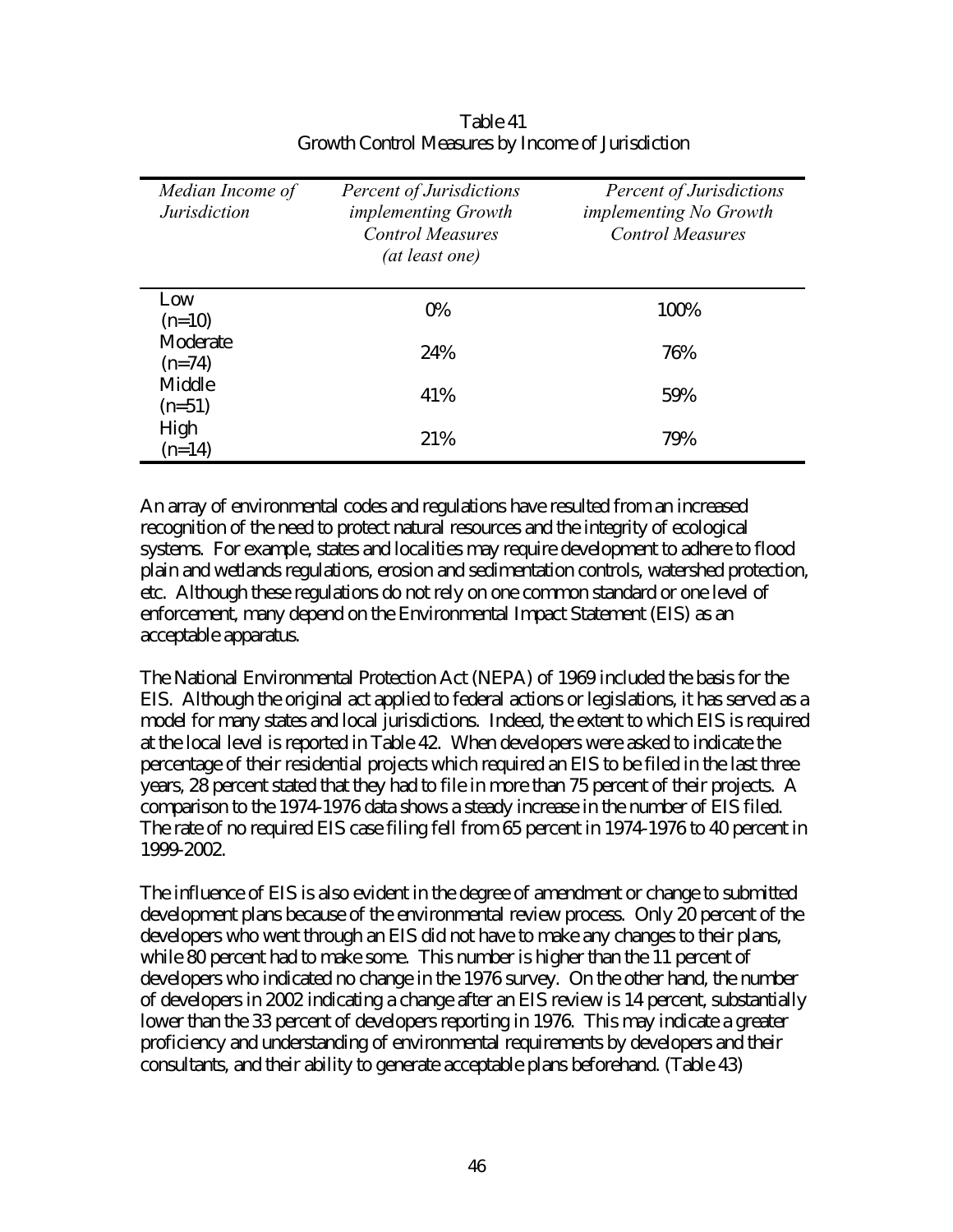| Percent of total<br>residential development<br>Requiring EIS | 1974-1976<br>Percent of developers filing<br>for EIS<br>$(n=384)$ | 1999-2002<br>Percent of developers<br>filing for EIS<br>$(n=74)$ |
|--------------------------------------------------------------|-------------------------------------------------------------------|------------------------------------------------------------------|
| None                                                         | 65%                                                               | 40%                                                              |
| 1 to 25%                                                     | 10%                                                               | 8%                                                               |
| 26 to 50%                                                    | 6%                                                                | 15%                                                              |
| 51 to 75%                                                    | 4%                                                                | 9%                                                               |
| 76 to 100\%                                                  | 15%                                                               | 28%                                                              |

Table 42 Residential Projects Requiring an Environmental Impact Statement

| Table 43                                        |
|-------------------------------------------------|
| <b>EIS Related Changes in Development Plans</b> |

| Action                | 1976<br>Percent of developers<br>$(n=133)$ | 2002<br>Percent of developers<br>$(n=70)$ |
|-----------------------|--------------------------------------------|-------------------------------------------|
| Before EIS review     | 16%                                        | 16%                                       |
| After EIS review      | 31%                                        | 14%                                       |
| Both before and after | 42%                                        | 55%                                       |
| No change to project  | 11%                                        | 20%                                       |

For those developers who have changed their plans as a result of an EIS, the most commonly cited adjustments are site planning issues and densities. Adding more open space to the development was reported by almost 70 percent of the respondents, and 61 percent indicate changing the location of the buildings on the lots. Unlike the 1976 results, almost half of the developers in 2002 also cited changes relating to the structures themselves. These changes include reductions of proposed floor to area ratios, size of building coverage on the lot, and the requirement for energy efficient materials. (Table 44)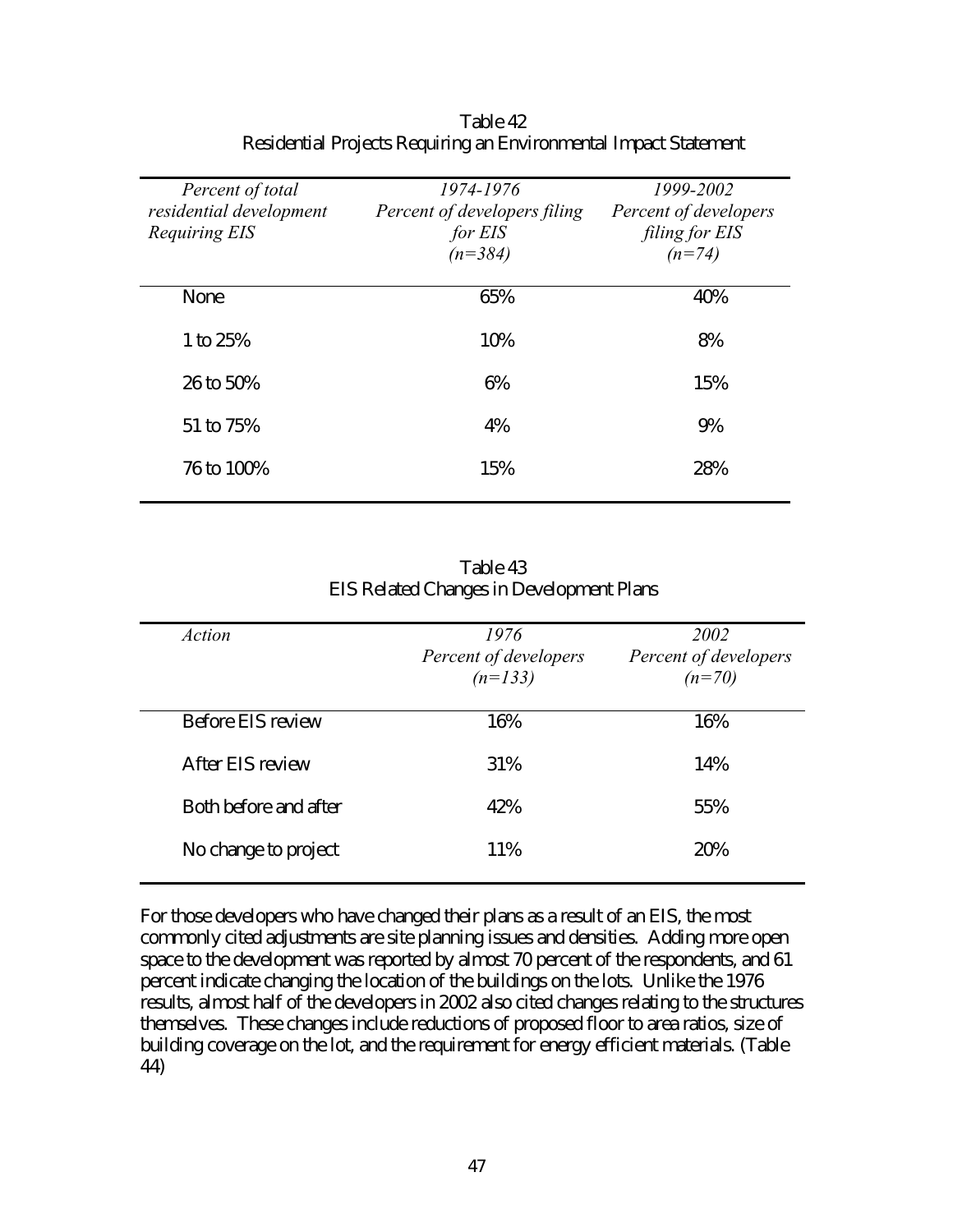EIS and other forms of environmental regulations have become a major consideration in residential development. Although most would agree that these regulations assure the reduction of devastating impacts on the environment by proposed developments, questions remain about other consequences. How much do EIS and other environmental regulations increase delays and costs? How efficient are EIS in considering the wider aspects of the community and the region? How much do the required changes such as adding open space and lower densities as cited by developers, act as a disincentive for the construction of affordable housing?

| Design Change                               | 1976<br>Percent of developers * | 2002<br>Percent of<br>developers* |
|---------------------------------------------|---------------------------------|-----------------------------------|
| Project termination or<br>relocation        | 0%                              | 4%                                |
| Reduction in dwelling unit<br>densities     | 59.5%                           | 61%                               |
| Additional open space                       | 48%                             | 67%                               |
| Change of structure<br>placement on the lot | 54%                             | 61%                               |
| Design change in structure                  | 0%                              | 49%                               |
| Additional sewage<br>capacity               | 31%                             | 35.5%                             |

## Table 44 Type of Changes Required by EIS Review

\*Will not add to 100 percent due to multiple responses.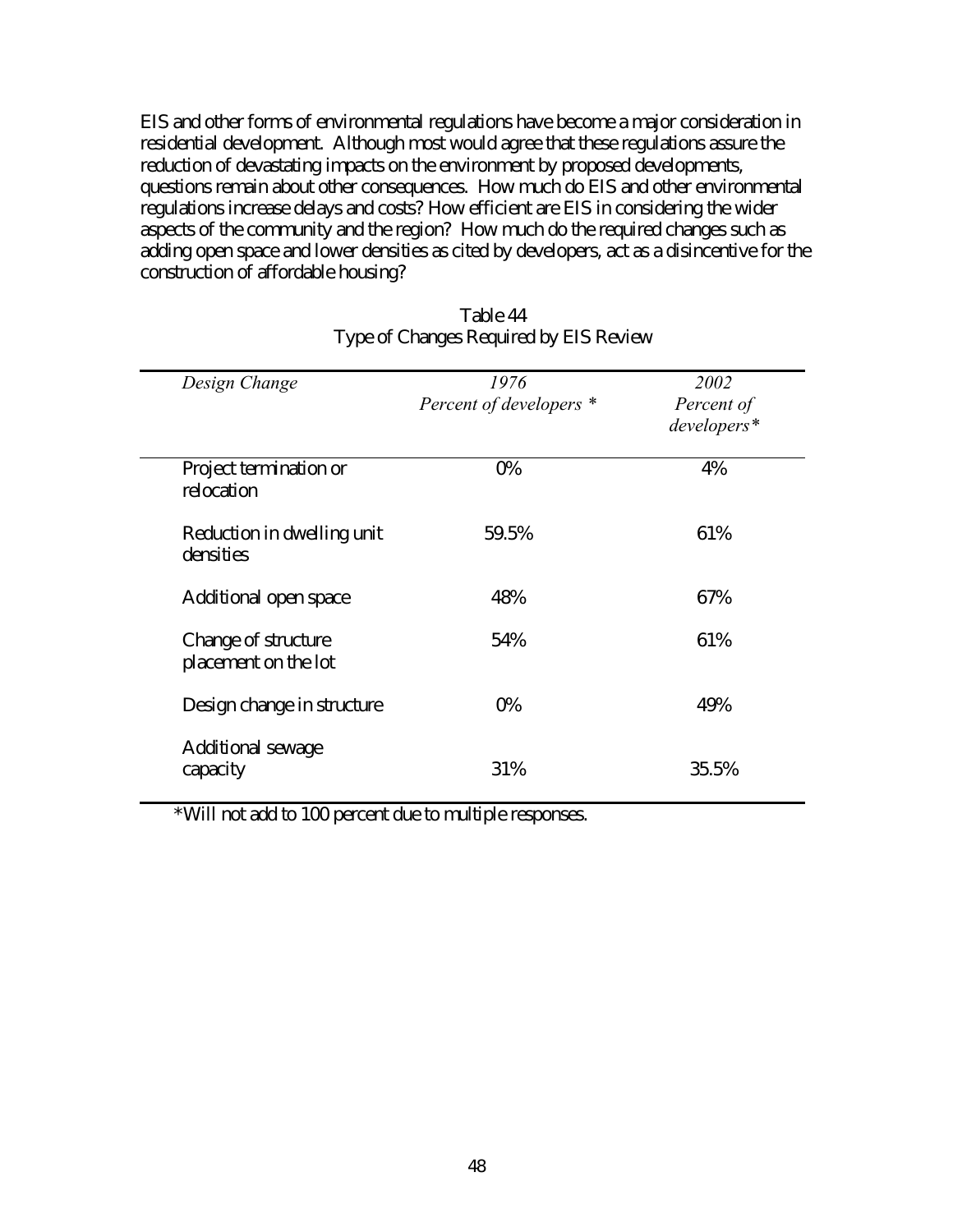#### **Conclusions and Recommendations**

The maze of codes, regulations and design requirements placed on residential developments have caused contention between developers and public officials. At the core of this friction may be the simple fact that many subdivision requirements imposed today have little to do with the rationale that shaped them at the turn of the  $20<sup>th</sup>$  century. Health and safety concerns caused by inadequate building and infrastructure construction, premature subdivision of the land resulting in conflicting property lines and neighborhood layouts, and builders who were not concerned about their reputation, have hardly any bearing on present day reality.

Regardless of the numerous calls for regulatory reform, changes to subdivision controls have been slow. Standards and codes that dictate the shape and form of our public built environment have remained almost unaffected. As evident in both our survey and Seidel's of 1976, government imposed regulations, and particularly subdivision controls, have been a central and growing problem for the housing industry.

Developers in both 1976 and 2002 felt that subdivision standards and zoning regulations both increased the cost of the homes they built and decreased densities. In many instances these regulations pushed developers to build in greenfield locations, away from major urban areas, where restrictions and abutters' objections may be less restrictive. When asked indicate the type of changes in regulations they apply for, many developers' responses suggest that they want to build higher density single family areas and more multi-family units. They would also create more varied site and structural plans if they had the opportunity. These trends have remained consistent in the last 25 years.

In the instances when our study examined the universe of various regulations in relation to the median income of the communities surveyed, results show that approval of development takes longer in higher than lower income communities. Higher income communities provide fewer options for performance guarantees, require higher dedication of open space from the developer, and more often implement growth control measures. Although the sample is relatively small, such indications suggest that exclusionary tactics in these higher income communities may be more prevalent than is often assumed. A recent study by Euchner (2003) shows two progressive Massachusetts' laws, Chapter 40B—the Comprehensive Permit Law or "anti-snob zoning" law, and the Community Preservation Act, both which aim to give developers and communities tools to build affordable housing, have actually become instruments for anti-housing sentiments and actions.

With such conditions, change is unlikely to happen through traditional means, but rather by outlyers and renegades. Indeed, in the last decade almost all innovation in subdivision design has evolved within the private domain and under the governance of community associations. Two such innovations, New Urbanism and Conservation (or green) Subdivisions would not have been possible if it were not for early prototypes such as Seaside, Fla. and Prairie Crossing, Ill. Communities that were built as common interest developments are privately owned and maintained by Home Owners Associations.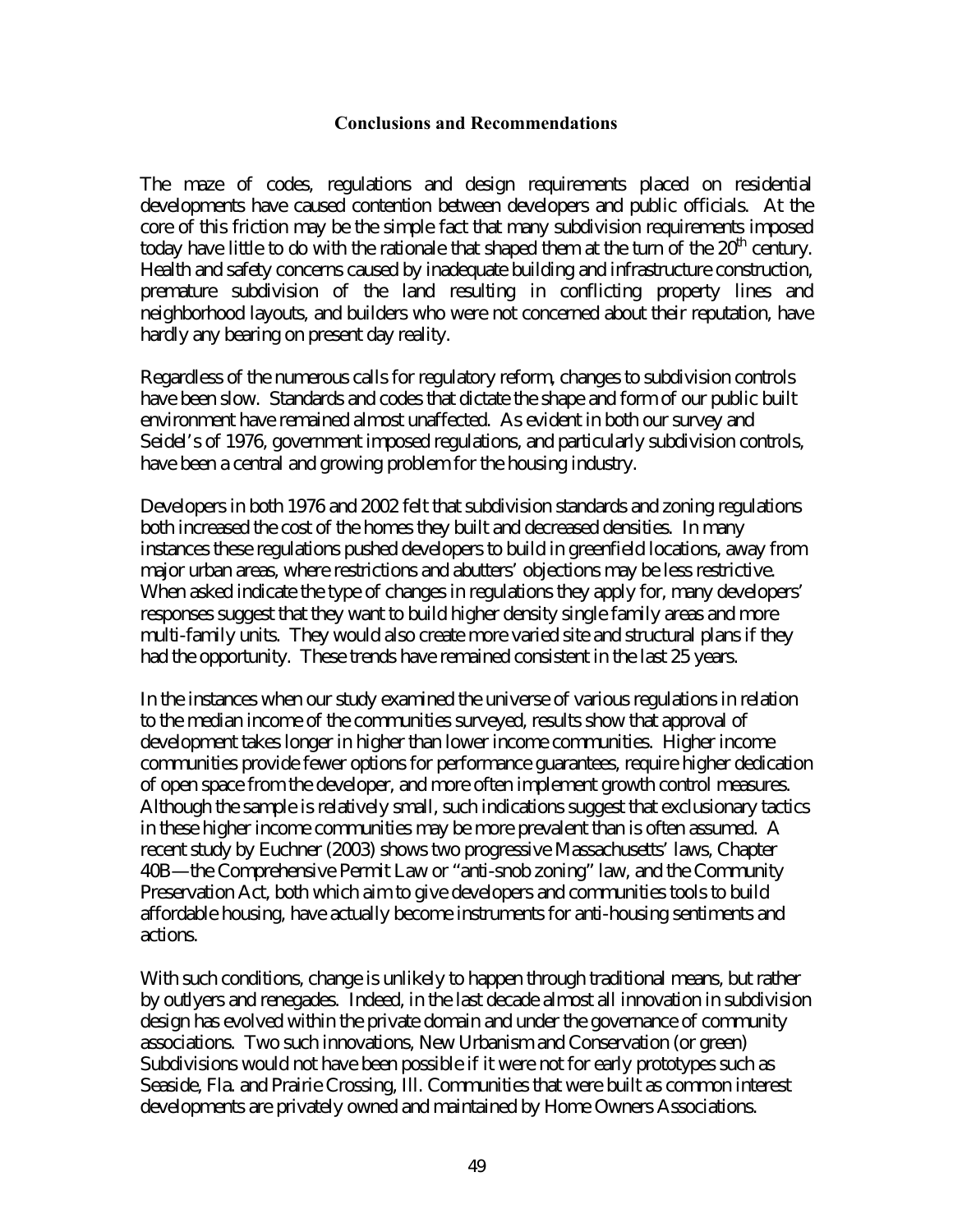Renegades such as these often serve as serve as catalysts in changing subdivision standards and regulations. At the national level, several professional associations have endorsed local adjustments of fixed national standards. The Institute of Transportation Engineers (ITE), for example, has reexamined their street standards and recently even endorsed design practices that are not rooted in prescriptive numerical specifications.<sup>3</sup> The American Planning Association, in a major effort to provide new direction, has recently published its *Growing Smart Legislative Guidebook: Model Statutes for Planning and the Management of Change* (2002). Its executive director acknowledges that: "it's time we develop new and more flexible codes that can serve all citizens far more effectively than their 20th century predecessors." (Pierce, 2003)

In order to defuse innovation and encourage change in subdivisions' design and planning, public officials together with agents of the housing industry must move beyond confrontation into joint association. Based on our study, the following recommendations may be of potential interest to both sectors.

### **Study Impact of Specific Regulations on Practices**

- It is imperative to scrutinize the impacts on the construction of higher density developments and moderately priced housing of existing land use laws and regulations.
- States should evaluate federal land use policies, such as those associated with environmental regulations that hinder design changes to subdivisions' patterns, form and density.
- It is essential to continue studying and documenting the impact of engineering standards and codes on residential developments forms and housing costs, such as those relating to streets' widths, ROW and building setbacks.

### **Subdivision Planning, Practices, and Tools – Streamlining the Process**

- It is necessary for states to address and provide mechanisms that effectively address regional needs such as schools, open land and infrastructure, to allow development in one area to rely on the amenities of development in another, and avoid unnecessary duplication. Such measures will help eliminate unnecessary and costly improvement requirements from the developers and reduce shifting the cost to the consumer.
- The red tape and bureaucratic procedures associated with development approval at the local level is also the result of the involvement of multiple agencies and committees in the process. In order to eliminate delays and jurisdictional conflicts, localities should consider consolidating this process within one agency, and establish a uniform structure for appeals for review and approval by this sole agency.
- Innovative elements of an application should be assessed in the same time frame as standard applications.
- Introducing electronic permitting systems can also improve process streamlining. As internet use is spreading and becoming more available, the public increasingly expects to conduct their affairs from home or office with greater immediacy. From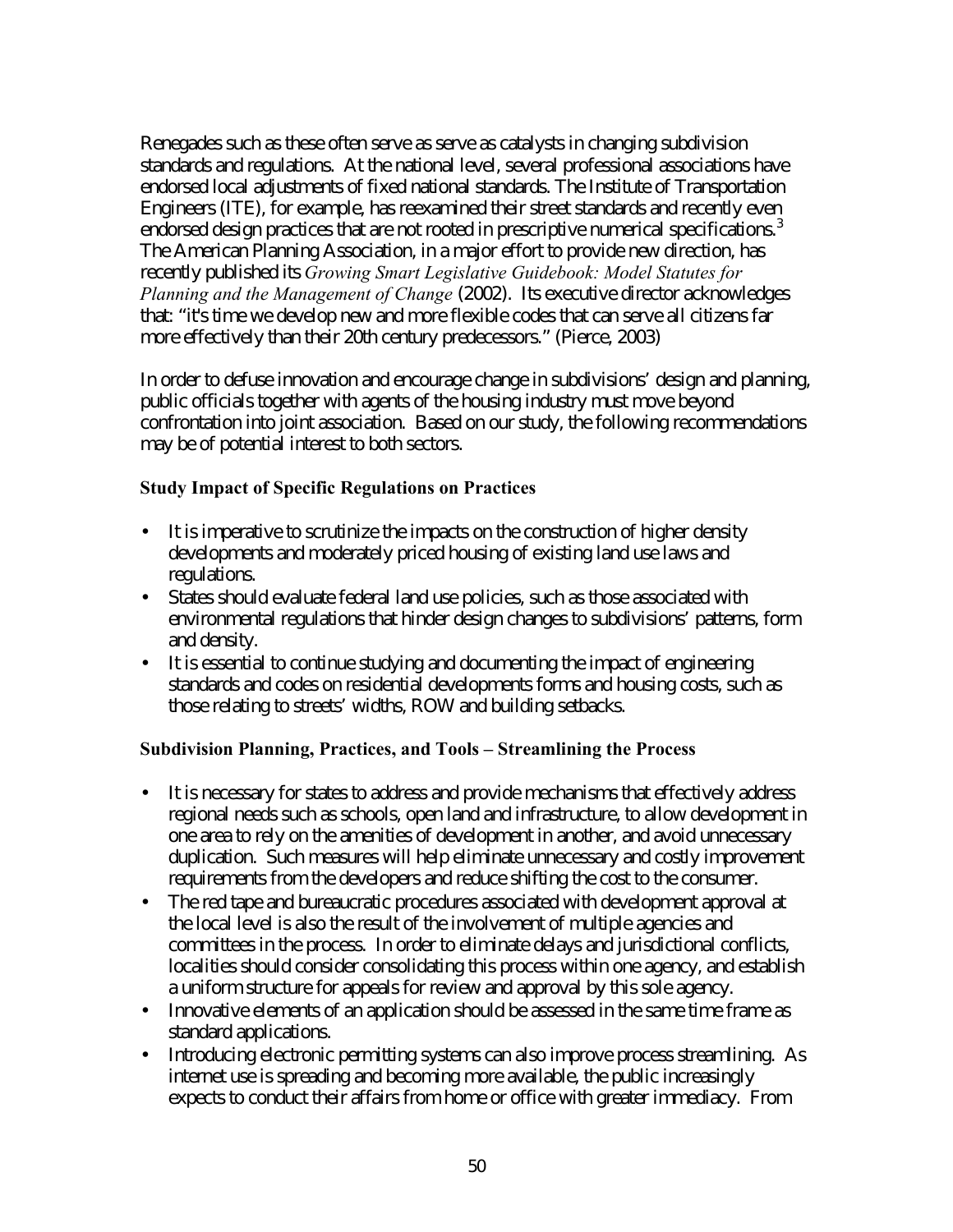automatic approval of plans, to equipping inspectors with portable devices for recording and inspecting, electronic permitting systems can provide better and more timely information to decision makers, and experts alike. The possibility for electronic plan review is particularly encouraging for its potential to automatically analyze a plan, and compare it with codes and standard requirements. Alternatively, such systems can allow the plan reviewer to enter various descriptors and benchmarks and let the software call up the applicable requirements for consideration. The process can ease the burden of subdivision planning and assure a certain consistency of performance for many towns with limited or no planning staff.

### **Envisioning Tools for Development**

- In a climate of increased bureaucracy and complexity, decision-making and legislative changes occur slowly. However, actual examples of development best practices are an excellent catalyst for change. Best practices provide an immediate way to compare experiences and to evaluate projects based on actual performance. They are often the most effective tools to persuade skeptical decision-makers and the public. The ability to showcase achievements and alternative practices through media and marketing may prove to be the most important tool for change. Both public agencies and developers could devote more time to disseminating their experiences and successes and make them readily available in tangible form, such as in threedimensional drawings or models.
- Public officials, representatives of the housing industry, and planning related organizations could re-focus on educating the public about the implications of continuing existing practices and the benefits of alternatively planned development. Emphasis ought to be made on the benefits of alternative design schemes that focus on density.
- The difficulty of visualizing the physical ramifications of land use and subdivision regulations is a barrier that must be overcome to achieve better design and planning. Putting into use powerful yet readily available computational tools to introduce public officials and communities to the variety of choices available will help them visualize the potential effects that these choices produce, and will ultimately diversify the spatial paradigm of development.
- Simple, interactive and tangible representations that visualize otherwise abstract standards can be integrated into the various regulatory procedures. Computerized, three-dimensional visualization can help those who are unable to conceptualize the spatial consequences of two-dimensional proposals. Comparisons can be made to existing adjacent parcels like complementing setback relationships and building massing. Variance requests can be viewed and evaluated graphically, as opposed to a written application.
- Promising new venues exist in the application and adaptations of new technologies that are web based and do not require a high level of computing. The Visual Interactive Code (VIC)  $TM$ , for example, is a computer-based internet system that enables local governments to convert land use regulations and planning data into a single visually based format using photographs, illustrations, and maps. By utilizing an easy and engaging graphic interface (pictures and data that correlate to one another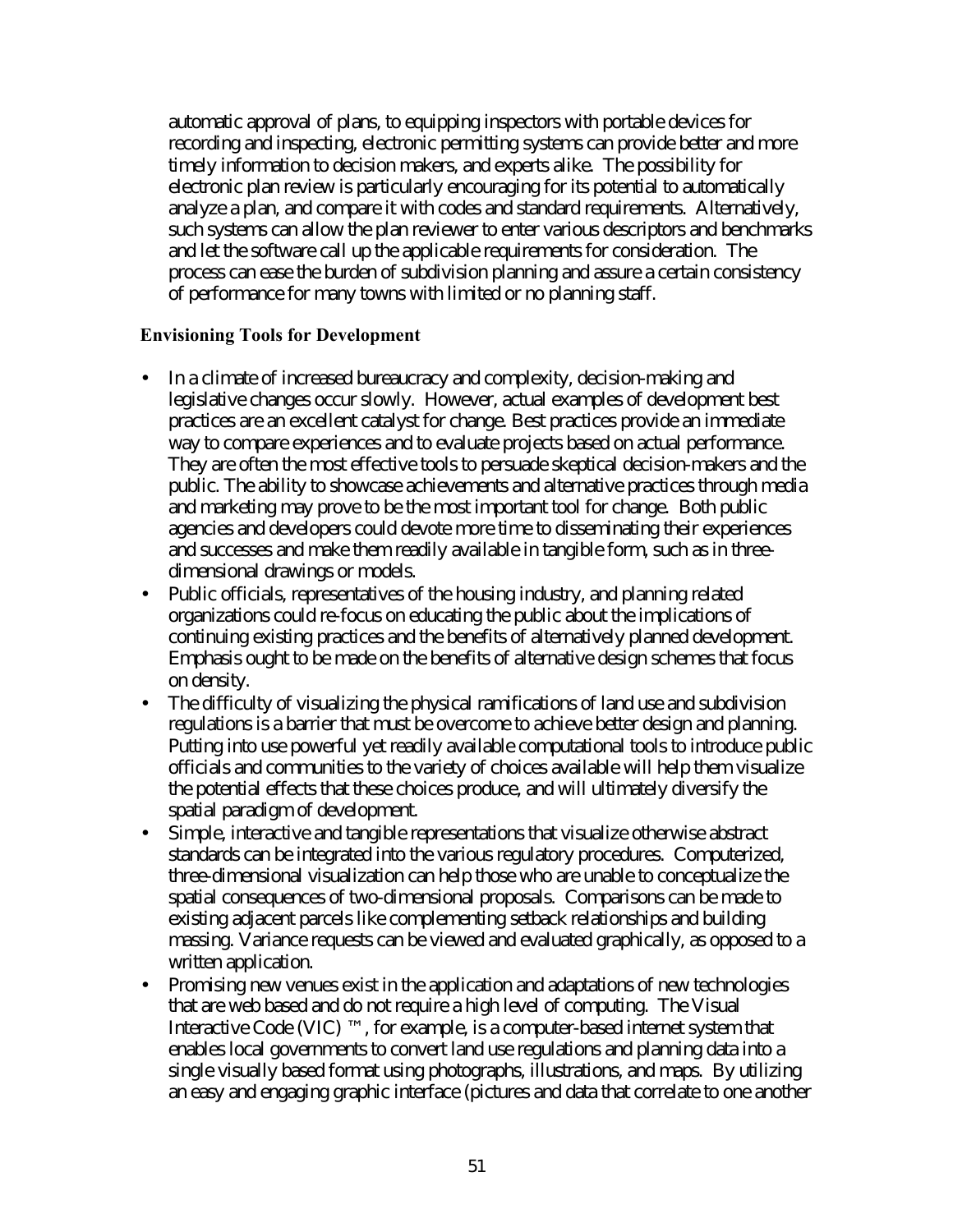and are interchangeable), different effects of various regulations can be shown. With a click of a mouse, end users can view the configurations and layouts of various developments, density measurements, street widths and setbacks, as well as other related precedents.<sup>4</sup>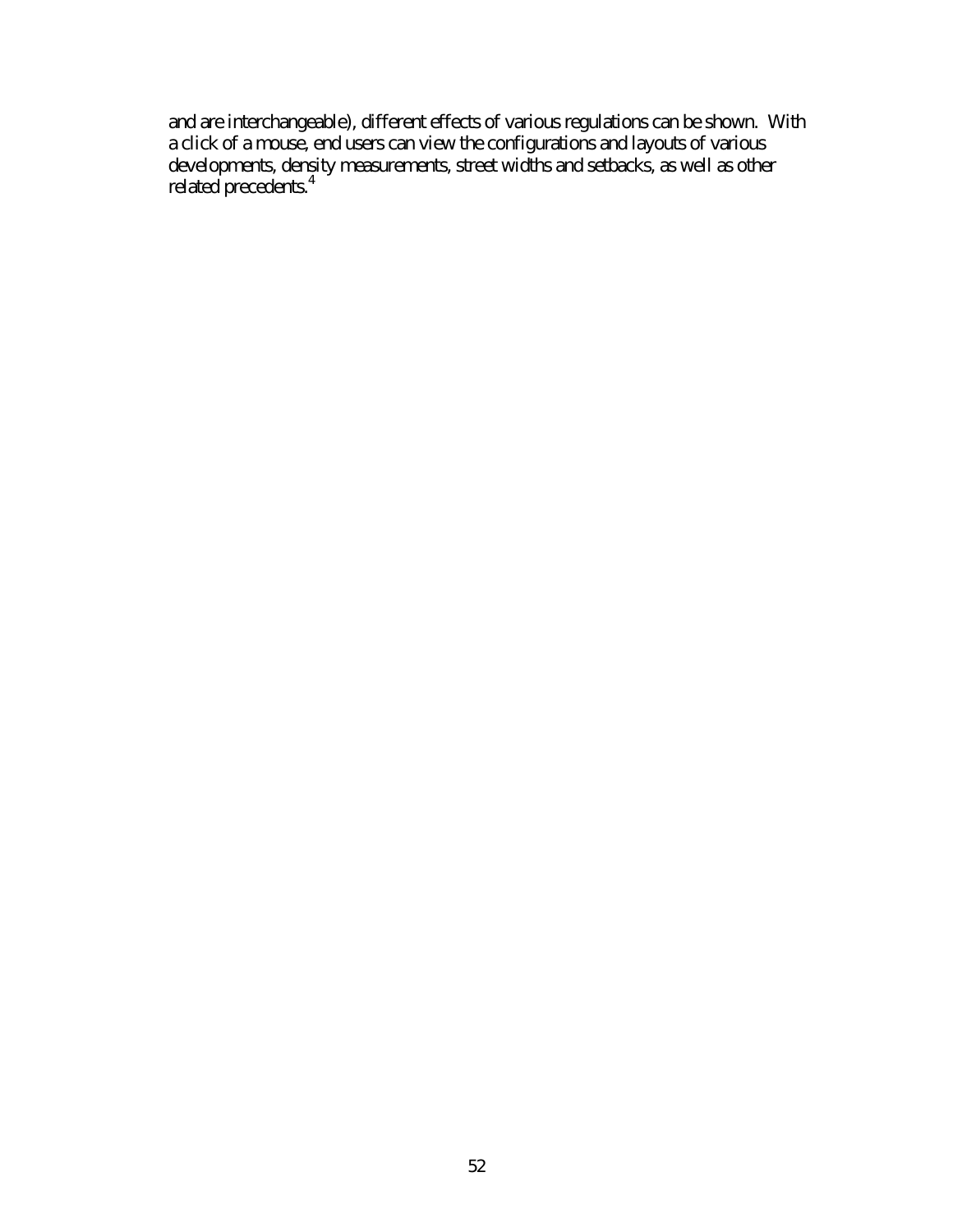### **Appendixes**

#### **Appendix A: Case selection and sampling**

Case selection was based on the U.S. Census Manufacturing and Construction Division (MCD) building permits data 1996-2000. For the purpose of the study, only singlefamily, low density development building permits were used since they best represent subdivisions. It is important to note that not all areas of the country require a building or zoning permit. The census statistics therefore, only represent those areas that do require a permit. The MCD data was collected according to four regions: Northeast, Midwest, South and West. Figure 8 shows the distribution of the states within these regions.



Figure 8

### Jurisdiction Selection

The number of building permits issued for single family housing was the primary factor in selecting the jurisdiction samples. Our assumption was that jurisdictions issuing numerous building permits must deal the most with new subdivision construction and therefore face some of the greatest challenges posed by their regulations. We also assumed that this data would give us a reasonable indication of where most suburban growth is occurring.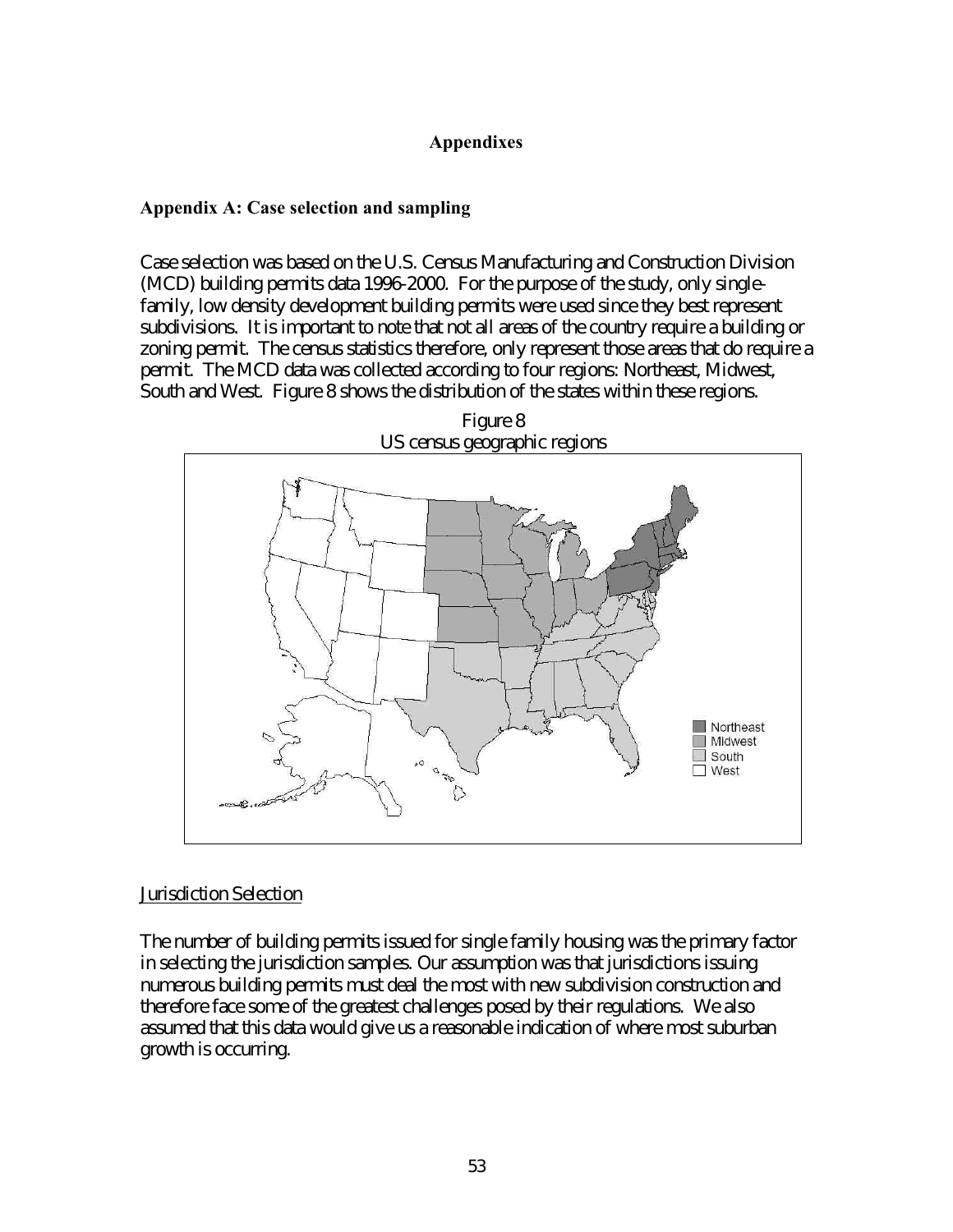Steps used:

- 1. U.S. Census data from 1996 to 2000 analyzed.
- 2. U.S. Census MSAs and CMSAs in the census' four geographical regions (Midwest, Northeast, West and South), were analyzed for the annual number of single family building permits issued.
- 3. The total number of permits issued for each jurisdiction in the five year period was tallied.
- 4. The top 125 jurisdictions in each region were selected.
- 5. A mail survey was sent on June 2002 to each jurisdiction asking the official responsible for administrating subdivision regulations to reply.



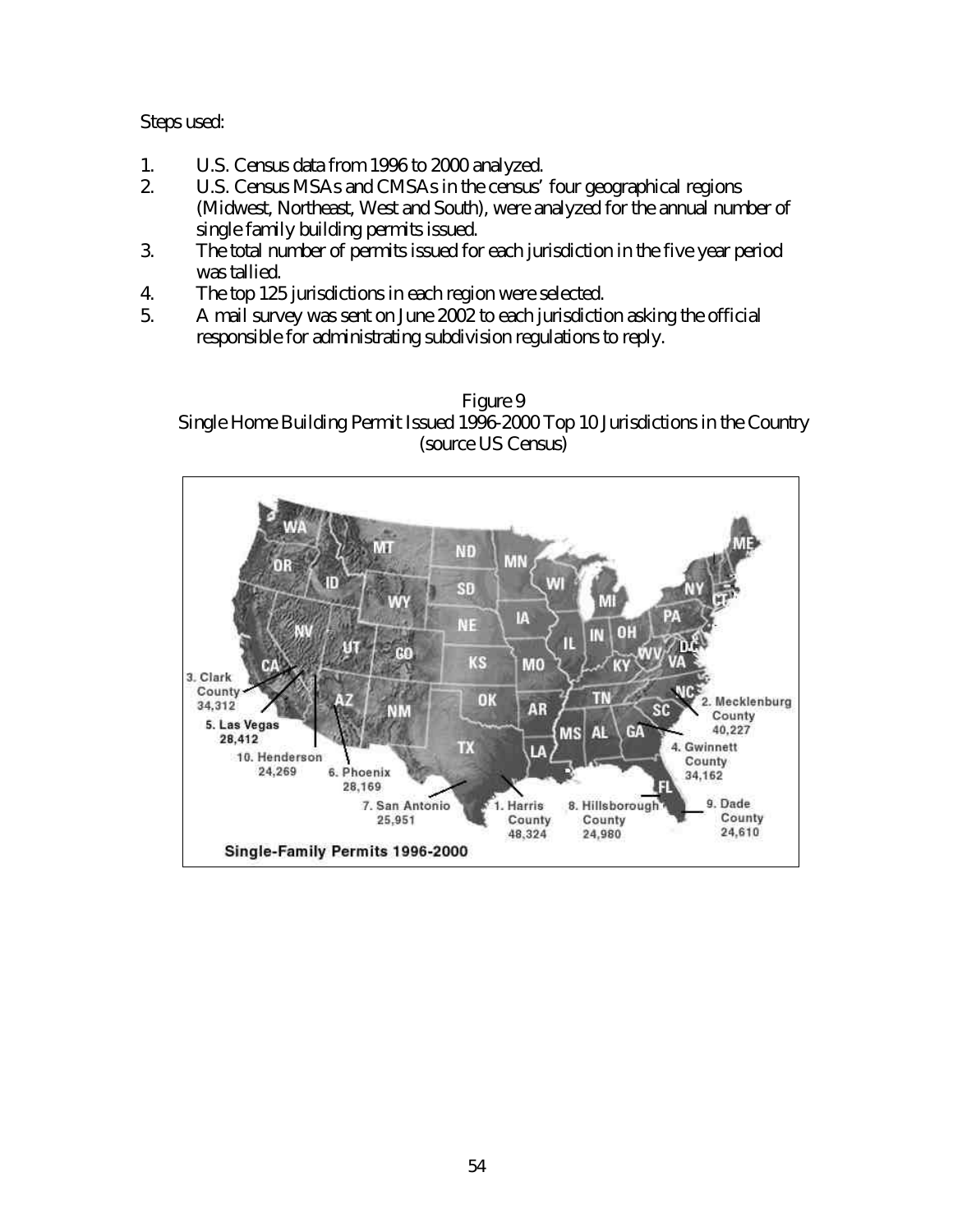|                          | $00$ urec $\sqrt{00}$ Census Data $\eta$ |         |
|--------------------------|------------------------------------------|---------|
| <b>MIDWEST</b>           |                                          |         |
| <b>PLACE NAME</b>        | <b>State</b>                             | Total   |
|                          |                                          | Permits |
| Indianapolis             | Indiana                                  | 17,056  |
| Columbus                 | Ohio                                     | 11,554  |
| Omaha                    | Nebraska                                 | 8,791   |
| <b>Allen County</b>      | Indiana                                  | 8,040   |
| <b>Livingston County</b> | Michigan                                 | 7,660   |
| <b>St. Louis County</b>  | Missouri                                 | 7,588   |
| Macomb township          | Michigan                                 | 7,517   |
| <b>Delaware County</b>   | Ohio                                     | 7,391   |
| <b>O'Fallon</b>          | Missouri                                 | 6,998   |
| Joliet                   | Illinois                                 | 6,946   |
|                          |                                          |         |
| <b>NORTHEAST</b>         |                                          |         |
| <b>PLACE NAME</b>        | <b>State</b>                             | Total   |
|                          |                                          | Permits |
| <b>Brookhaven</b>        | New York                                 | 7,557   |
| Staten Island borough    | New York                                 | 5,235   |
| <b>Adams County</b>      | Pennsylvania                             | 2,944   |
| Jackson township         | New Jersey                               | 2,876   |
| <b>Franklin County</b>   | Pennsylvania                             | 2,826   |
| Dover                    | New Jersey                               | 2,794   |
| Southampton              | New York                                 | 2,605   |
| Lakewood                 | New Jersey                               | 2,478   |
| Monroe                   | New Jersey                               | 2,305   |
| Marlboro                 | New Jersey                               | 2,021   |
|                          |                                          |         |
| <b>WEST</b>              |                                          |         |
| <b>PLACE NAME</b>        | <b>State</b>                             | Total   |
|                          |                                          | Permits |
| <b>Clark County</b>      | Nevada                                   | 34,312  |
| Las Vegas                | Nevada                                   | 28,412  |
| Phoenix                  | Arizona                                  | 28,169  |
| Henderson                | Nevada                                   | 24,269  |
| El Paso County           | Colorado                                 | 21,490  |
| Mesa                     | Arizona                                  | 19,560  |
| Douglas County           | Colorado                                 | 18,639  |
| Gilbert town             | Arizona                                  | 17,933  |
| Maricopa County          | Arizona                                  | 15,870  |
| Albuquerque              | <b>New</b>                               | 15,089  |
|                          | Mexico                                   |         |
|                          |                                          |         |

## Table 45 Number of Single Family Building Permits Issued 1996 -2000 Top 10 Jurisdictions in Each Region Source (US Census Data)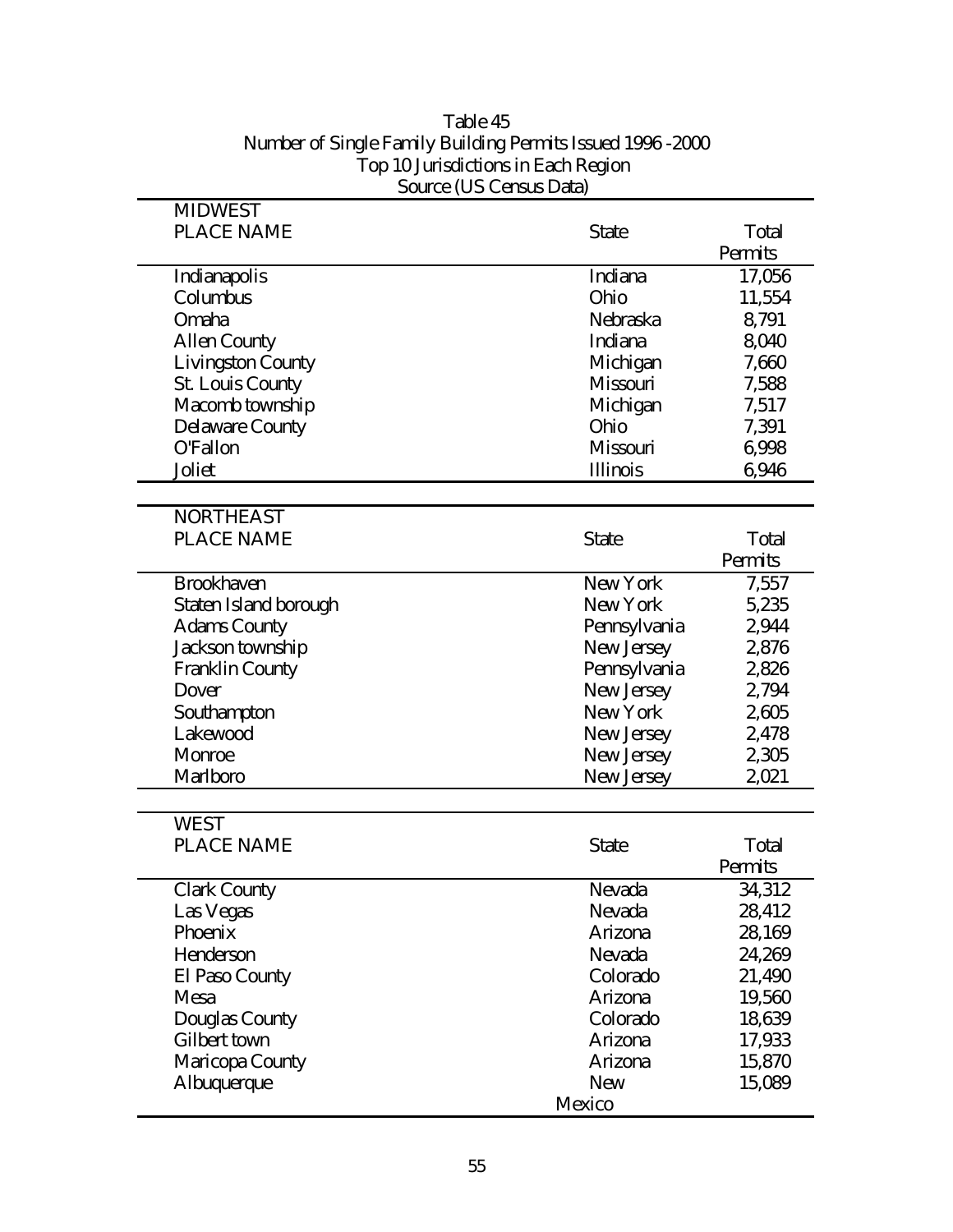| <b>SOUTH</b>               |                |         |
|----------------------------|----------------|---------|
| <b>PLACE NAME</b>          | <b>State</b>   | Total   |
|                            |                | Permits |
| Harris County              | Texas          | 48,324  |
| <b>Mecklenburg County</b>  | North Carolina | 40,227  |
| <b>Gwinnett County</b>     | Georgia        | 34,162  |
| San Antonio                | Texas          | 25,951  |
| <b>Hillsborough County</b> | Florida        | 24,980  |
| Dade County                | Florida        | 24,610  |
| <b>Orange County</b>       | Florida        | 23,993  |
| <b>Fairfax County</b>      | Virginia       | 21,281  |
| Loudoun County             | Virginia       | 19,919  |
| Palm Beach County          | Florida        | 19,589  |

### Selection of Developers

Two data bases were used in selecting the developers' sample. A list obtained from the Urban Land Institute (ULI) provided the majority of the sample. This list was compared to data provided by Builder Magazine which annually lists the largest development corporations in the US. The magazine's information was tallied for the years 1996-2000 for a master list of the 288 largest development corporations. This list was incorporated with the general list provided by ULI. Although many of these corporations tend to across the nation, the assumption was made that their viewpoint should be included.

### Steps used:

1. Developers' data was matched with the top jurisdictions for each geographical region as determined in phase 1.

2. 125 developers for each region were randomly selected, making sure that at least 25 of those were from the Builder Magazine list.

3. A mail survey was sent on July 2002 to each developer.

### Survey distribution:

1. Public officials

- 500 questionnaires mailed (125 for each region). Total Received-159
- Received per region: Midwest-30%, South-27%, Northeast-22%, West-21%
	- Response rate total  $= 31.8\%$
- 2. Developers
	- 500 questionnaires mailed (125 for each region).
	- Total Received-86
	- Received per region: Midwest-25%, South-28%, Northeast-23%, West-24%
	- Response rate- 17.2%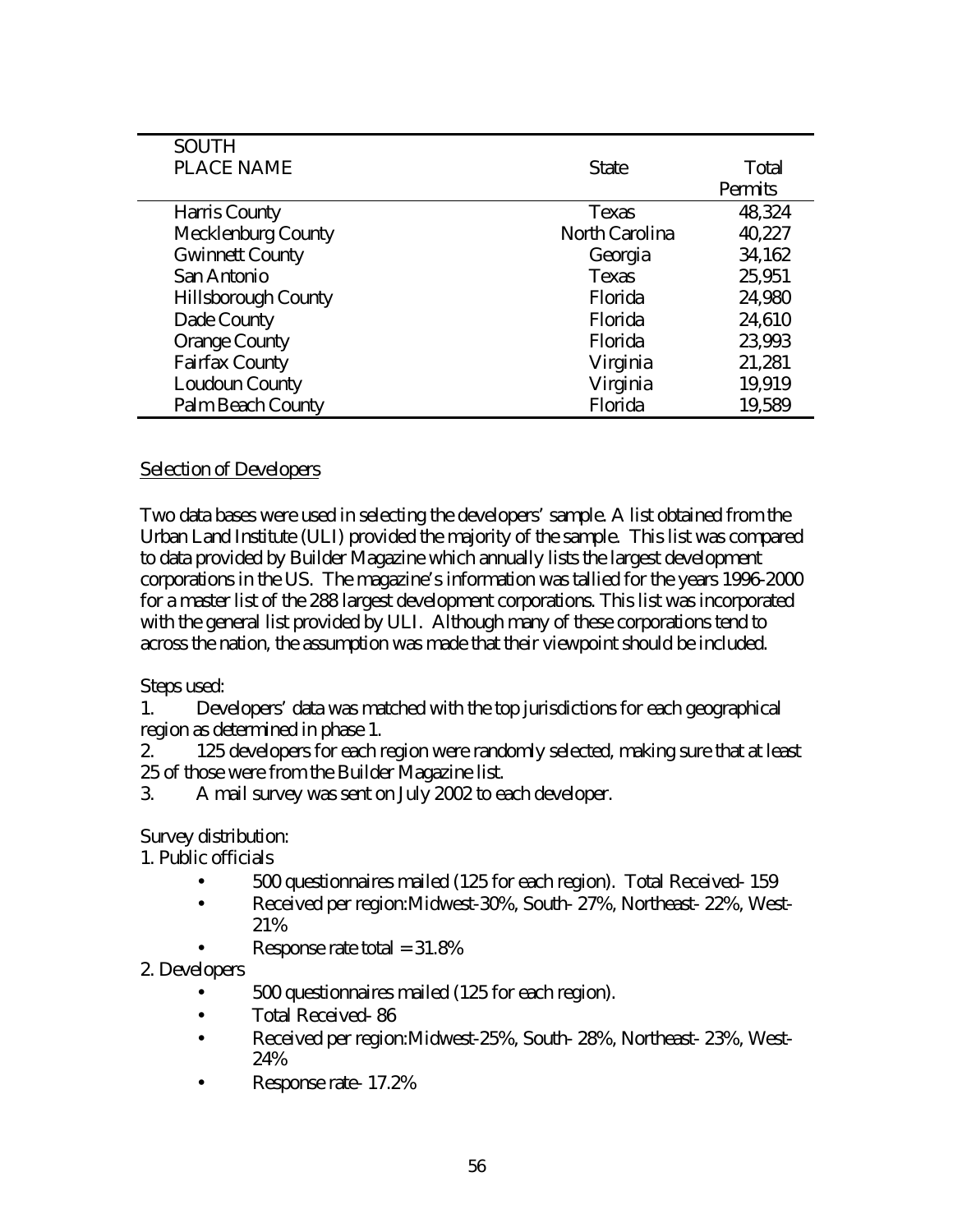# **Appendix B: Characteristics of the Jurisdictions Surveyed**

| Region    | <b>Average Population</b> | Mean    |
|-----------|---------------------------|---------|
| Northeast | 45,191                    | 32,500  |
| Midwest   | 131,169                   | 77,500  |
| South     | 284,322                   | 200,000 |
| West      | 195,256                   | 129,500 |
| Overall   | 188,970                   | 112,500 |

Table 46 Size of Jurisdictions Surveyed (Data based on returns)

| Table 47                                 |
|------------------------------------------|
| Population Distribution of Jurisdictions |
| (Data based on returns)                  |

| Population        | Number of<br><b>Jurisdictions</b> | Percent of Total |
|-------------------|-----------------------------------|------------------|
| Up to 29,9990     | 21                                | 13               |
| 30,00-74,999      | 45                                | 28               |
| 75,000-149,999    | 28                                | 18               |
| 150,000-299,999   | 40                                | 25               |
| 300,000 and above | 25                                | 16               |
| Total             | 159                               | 100              |

• Lowest Population: 10,700

• Highest Population: 1,100,000

• Median Population: 93,500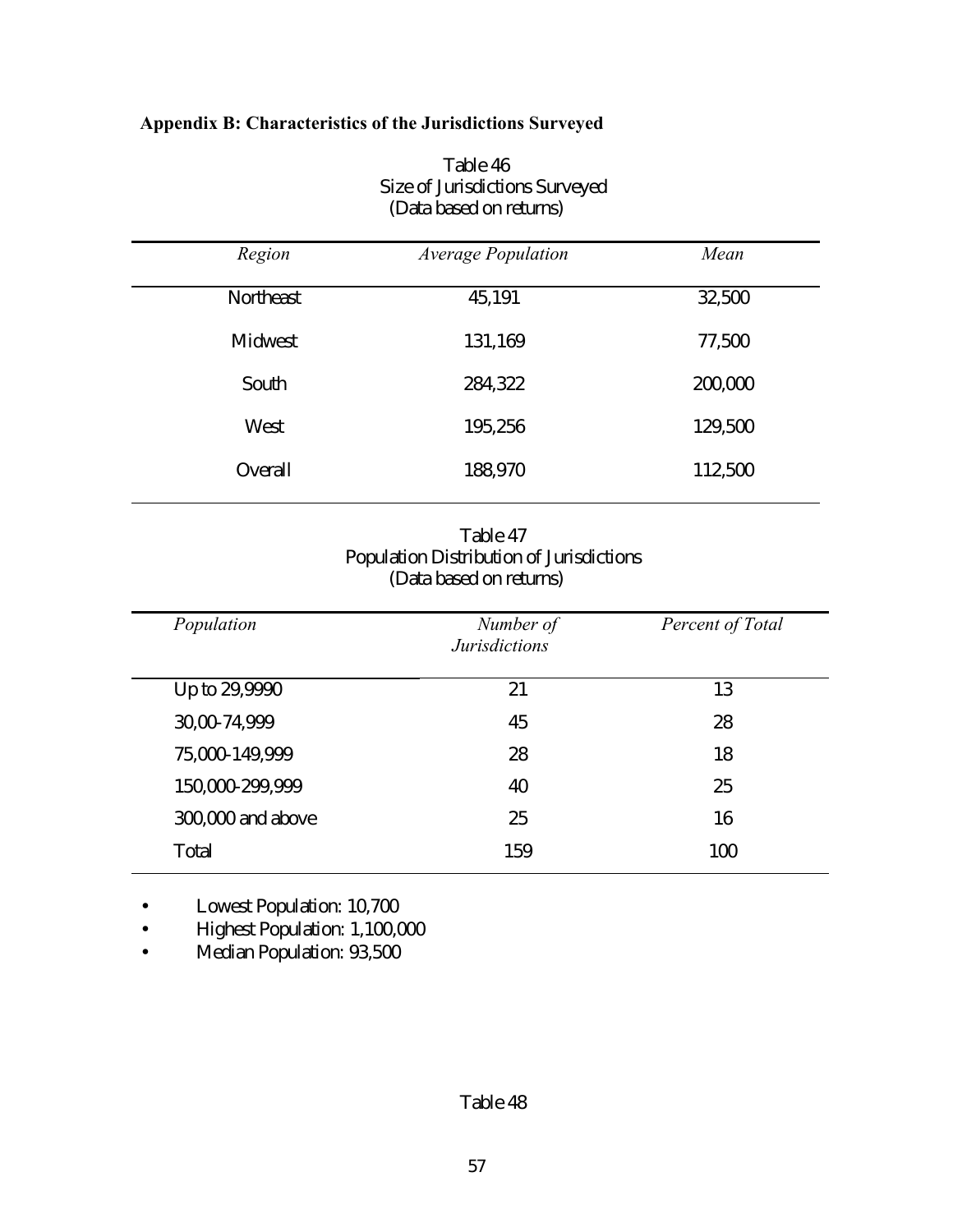| Population | Number of<br><b>Jurisdictions</b> | Percent of Total |
|------------|-----------------------------------|------------------|
| Low        | 12                                | 8                |
| Moderate   | 78                                | 49               |
| Middle     | 55                                | 35               |
| High       | 14                                | 9                |
| Total      | 159                               | 100              |

## Distribution of Jurisdictions by Median Family Income 2000 (Source US Census 2000)

- Low: up to \$39,999
- Moderate: \$40,000-S59,999
- Middle: \$60,000 \$79,999
- High: \$80,000 and above
- Lowest Median Family Income Jurisdiction: \$26,009
- Highest Median Family Income Jurisdiction: \$91,868
- Median Family Income Jurisdiction: \$56,080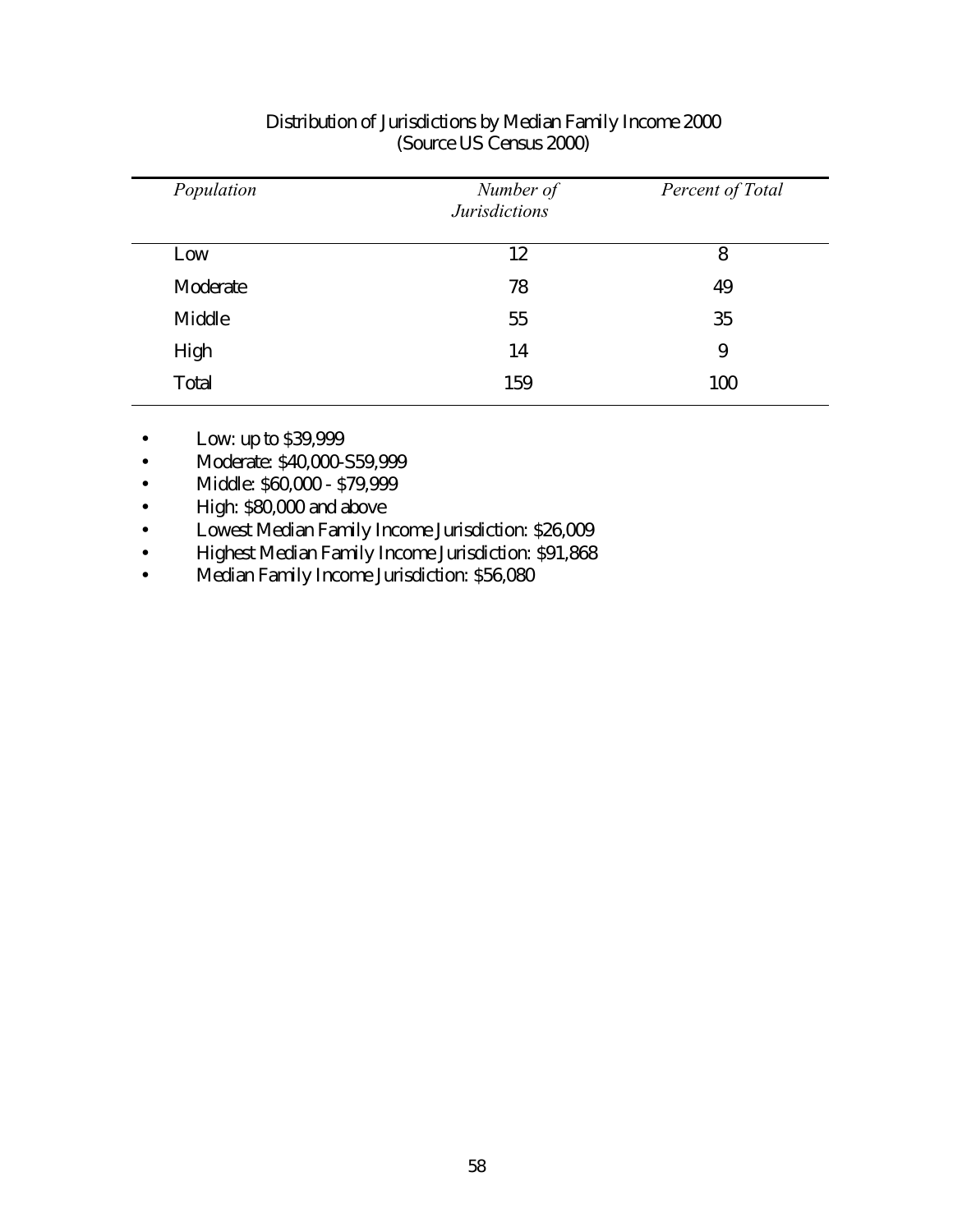#### **Endnotes**

-

 $2$  In Dallas, for example, amounts of water not returned to the ground annually range from 6.2 billion to 14.4 billion gallons, while in Atlanta the amounts can reach 132.8 billion gallons or enough water to supply the average daily household needs of 1.5 million to 3.6 million people per year. (American Rivers 2002)

3 For example in its 1999 *Traditional Neighborhood Development Street Design Guidelines*, instead of using dimensioning charts and specific design criteria, ITE explains concepts and their underlying logic. For example, the guidelines do not specify a required street width or the number of travel lanes, but emphasize that: "A street should be no wider than the minimum width needed to accommodate the usual vehicular mix that street will serve . . ." This simple statement means that a particular traveled surface may be as narrow as ten, twelve, or fewer feet in width. In other cases, streets may be as broad as sixty or more feet. If the principles of design and the balance of these guidelines are read and properly applied, appropriate dimensions will follow as a normal part of the design process for the street under consideration. (ITE Transportation Planning Council Committee 5P-8 Traditional Neighborhood Development Street Design Guidelines- an ITE Recommended Practice 1999, 5.) It is commendable to find such flexibility coming from an engineering discipline that often over-relies on prescriptive dimensions. The support and distribution of such a document will allow for variety in local street design that can only enhance this essential public domain and cater less to automobile use.

<sup>4</sup> For examples see: http://www.vicgroup.com/ and: http://urban-advantage.com

#### **References**

 $1$  For a historical background on the evolution of subdivision regulations in the United States see Part 2, Chapter 1 in: David Listokin and Carole Walker, *The Subdivision and Site Plan Handbook,* Center for Urban Policy Research. New Jersey: Rutgers University. 1989.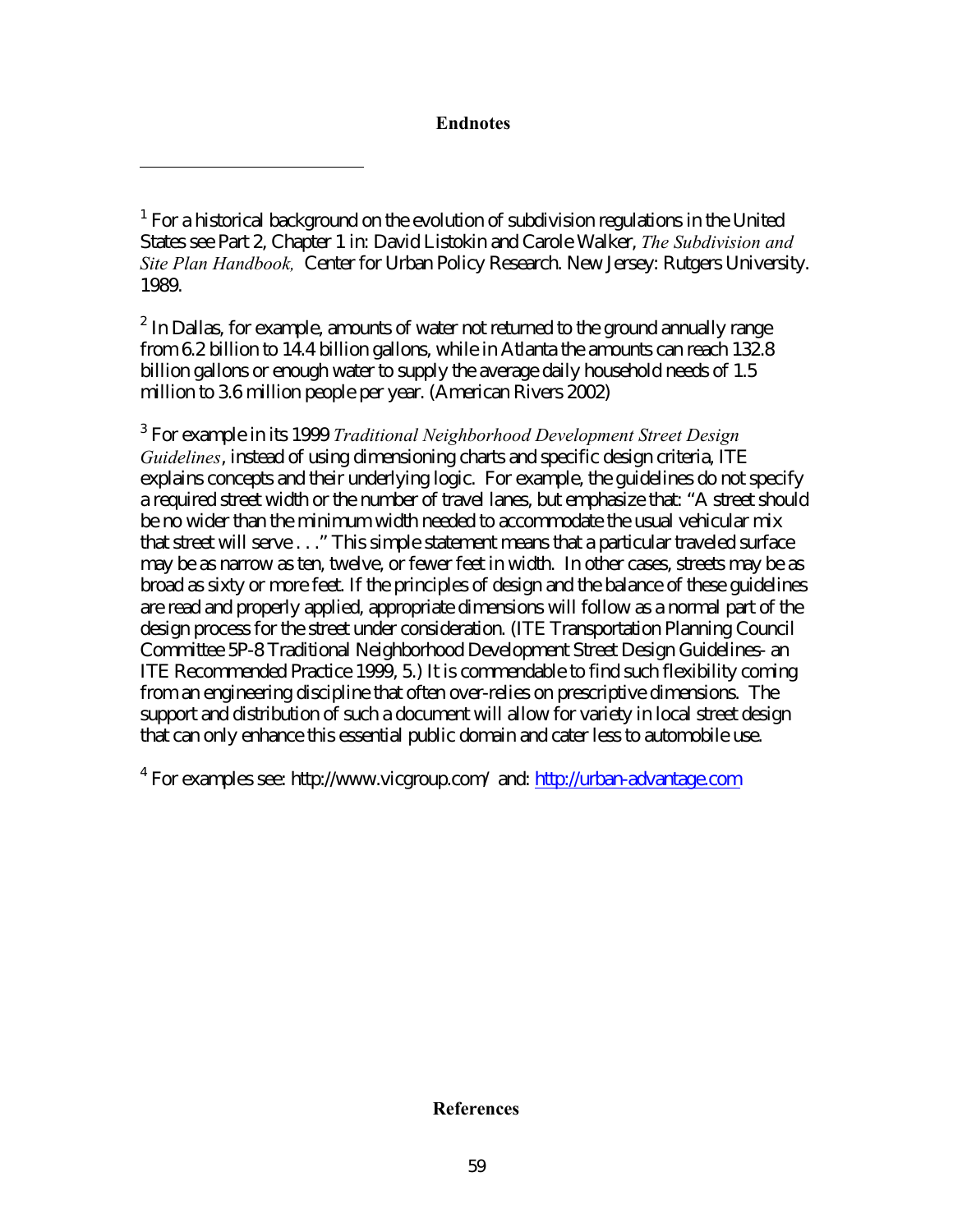Advisory Commission on Regulatory Barriers to Affordable Housing. (1991). *"Not in My Back Yard": Removing Regulatory Barriers to Affordable Housing.* Washington, D.C.: U.S. GPO.

-

- American Society of Planning Officials. (1945). Campaign opened to "Break" Municipal Subdivision Regulations and Control*. Planning Advisory Services News Letter.* November 23.
- Burchell R., Dolphin, W., and Galley, C. (2000) *The Costs and Benefits of Alternative Growth Patterns: The Impact Assessment of the New Jersey State Plan*. New Brunswick, N.J. : Center for Urban Policy Research, Rutgers, the State University of New Jersey.
- Burchell, R., Shad, D., Listokin, H. Phillips, A., Downs, S., Seskin, S., Davis, T., & Moore, D. (1998) *The Costs of Sprawl - Revisited*. TCRP Report 39. Transportation Research Board, Washington, D.C.: National Academy Press.
- Euchner, C. (2003). *Getting Home: Overcoming Barriers to Housing in Greater Boston.* Boston, MA: Pioneer Institute for Public Policy Research and Rappaport Institute for Greater Boston.
- Field C. and Rivikin S. (1975). *The Building Code Burden.* Lexington, MA: Lexington Books.
- Fischel, A. (1990). *Do Growth Controls Matter? A Review of Empirical Evidence on the Effectiveness and Efficiency of Local Government Land Use Regulation.* Cambridge, MA: Lincoln Institute for Land Policy.
- Gordon, P. & Richardson, H. (1997). Are Compact Cities a Desirable Planning Goal? *Journal of the American Planning Association*, 63(1), 95–106.
- Green, R. (1999) Land Use Regulation and the Price of Housing in a Suburban Wisconsin County. *Journal of Housing Economics,* 8, 144-159.
- Henry, P. Susan W. (1990). "The Effects of Land-Use Constraints on Housing Prices," *Land Economics,* 66(3), 315-324.
- Housing and Home Finance Agency. (1952). *Suggested land Subdivision Regulations.* Washington D.C.: United States Government Printing Office.
- Kelly, E. (1993). *Managing Community Growth : Policies, Techniques, and Impacts*. Westport, CT. : Praeger.
- Luger, M. I. and Temki, K. (2000). *Red Tape and Housing Costs : How Regulation Affects New Residential Development.* CUPR Press.
- Pendall, R. (2000). Local Land Use Regulation and the Chain of Exclusion. *Journal of the American Planning Association* 66(2), 125-42.
- Peirce, N. (2003, February). Zoning: Ready To Be Reformed? *Washington Post Writer Group.*
- *Proceeding s of The Second National Conference on City Planning and the Problem of Congestion*, May 1910, Rochester, New York. Cambridge, Ma: Harvard University Press
- Real Estate Research Corporation. (1974). *The Cost of Sprawl, Environment and Economic Costs of Alternative Residential Development Patterns at the Urban Fringe*. Washington D.C.: U.S. Government Printing Office,